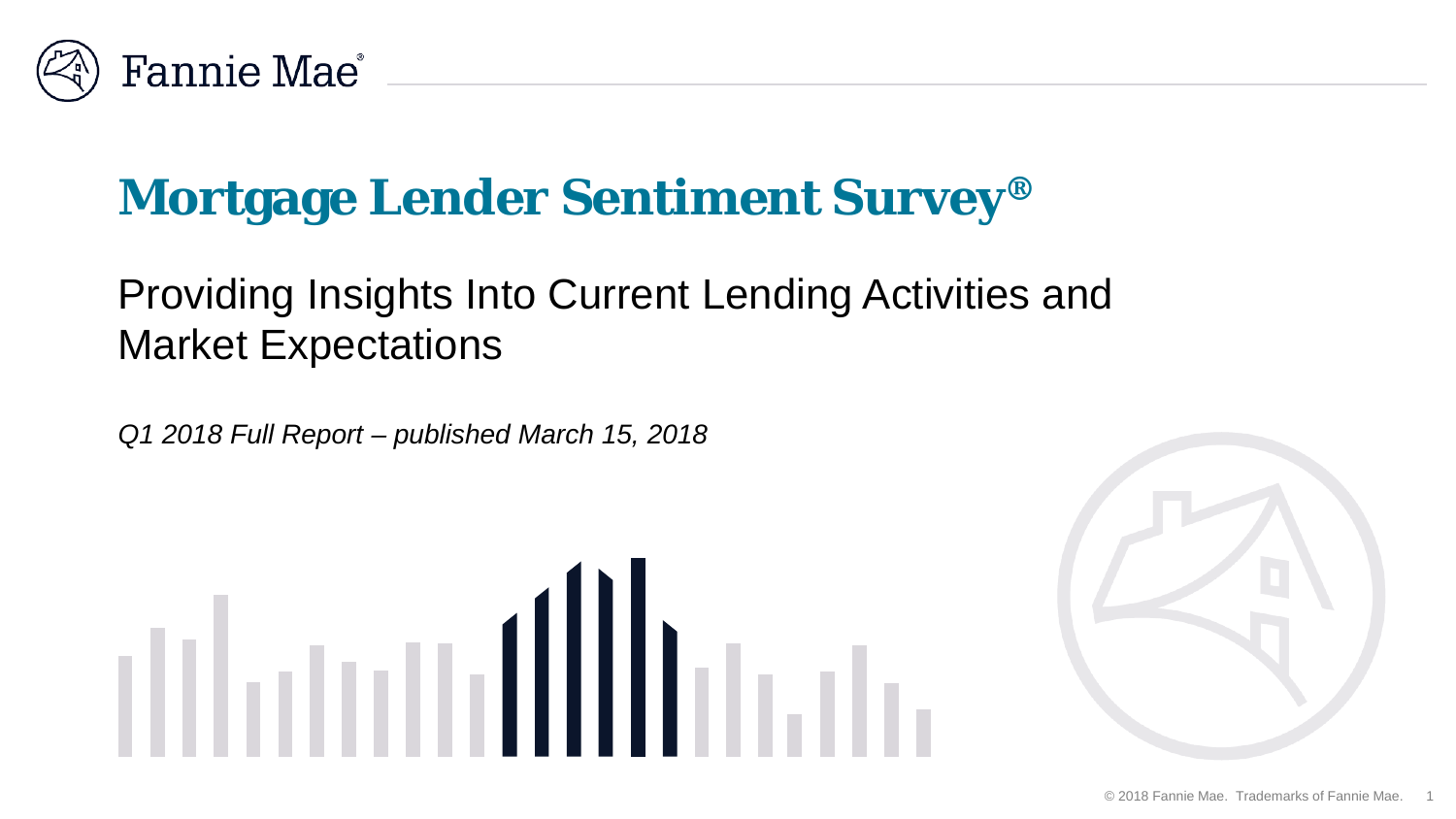

#### **Table of Contents**

|                     | 5  |
|---------------------|----|
|                     | 6  |
| <b>Key Findings</b> |    |
|                     | 8  |
|                     | 11 |
|                     | 13 |
|                     | 16 |
|                     | 17 |
|                     | 25 |
|                     | 29 |
|                     | 41 |
|                     | 48 |
|                     | 56 |
|                     | 61 |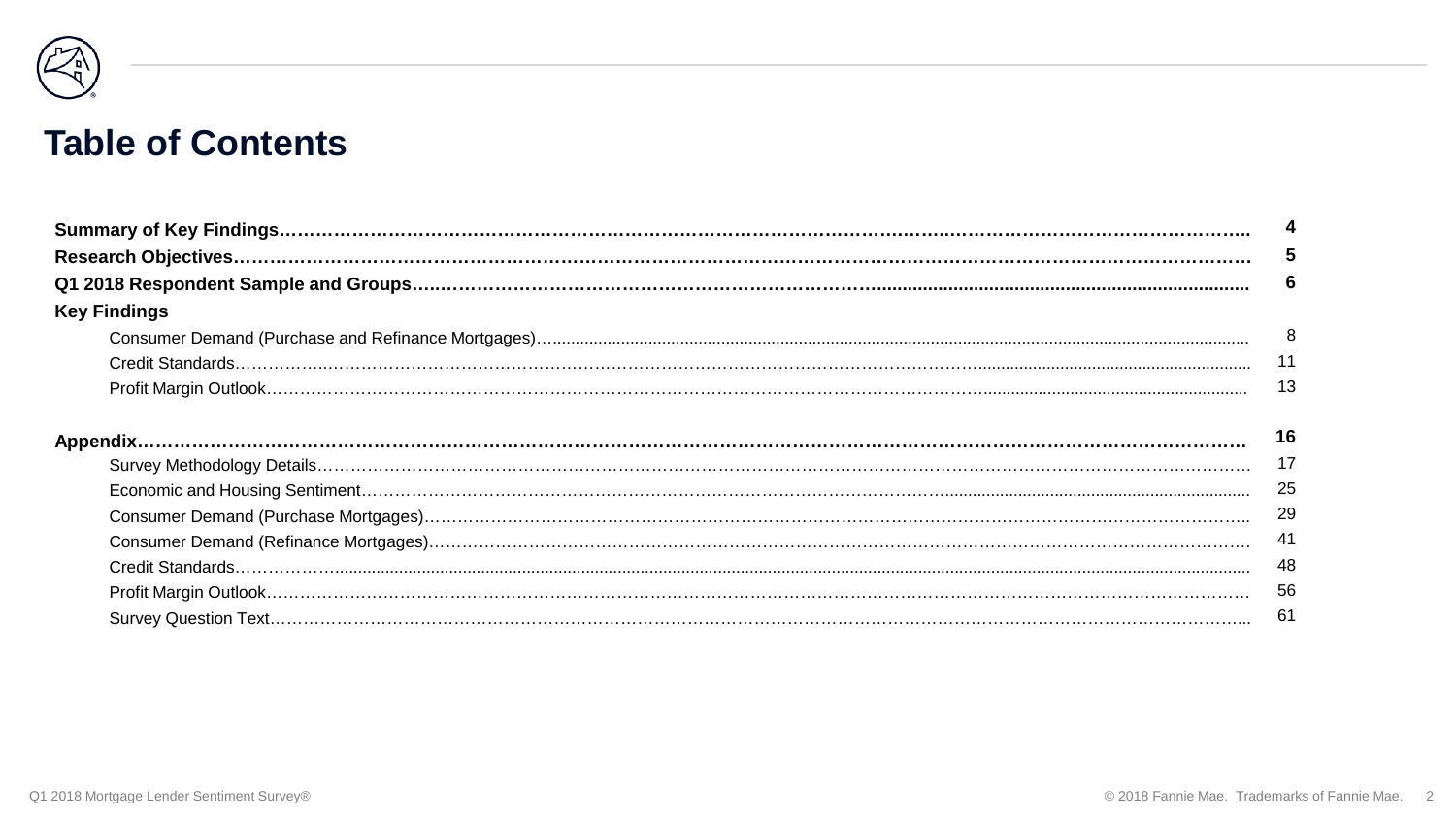

#### **Disclaimer**

Opinions, analyses, estimates, forecasts, and other views of Fannie Mae's Economic & Strategic Research (ESR) group or survey respondents included in these materials should not be construed as indicating Fannie Mae's business prospects or expected results, are based on a number of assumptions, and are subject to change without notice. How this information affects Fannie Mae will depend on many factors. Although the ESR group bases its opinions, analyses, estimates, forecasts, and other views on information it considers reliable, it does not guarantee that the information provided in these materials is accurate, current, or suitable for any particular purpose. Changes in the assumptions or the information underlying these views could produce materially different results. The analyses, opinions, estimates, forecasts, and other views published by the ESR group represent the views of that group or survey respondents as of the date indicated and do not necessarily represent the views of Fannie Mae or its management.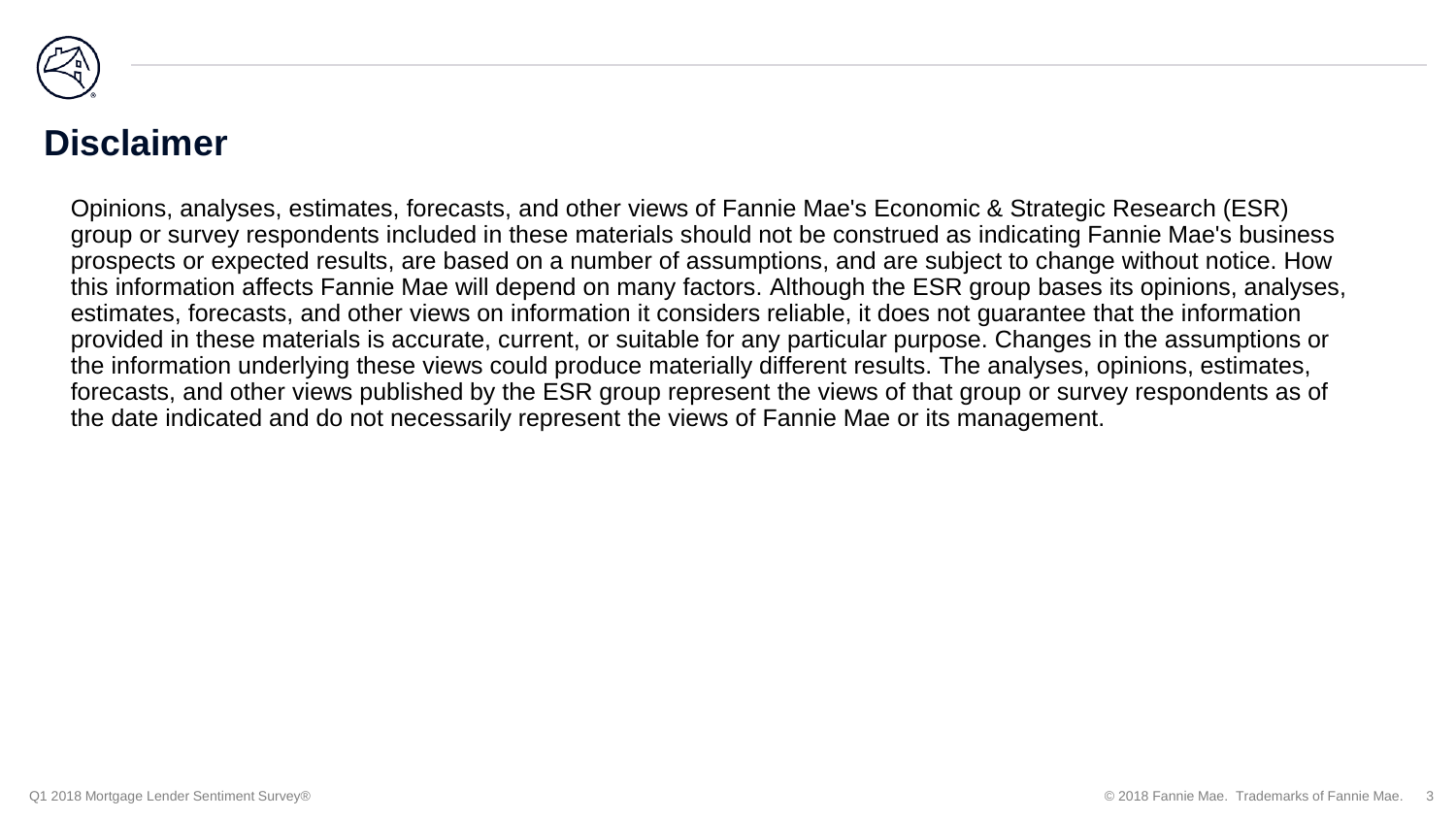

#### **Key Findings – Q1 2018: Lenders are slowing down the easing of underwriting standards, despite their survey-low outlook for profit margin and consumer demand.**

**Profit Margin Outlook**

• Lenders' net profit margin outlook has stayed negative for six consecutive quarters. This quarter, it equals the survey low reached in Q4 2016. "Competition from other lenders" set a new survey high for the fifth consecutive quarter, cited as the key reason for lenders' decreased profit margin outlook.

**Purchase Mortgage Demand**

The net share of lenders reporting demand growth over the prior three months turns negative for the first time since Q1 2014 and reached the lowest reading since Q1 2014. For the next three months, the net share of lenders expecting increased demand was the lowest for any first quarter in the survey's history.

#### **Credit Standards**

After rising for four consecutive quarters to reach a survey high in the prior quarter, the net share of lenders reporting easing of credit standards over the prior three months falls across all loan types, approaching the levels recorded a year ago (Q1 2017).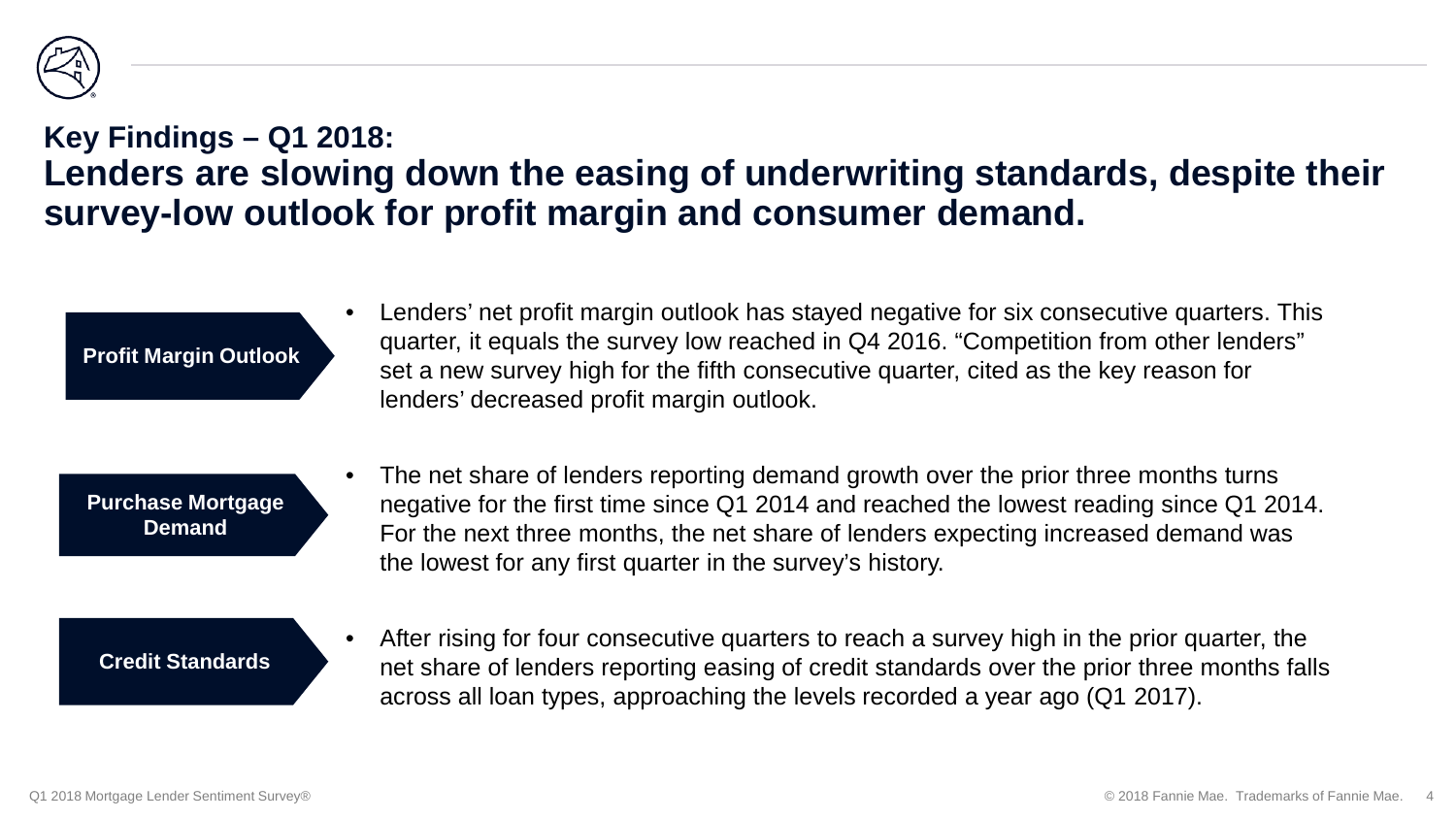

#### **Research Objectives**

- The *Mortgage Lender Sentiment Survey®*, which debuted in March 2014, is a quarterly online survey among senior executives in the mortgage industry.
- The survey is unique because it is used not only to track lenders' current impressions of the mortgage industry, but also their insights into the future.

#### **Tracks insights and provides benchmarks into current and future mortgage lending activities and practices.**

#### **Quarterly Regular Questions**

- **Consumer Mortgage Demand**
- **Credit Standards**
- **Profit Margin Outlook**

#### **Featured Specific Topic Analyses**

- **Mortgage Data Initiatives**
- **Lenders' Customer Service Channel Strategies**
- **Lenders' Experiences with APIs and Chatbots**
- **Next-Gen Technology Service Providers (TSPs)**
- **Mortgage Technology Innovation**
- **Lenders' Experiences with TRID**
- It is a quarterly 10-15 minute online survey of senior executives, such as CEOs and CFOs, of Fannie Mae's lending institution customers.
- The results are reported at the lending institution parent-company level. If more than one individual from the same institution completes the survey, their responses are averaged to represent their parent company.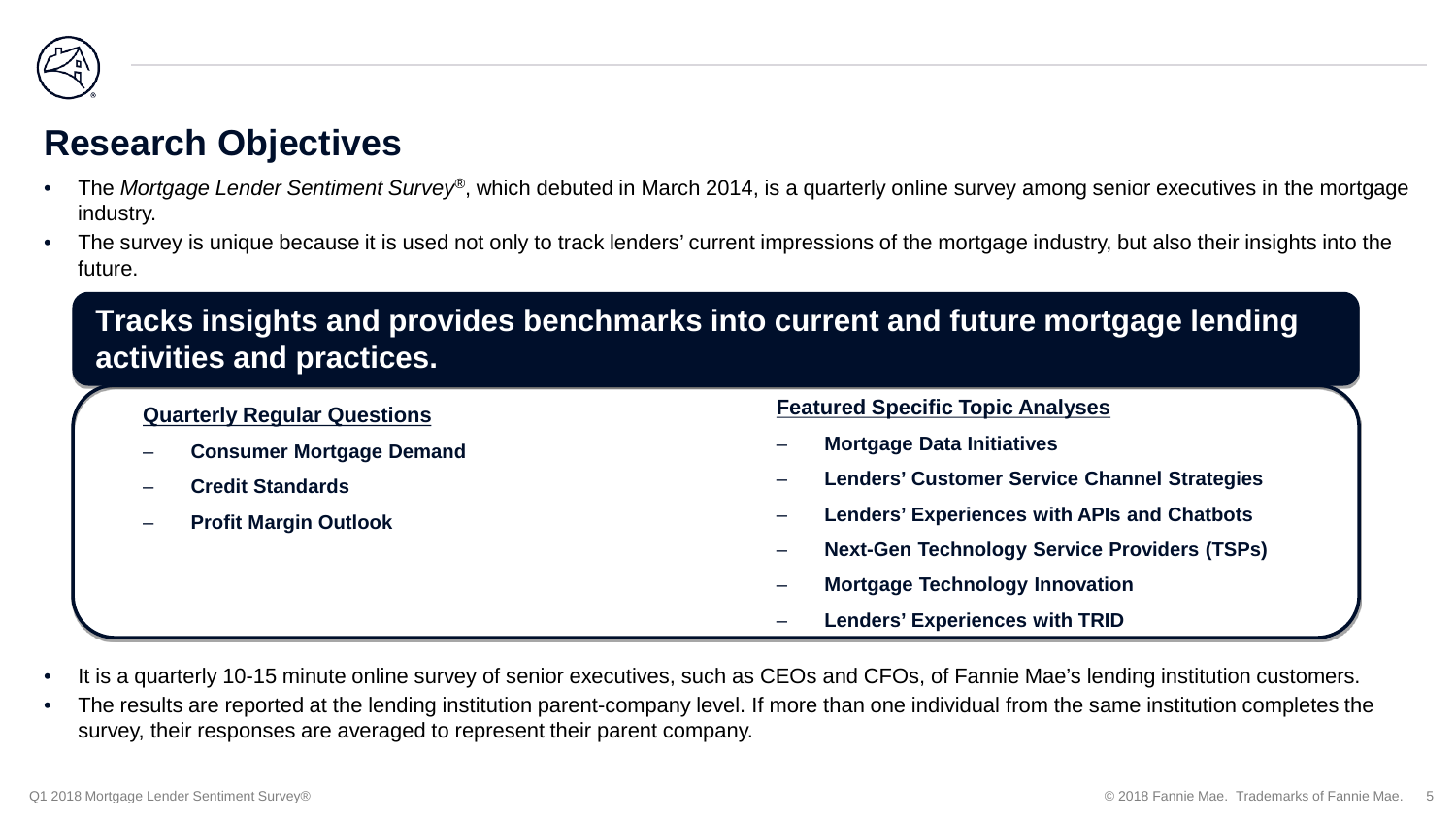

#### **Q1 2018 Respondent Sample and Groups**

For Q1 2018, a total of 214 senior executives completed the survey during February 7-19, representing 196 lending institutions.\*



\* The results of the Mortgage Lender Sentiment Survey are reported at the lending institutional parent-company level. If more than one individual from the same institution completes the survey, their responses are averaged represent their parent institution.

\*\* The 2016 total loan volume per lender used here includes the best available annual origination information from Fannie Mae, Freddie Mac, and Marketrac.

\*\*\* Lenders that are not classified into mortgage banks or depository institutions or credit unions are mostly housing finance agencies.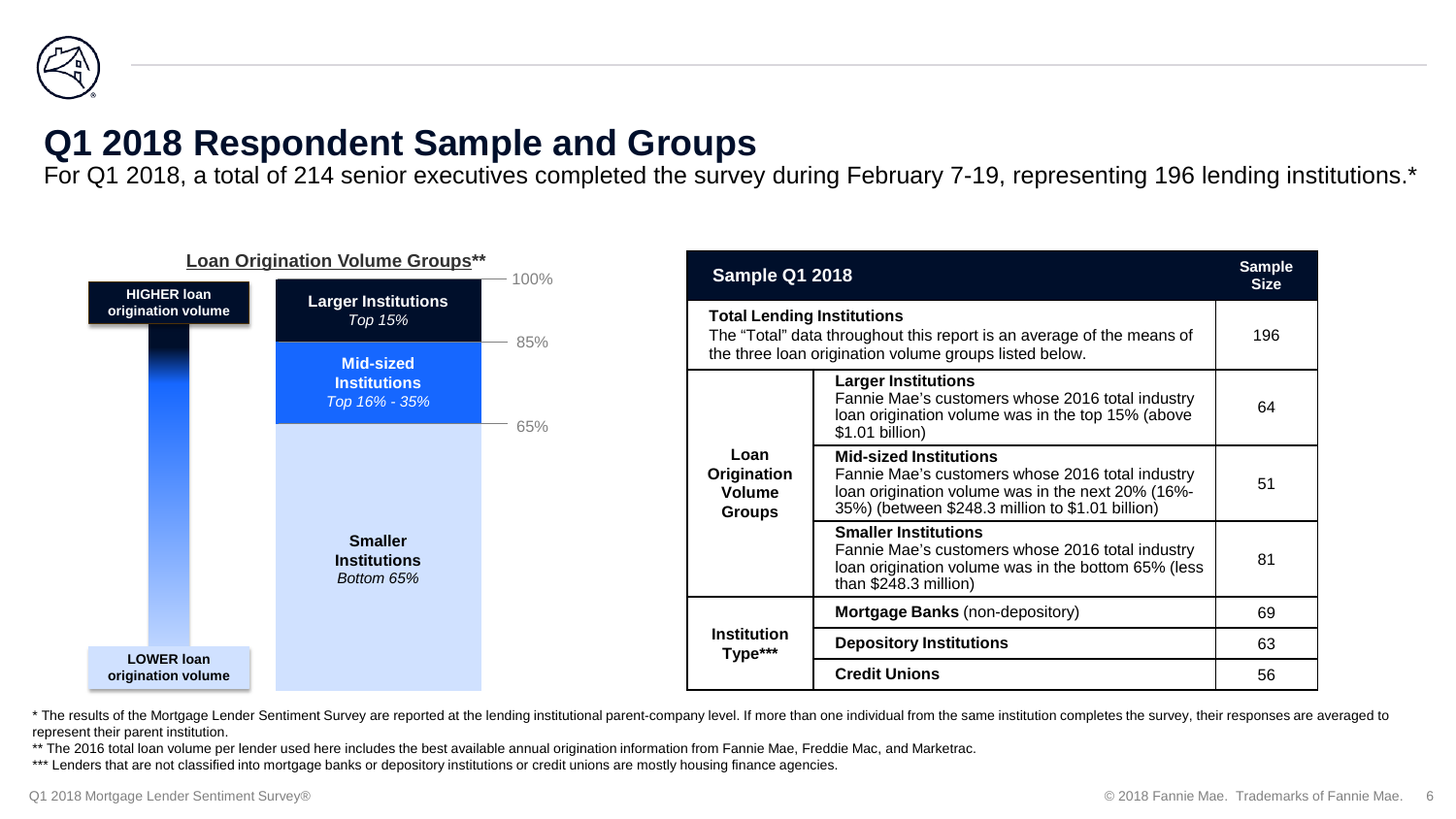

#### **Loan Type Definition**

Questions about consumer mortgage demand and credit standards are asked across three loan types: GSE Eligible, Non-GSE Eligible, and Government loans.

| <b>Loan Type Definition Used in the Survey</b> |                                                                                                                                                                                                                                                                            |  |  |  |  |  |  |  |  |  |
|------------------------------------------------|----------------------------------------------------------------------------------------------------------------------------------------------------------------------------------------------------------------------------------------------------------------------------|--|--|--|--|--|--|--|--|--|
| <b>Loan Type</b>                               | <b>Definition</b>                                                                                                                                                                                                                                                          |  |  |  |  |  |  |  |  |  |
| <b>GSE Eligible Loans</b>                      | GSE Eligible Mortgages are defined as mortgages meeting the underwriting guidelines, including loan limit<br>amounts, of the Government-Sponsored Enterprises (GSEs) (Fannie Mae and Freddie Mac). Government loans<br>are excluded from this category.                    |  |  |  |  |  |  |  |  |  |
| <b>Non-GSE Eligible</b><br>Loans               | Non-GSE Eligible Mortgages are defined as mortgages that do not meet the GSE guidelines for purchase.<br>These loans typically require larger down payments and typically carry higher interest rates than GSE loans.<br>Government loans are excluded from this category. |  |  |  |  |  |  |  |  |  |
| <b>Government Loans</b>                        | Government Mortgages primarily include Federal Housing Administration (FHA) and the Department of Veterans<br>Affairs (VA) insured loans but also includes other programs such as Rural Housing Guaranteed and Direct loans.                                               |  |  |  |  |  |  |  |  |  |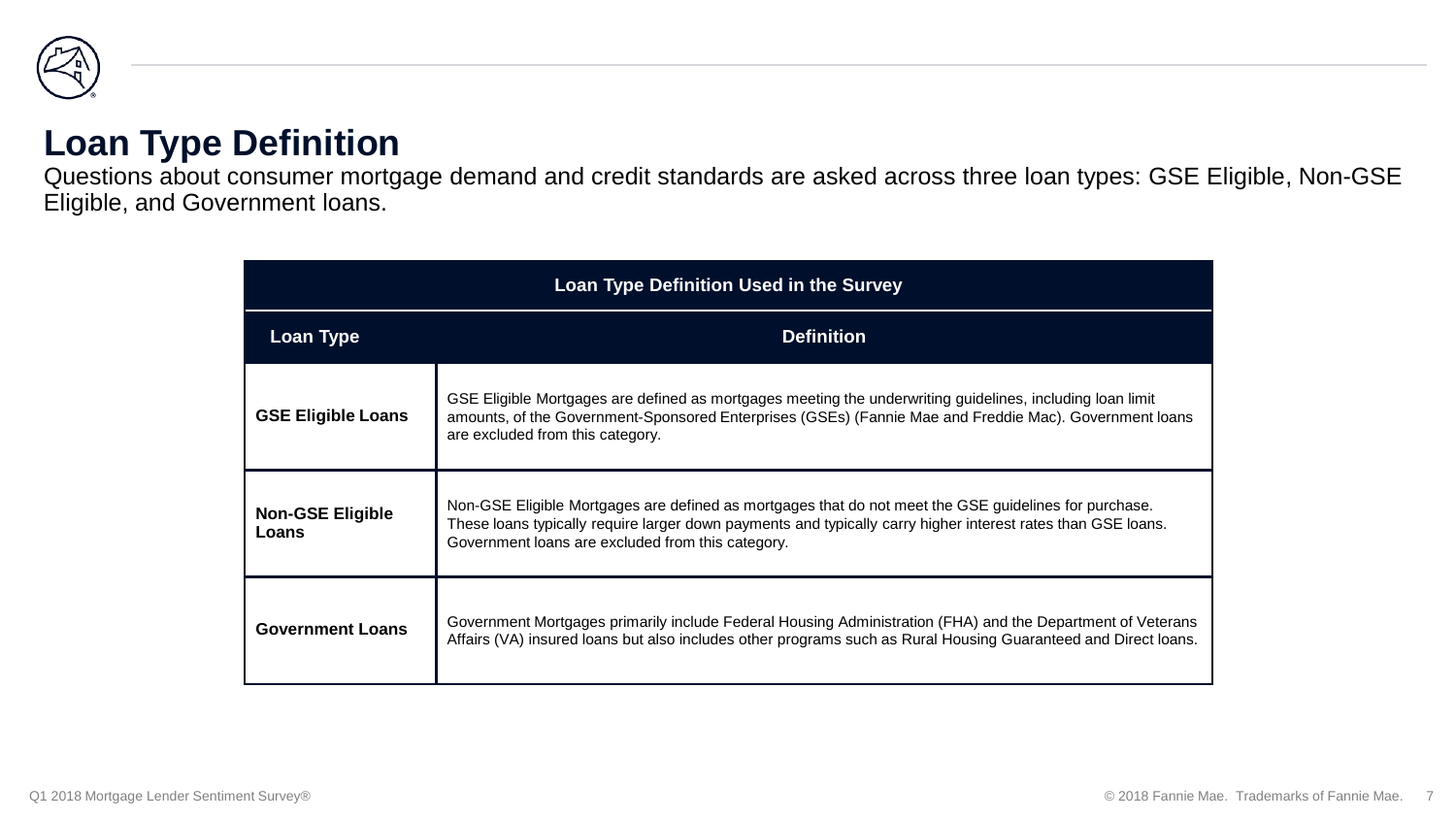

## **Consumer Demand (Purchase and Refinance Mortgages)**

- For purchase mortgages, the net share of lenders reporting demand growth over the prior three months turned negative for the first time since Q1 2014 and reached the lowest reading since Q1 2014. The net share of lenders expecting increased demand over the next three months was the lowest for any first quarter in the survey's history.
- For refinance mortgages, on net, more lenders reported declining demand over the prior three months, continuing the trend that started in Q1 2017. For the next three months, the net share of lenders expecting demand growth continued to drop, showing the worst outlook since Q4 2016.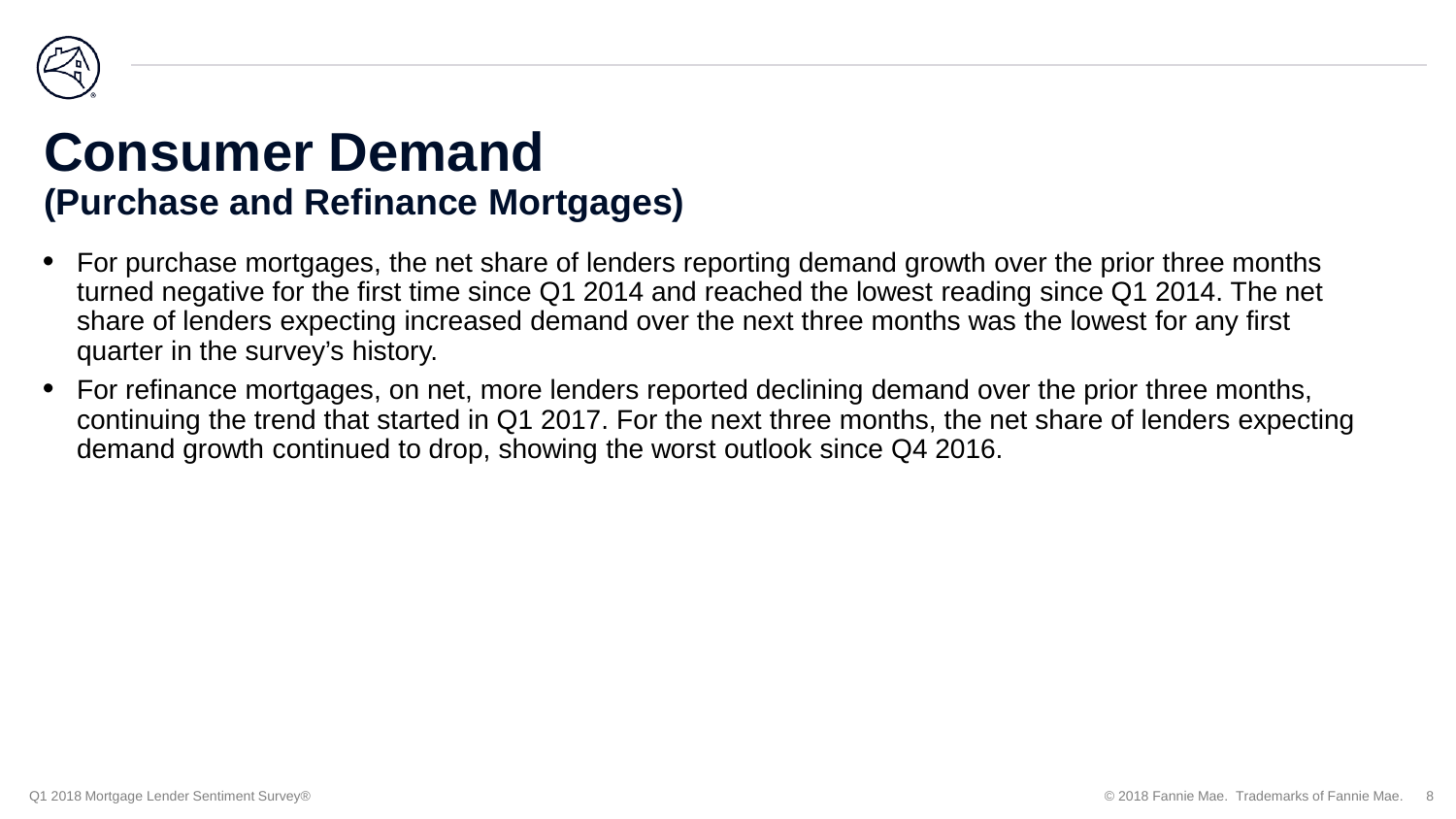

#### **Purchase Mortgage Demand**

**Up Net Up + Down**

The net share of lenders reporting demand growth over the prior three months turned negative for the first time since Q1 2014 and reached the lowest reading since Q1 2014. The net share of lenders expecting increased demand over the next three months was the lowest for any first quarter in the survey's history.



*\* Denotes a statistically significant change compared with Q4 2017 (previous quarter) ^ Denotes a statistically significant change compared with Q1 2017 (same quarter of last year)* or stay the same? *"Up" = Went up significantly + Went up somewhat, "Down" = Went down significantly + Went down somewhat* Q: Over the next three months, apart from normal seasonal variation, do you expect your firm's consumer demand for single-family purchase mortgages to go up, go down, or stay the same? *"Up" = Go up significantly + Go up somewhat, "Down" = Go down significantly + Go down somewhat*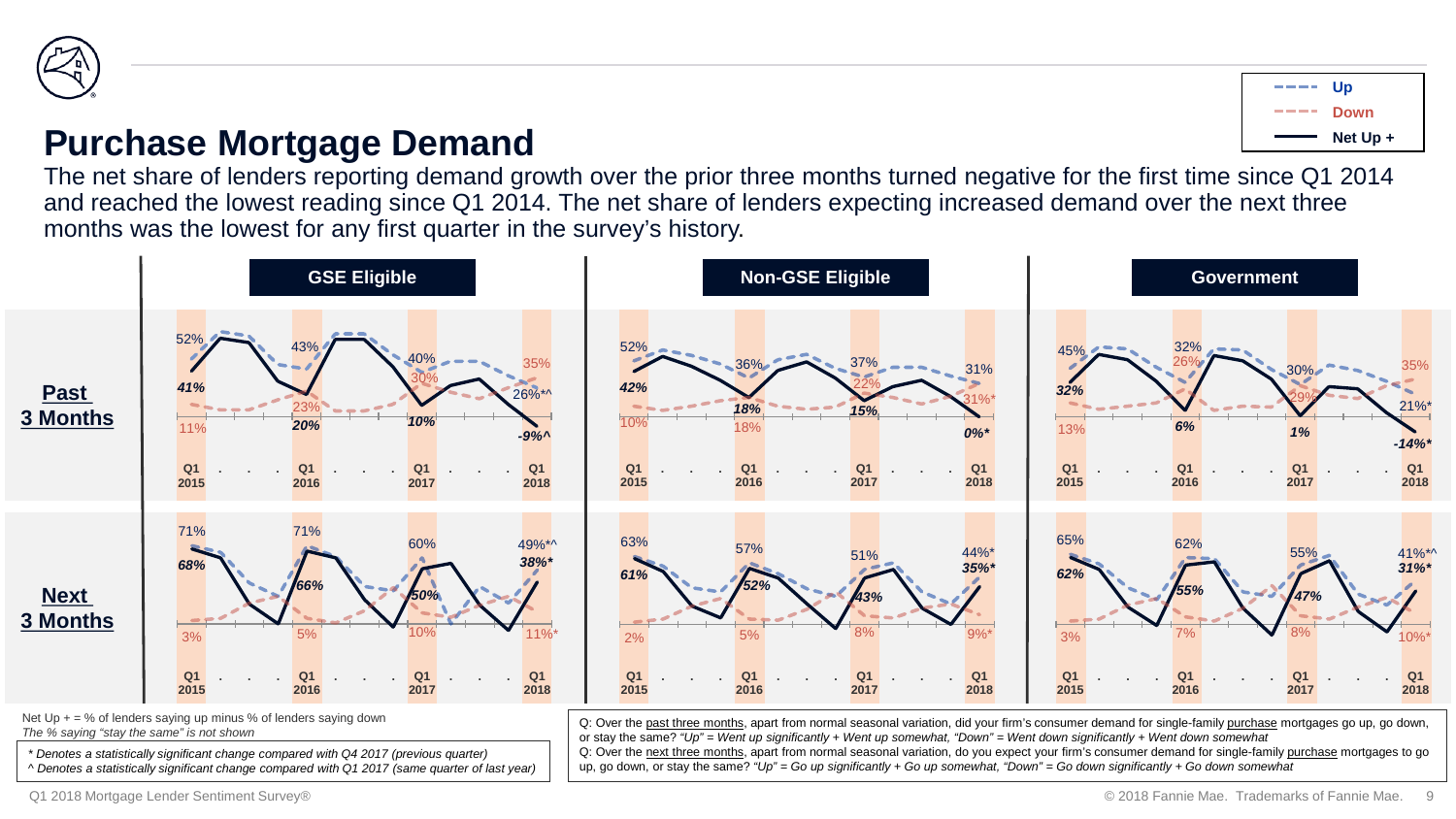

#### **Refinance Mortgage Demand**

On net, more lenders reported declining demand over the prior three months, continuing the trend that started in Q1 2017. For the next three months, the net share of lenders expecting demand growth continued to drop, showing the worst outlook since Q4 2016.



*\* Denotes a statistically significant change compared with Q4 2017 (previous quarter) ^ Denotes a statistically significant change compared with Q1 2017 (same quarter of last year)* Q: Over the next three months, apart from normal seasonal variation, do you expect your firm's consumer demand for single-family refinance mortgages to go up, go down, or stay the same? *"Up" = Go up significantly + Go up somewhat, "Down" = Go down significantly + Go down somewhat*

Q1 2018 Mortgage Lender Sentiment Survey®

**Up**

**Net Up + Down**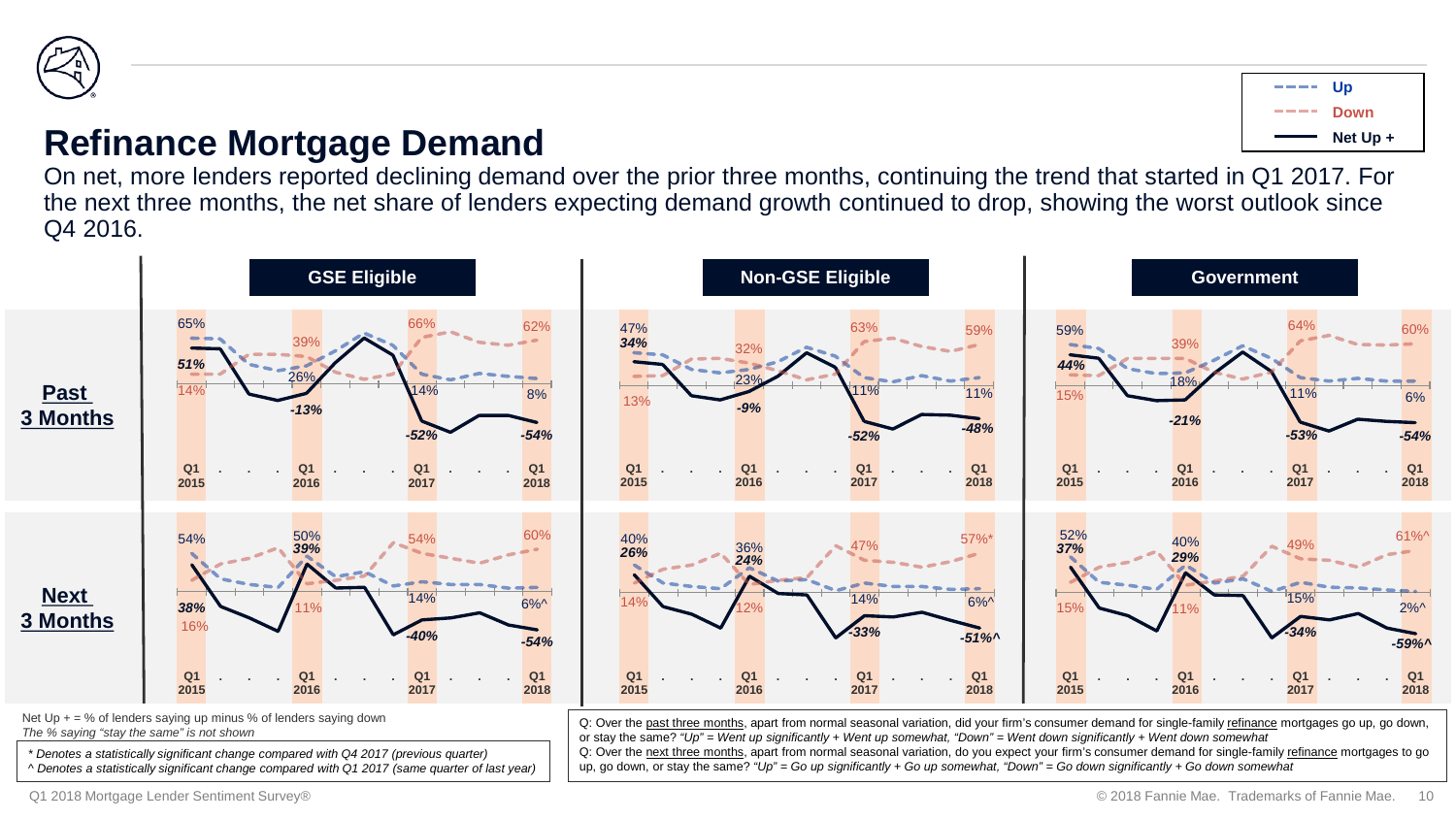

## **Credit Standards**

• After rising for four consecutive quarters to reach a survey high in the prior quarter, the net share of lenders reporting easing of credit standards over the prior three months fell across all loan types, approaching the levels recorded a year ago (Q1 2017).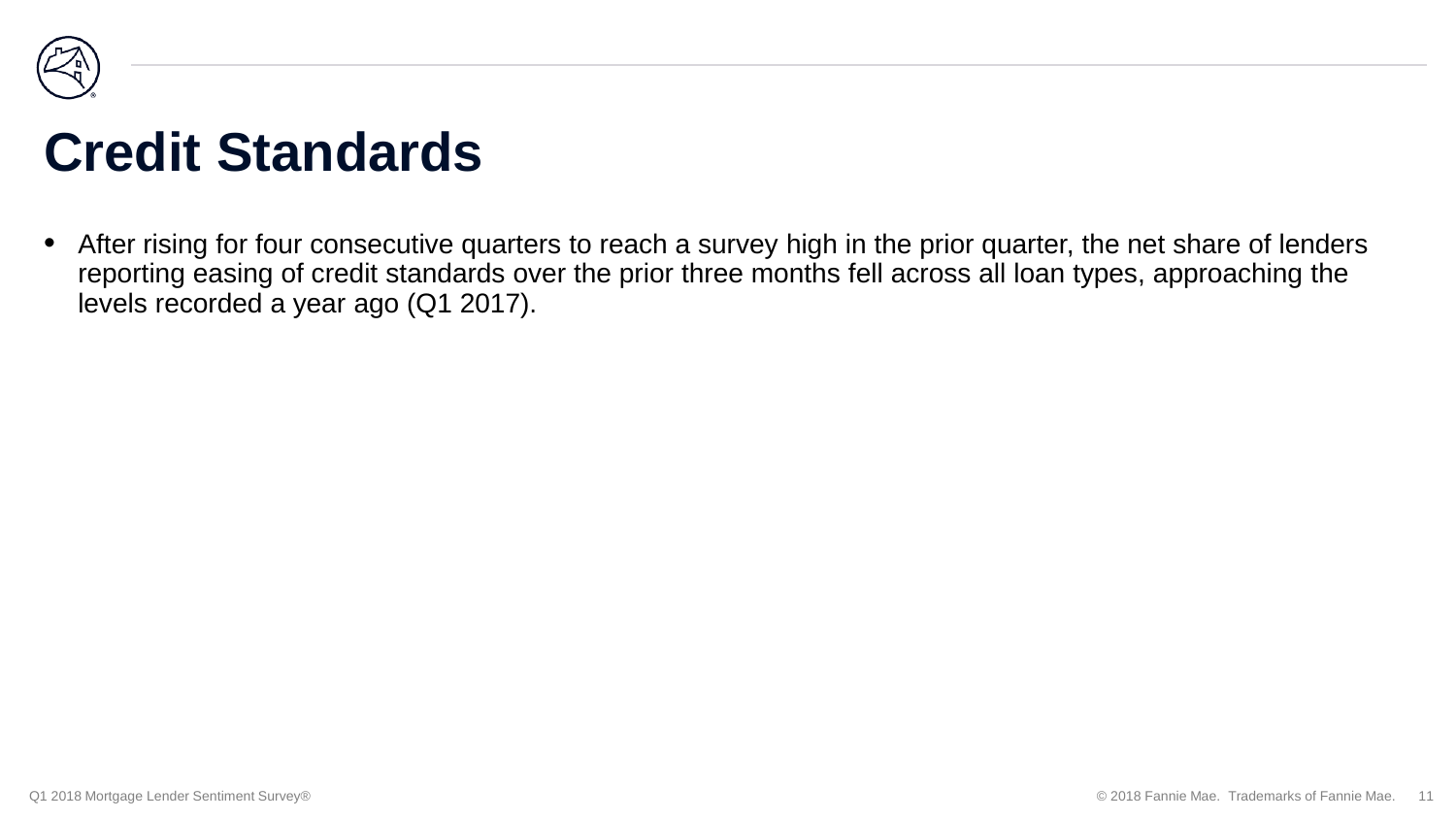

#### **Credit Standards**

After rising for four consecutive quarters to reach a survey high in the prior quarter, the net share of lenders reporting easing of credit standards over the prior three months fell across all loan types, approaching the levels recorded a year ago (Q1 2017).



*The % saying "remain unchanged" is not shown*

*\* Denotes a statistically significant change compared with Q4 2017 (previous quarter) ^ Denotes a statistically significant change compared with Q1 2017 (same quarter of last year)* Q: Over the past three months, how did your firm's credit standards for approving consumer applications for mortgage loans change (across both purchase mortgages and refinance mortgages)? *"Ease" = Eased considerably + Eased somewhat, "Tighten" = Tightened somewhat + Tightened considerably* Q: Over the next three months, how do you expect your firm's credit standards for approving applications from individuals for mortgage loans to change (across purchase mortgages and refinance mortgages)? *"Ease" = Ease considerably + Ease somewhat, "Tighten" = Tighten somewhat + Tighten considerably*

Q1 2018 Mortgage Lender Sentiment Survey®

**Ease**

**Net Ease + Tighten**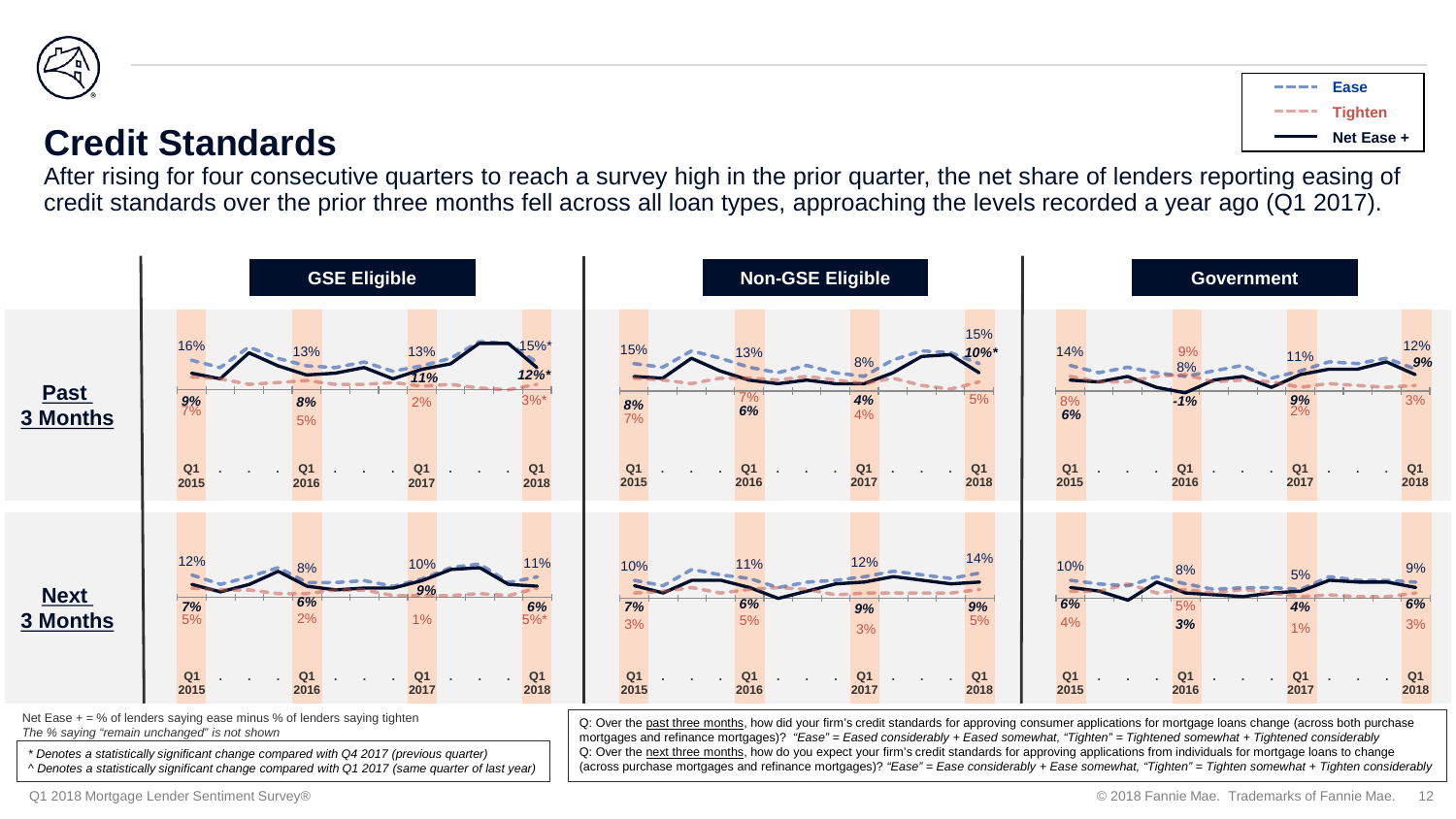

## **Profit Margin Outlook**

- Lenders' net profit margin outlook has stayed negative for six consecutive quarters. This quarter, it equals the survey low reached in Q4 2016. Those expecting a lower profit margin outlook continued to point to "competition from other lenders" as the primary reason.
- "Competition from other lenders" set a new survey high for the fifth consecutive quarter across all profit margin drivers as the key reason cited for lenders' lower profit margin outlook. In addition, the share of lenders citing "market trend changes (e.g., shift from refinance to purchase)" as a key reason for lower profit margin outlook jumped from last quarter to come in second for the first time in three quarters.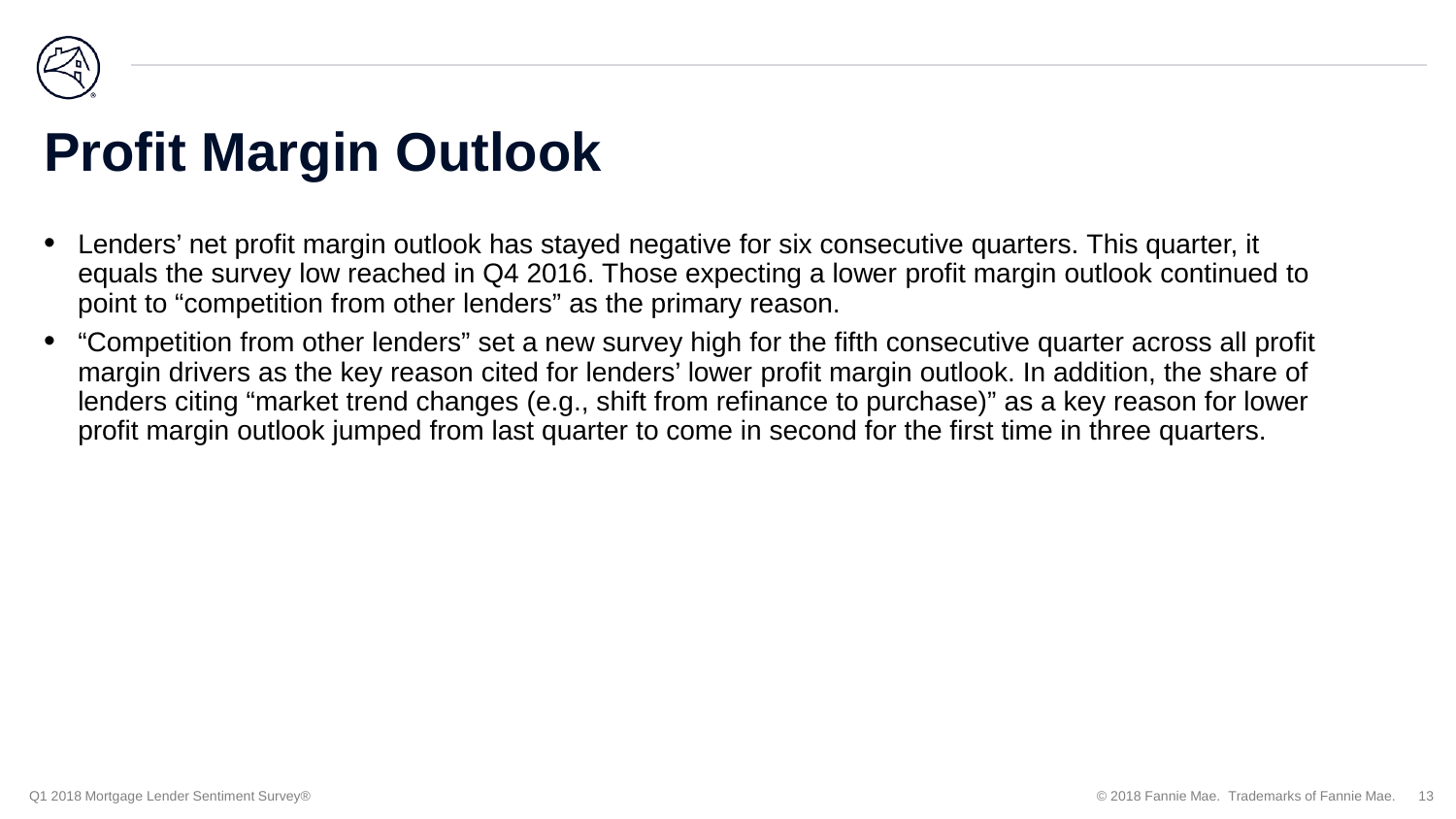

### **Lenders' Profit Margin Outlook – Next 3 Months**

Lenders' net profit margin outlook has stayed negative for six consecutive quarters. This quarter, it equals the survey low reached in Q4 2016. Those expecting a lower profit margin outlook continued to point to "competition from other lenders" as the primary reason.

|                                                                                              |                              | <b>Profit Margin Outlook</b> |                              |                             |                              |                              |                              |                              |                              |                              |                              |                              |                              |
|----------------------------------------------------------------------------------------------|------------------------------|------------------------------|------------------------------|-----------------------------|------------------------------|------------------------------|------------------------------|------------------------------|------------------------------|------------------------------|------------------------------|------------------------------|------------------------------|
|                                                                                              | $\frac{Q1}{15}$<br>$n = 180$ | $\frac{Q2}{15}$<br>$n = 222$ | $\frac{Q3}{15}$<br>$n = 200$ | $rac{Q_4}{15}$<br>$n = 186$ | $\frac{Q1}{16}$<br>$n = 194$ | $\frac{Q2}{16}$<br>$n = 164$ | $\frac{Q3}{16}$<br>$n = 190$ | $\frac{Q4}{16}$<br>$n = 134$ | $\frac{Q1}{17}$<br>$n = 166$ | $\frac{Q2}{17}$<br>$n = 176$ | $\frac{Q3}{17}$<br>$n = 174$ | $\frac{Q4}{17}$<br>$n = 190$ | $\frac{Q1}{18}$<br>$n = 184$ |
| <b>Increase</b>                                                                              | 41%<br>50%                   | 26%<br>48%                   | 13%<br>49%                   | 13%<br>46%                  | 33%<br>49%                   | 30%<br>53%                   | 28%<br>55%                   | 15%<br>39%                   | 16%<br>46%                   | 23%<br>48%                   | 17%<br>54%                   | 16%<br>46%                   | 17%<br>85%*^                 |
| <b>About the</b><br>same<br><b>Decrease</b>                                                  | 10%                          | 25%                          | 38%                          | 42%                         | 19%                          | 18%                          | 17%                          | 46%                          | 38%                          | 29%                          | 29%                          | 38%                          | 48%                          |
| Net increase %<br>(% of lenders saying<br>increase minus % of<br>lenders saying<br>decrease) | 31%                          | 1%                           | $-25%$                       | $-29%$                      | 14%                          | 12%                          | 11%                          | $-31%$                       | $-22%$                       | $-6%$                        | $-12%$                       | $-22%$                       | $-31%$                       |

Q: Over the next three months, how much do you expect your firm's profit margin to change for its single-family mortgage production? [Showing: (Substantially Increase (25+ basis points) + Moderately Increase (5 - 25 basis points)), About the same (0 - 5 basis points), (Moderately Decrease (5 - 25 basis points) + Substantially Decrease (25+ basis points)] Q: What do you think will drive the increase (decrease) in your firm's profit margin over the next three months? Please select up to two of the most important reasons.

| Key Reasons for Expected Increase - Q1 2018                  |     |  |  |  |  |  |  |
|--------------------------------------------------------------|-----|--|--|--|--|--|--|
| Operational efficiency (i.e. technology)<br>43%              |     |  |  |  |  |  |  |
| Market trend changes (i.e. shift from refinance to purchase) | 41% |  |  |  |  |  |  |
| Consumer demand                                              |     |  |  |  |  |  |  |
| GSE pricing and policies                                     | 29% |  |  |  |  |  |  |
| 15%<br>Staffing (personnel costs) reduction                  |     |  |  |  |  |  |  |
| Showing data for selected answer choices only. $n=34$        |     |  |  |  |  |  |  |

#### **Key Reasons for Expected Decrease – Q1 2018**

| <b>Competition from other lenders</b>                        | 78% |
|--------------------------------------------------------------|-----|
| Market trend changes (i.e. shift from refinance to purchase) | 35% |
| Consumer demand                                              | 22% |
| Staffing (personnel costs)                                   | 12% |
| Government monetary or fiscal policy                         | 12% |

*Showing data for selected answer choices only. n=85*

*\* Denotes a statistically significant change compared with Q4 2017 (previous quarter)*

*^ Denotes a statistically significant change compared with Q1 2017 (same quarter of last year)*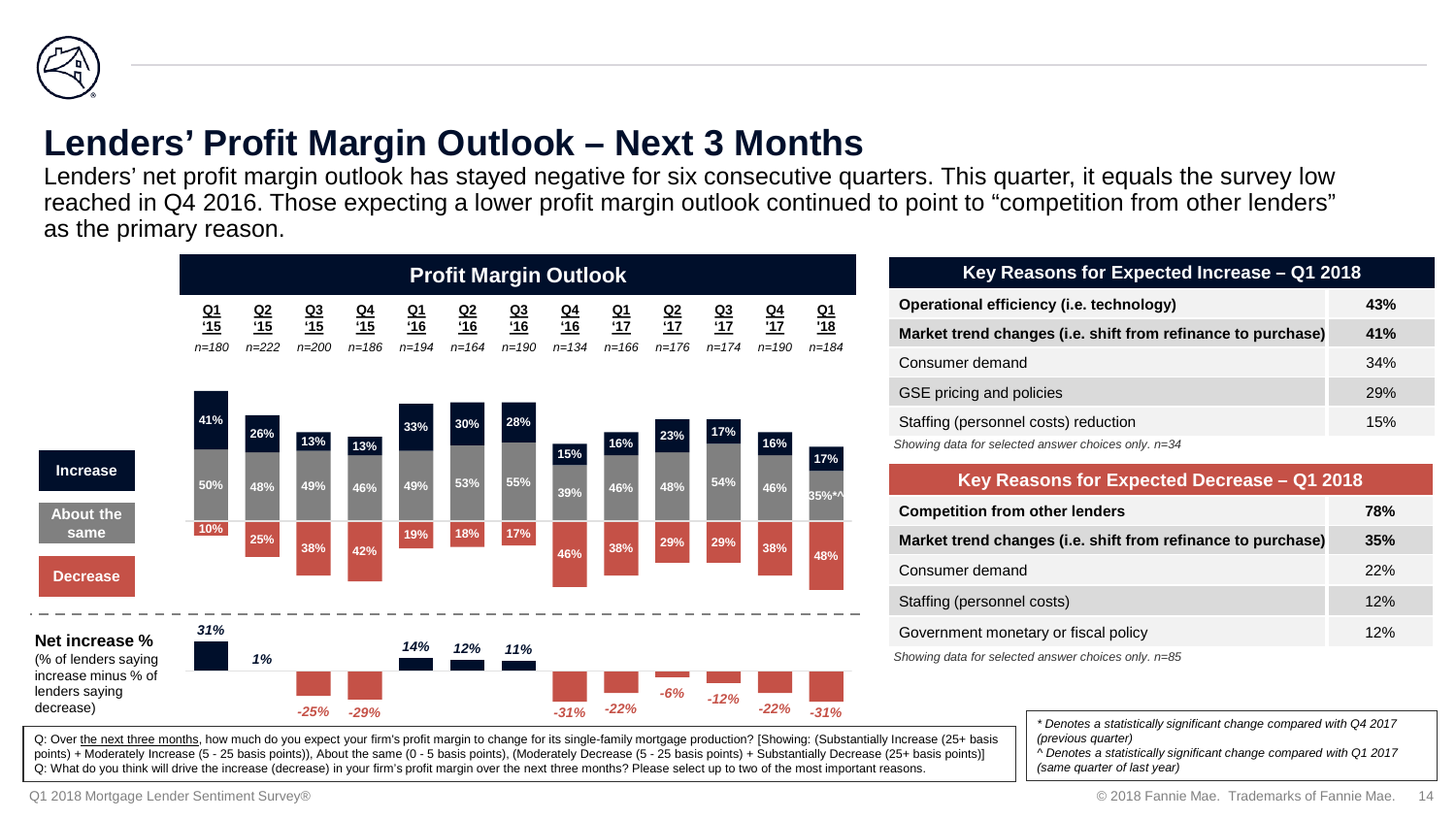

#### **Decreased Profit Margin Outlook – Top Drivers**

"Competition from other lenders" set a new survey high for the fifth consecutive quarter across all profit margin drivers as the key reason cited for lenders' lower profit margin outlook. In addition, the share of lenders citing "market trend changes (e.g., shift from refinance to purchase)" as a key reason for lower profit margin outlook jumped from last quarter to come in second for the first time in three quarters.



Q: What do you think will drive the decrease in your firm's profit margin over the next three months? Please select the two most important reasons and rank them in order of importance. (Showing % rank  $1 + 2$ ) Total: Q1 2016: N=35; Q2 2016: N=29; Q3 2016: N=33; Q4 2016: N=64; Q1 2017: N=63 ; Q2 2017: N=49 ; Q3 2017: N=49 ; Q4 2017: N=75 ; Q1 2018: N=85

*\* Denotes a statistically significant change compared with Q4 2017 (previous quarter) ^ Denotes a statistically significant change compared with Q1 2017 (same quarter of last year)*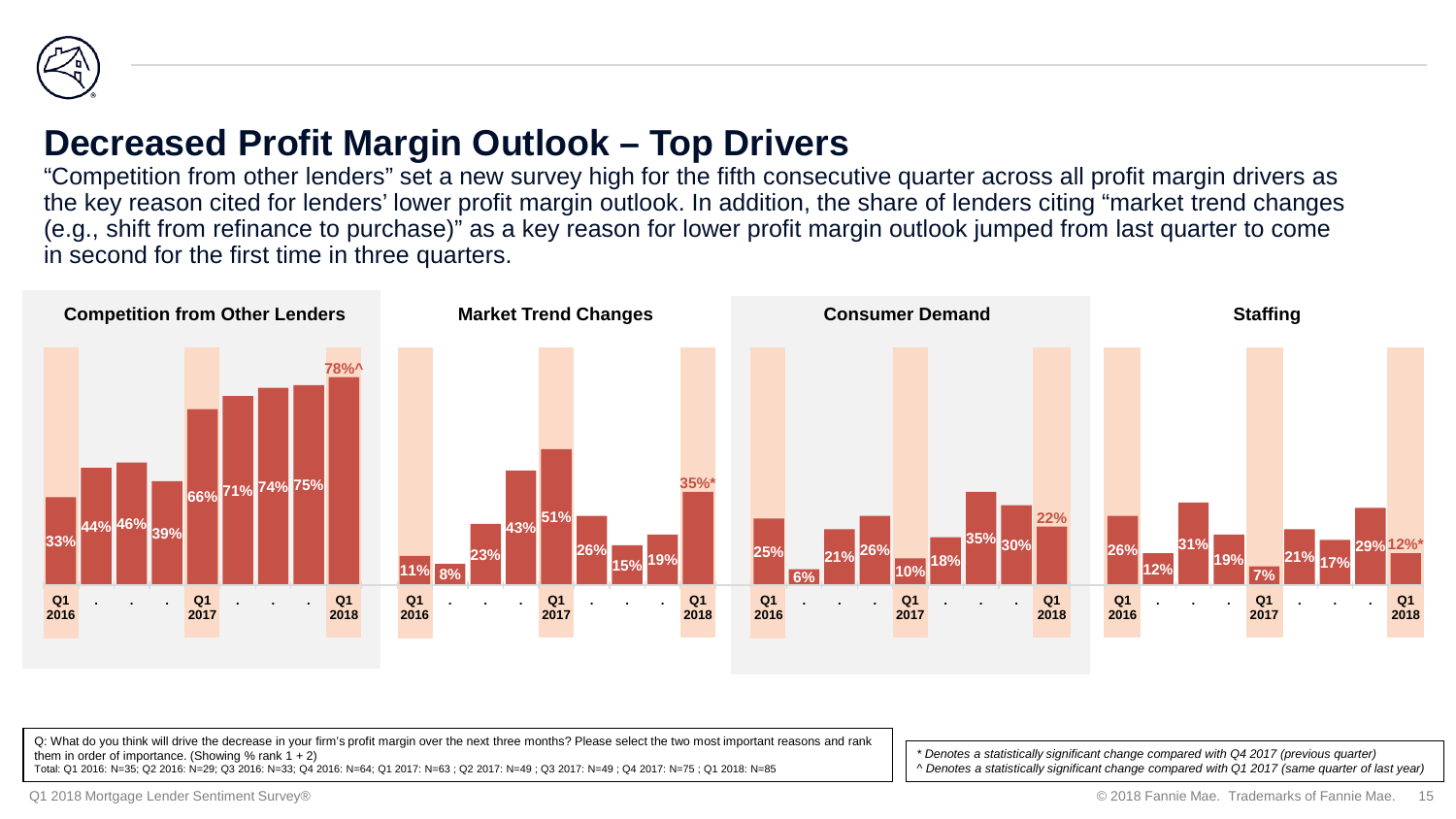

# **Appendix**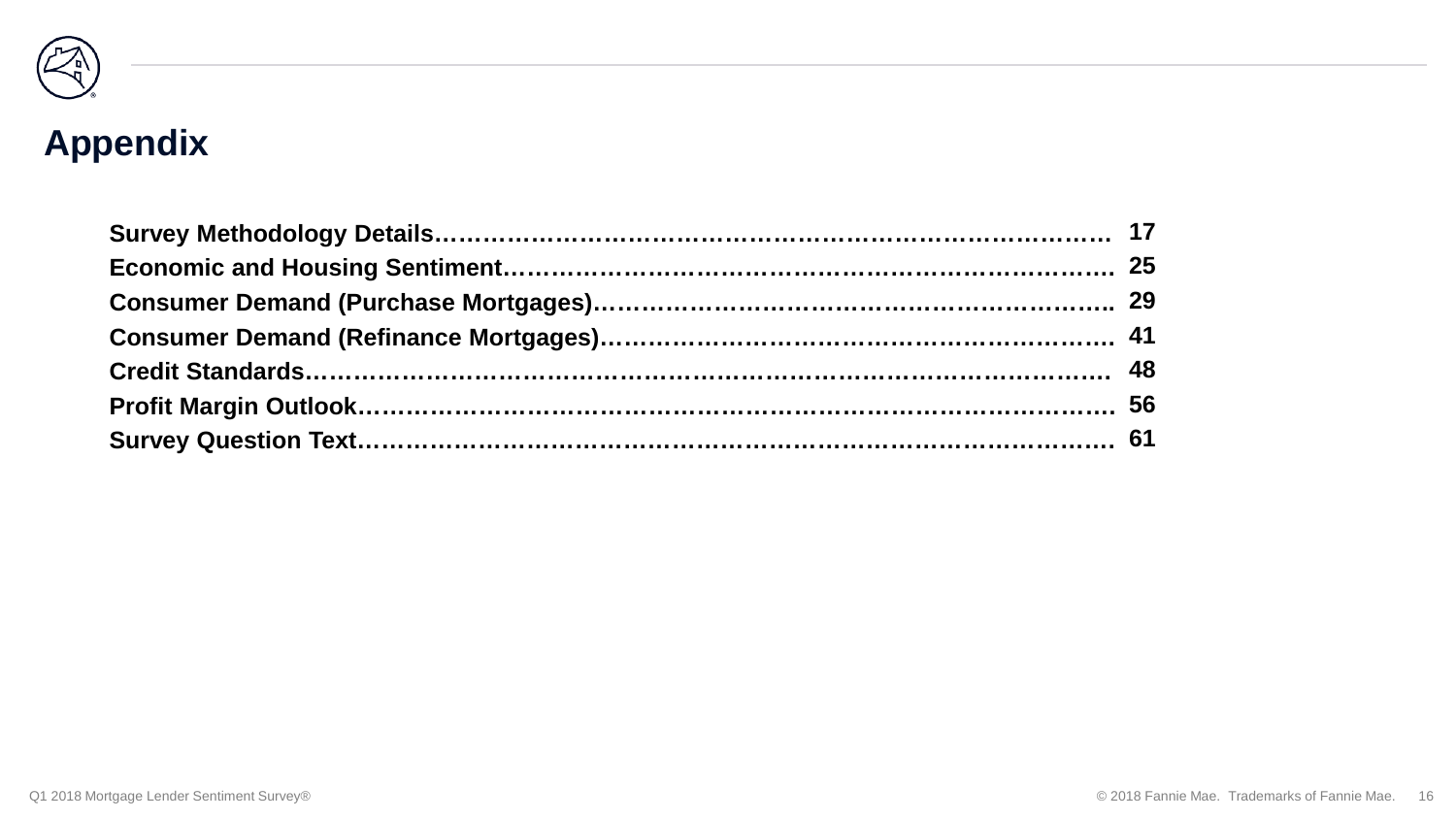

Appendix

## **Survey Methodology Details**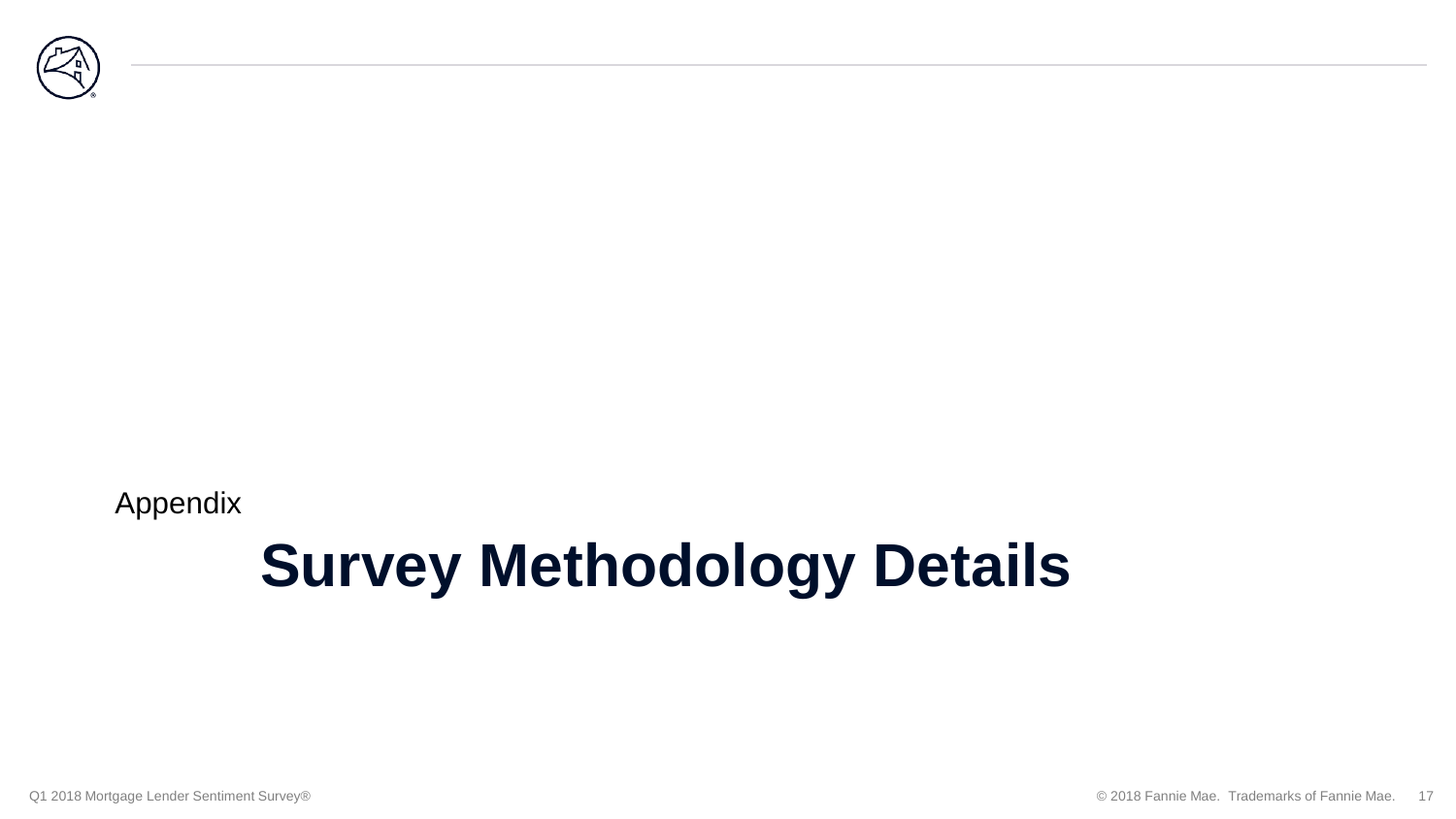

#### **Mortgage Lender Sentiment Survey®**

#### **Background**

• The Fannie Mae Mortgage Lender Sentiment Survey is a quarterly online survey of senior executives of Fannie Mae's lending institution partners to provide insights and benchmarks that help mortgage industry professionals understand industry and market trends and assess their own business practices.

#### **Survey Methodology**

- A quarterly, 10-15 minute online survey among senior executives, such as CEOs and CFOs, of Fannie Mae's lending institution partners.
- To ensure that the survey results represent the behavior and output of organizations rather than individuals, the Fannie Mae Mortgage Lender Sentiment Survey is structured and conducted as an establishment survey.
- Each respondent is asked 40-75 questions.

#### **Sample Design**

• Each quarter, a random selection of approximately 3,000 senior executives among Fannie Mae's approved lenders are invited to participate in the study.

#### **Data Weighting**

• The results of the Mortgage Lender Sentiment Survey are reported at the institutional parent-company level. If more than one individual from the same parent institution completes the survey, their responses are averaged to represent their parent institution.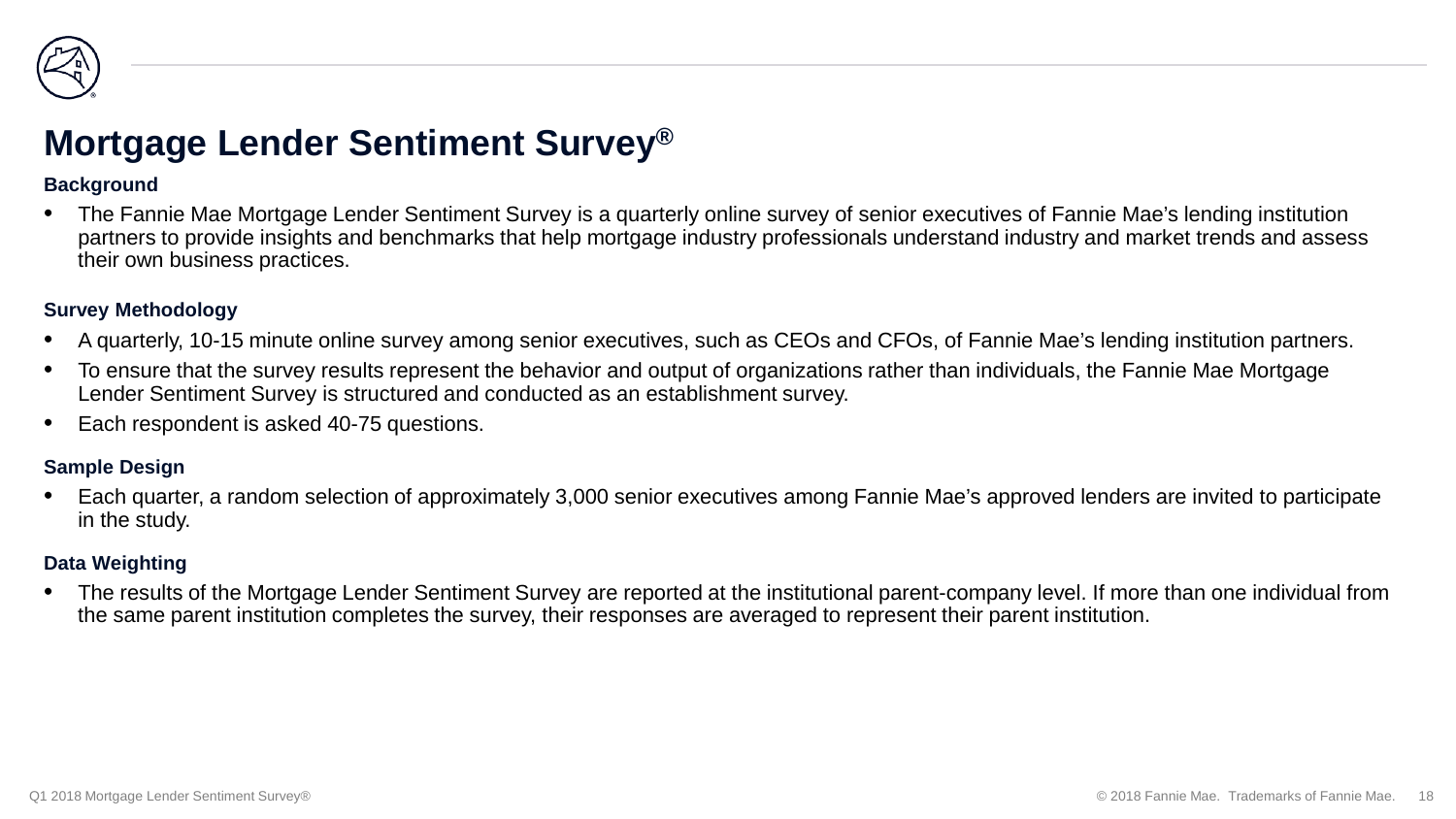

#### **Lending Institution Characteristics**

Fannie Mae's customers invited to participate in the Mortgage Lender Sentiment Survey represent a broad base of different lending institutions that conducted business with Fannie Mae in 2016. Institutions were divided into three groups based on their 2016 total industry loan volume - Larger (top 15%), Mid-sized (top 16%-35%), and Smaller (bottom 65%). The data below further describe the compositions and loan characteristics of the three groups of institutions.





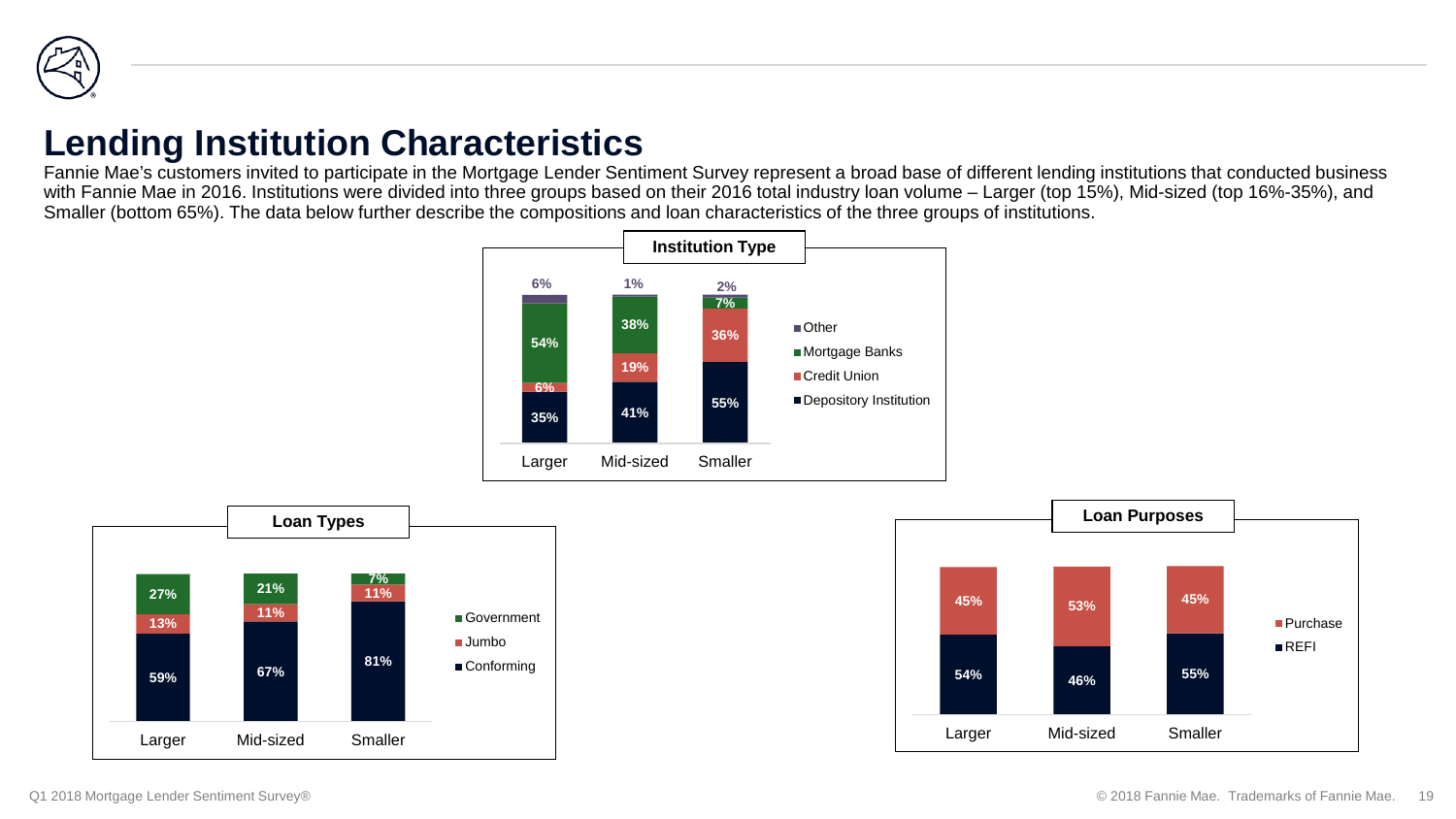

#### **Sample Sizes**

|                                             | Q1 2016                           |             |              | Q3 2016<br>Q2 2016 |              |             | Q4 2016                                                                                                                                                                                   |             | Q1 2017<br>Q2 2017 |             |         | Q3 2017     |          | Q4 2017     |              | Q1 2018     |              |             |             |
|---------------------------------------------|-----------------------------------|-------------|--------------|--------------------|--------------|-------------|-------------------------------------------------------------------------------------------------------------------------------------------------------------------------------------------|-------------|--------------------|-------------|---------|-------------|----------|-------------|--------------|-------------|--------------|-------------|-------------|
|                                             |                                   | <b>Size</b> | <b>Error</b> | <b>Size</b>        | <b>Error</b> | <b>Size</b> | Sample Margin of Sample Margin of Sample Margin of Sample Margin of Sample Margin of Sample Margin of Sample Margin of Sample Margin of Sample Margin of Sample Margin of<br><b>Error</b> | <b>Size</b> | <b>Error</b>       | <b>Size</b> | Error   | <b>Size</b> | Error    | <b>Size</b> | <b>Error</b> | <b>Size</b> | <b>Error</b> | <b>Size</b> | Error       |
| <b>Total Lending</b><br><b>Institutions</b> |                                   | 205         | ± 6.72%      | 169                | ± 7.12%      | 200         | ± 6.47%                                                                                                                                                                                   | 139         | ±7.93%             | 177         | ±7.18%  | 184         | ±7.22%   | 190         | ± 6.64%      | 196         | ±6.42%       | 196         | ±6.43%      |
| Loan<br>Origination<br><b>Volume</b>        | Larger<br>Institutions            | 57          | ±12.64%      | 57                 | ±11.28%      | 70          | ±9.82%                                                                                                                                                                                    | 50          | ± 12.30%           | 58          | ±12.76% | 54          | ±13.34%  | 58          | ±11.16%      | 72          | ±9.47%       | 64          | ±10.32%     |
|                                             | Mid-sized<br>Institutions         | 68          | ±11.53%      | 54                 | ± 12.13%     | 59          | ±11.50%                                                                                                                                                                                   | 45          | ± 13.53%           | 47          | ±14.20% | 58          | ± 12.87% | 66          | ±10.69%      | 55          | ±11.78%      | 51          | $± 12.36\%$ |
| <b>Groups</b>                               | Smaller<br>Institutions           | 80          | ±10.82%      | 58                 | ±12.50%      | 71          | ±11.22%                                                                                                                                                                                   | 44          | ± 14.46%           | 72          | ±11.43% | 72          | ±11.55%  | 66          | ±11.65%      | 69          | ±11.25%      | 81          | $±10.30\%$  |
| <b>Institution</b><br><b>Type</b>           | Mortgage<br>Banks                 | 63          | ±11.96%      | 65                 | ±10.78%      | 65          | ± 10.79%                                                                                                                                                                                  | 52          | ± 12.40%           | 53          | ±13.36% | 58          | ± 12.87% | 73          | ±10.12%      | 74          | ±9.88%       | 69          | $±10.36\%$  |
|                                             | Depository<br><b>Institutions</b> | 88          | ±10.29%      | 63                 | ±11.84%      | 79          | ±10.46%                                                                                                                                                                                   | 54          | ± 12.87%           | 72          | ±11.43% | 82          | ±10.82%  | 75          | ±10.71%      | 77          | ±10.37%      | 63          | ±11.63%     |
|                                             | Credit<br>Unions                  | 47          | ±14.07%      | 34                 | ±16.16%      | 49          | ±13.21%                                                                                                                                                                                   | 29          | ± 17.60%           | 44          | ±14.68% | 36          | ±16.33%  | 38          | ±15.18%      | 37          | ± 15.27%     | 56          | ± 12.04%    |

**2016** Q1 was fielded between February 3, 2016 and February 16, 2016 Q2 was fielded between May 4, 2016 and May 16, 2016 Q3 was fielded between August 3, 2016 and August 15, 2016 Q4 was fielded between November 10, 2016 and November 20, 2016 Q4 was fielded between November 1, 2017 and November 14, 2017 **2017** Q1 was fielded between February 1, 2017 and February 13, 2017 Q2 was fielded between May 3, 2017 and May 14, 2017 Q3 was fielded between August 2, 2017 and August 13, 2017 **2018** Q1 was fielded between February 7, 2018 and February 19, 2018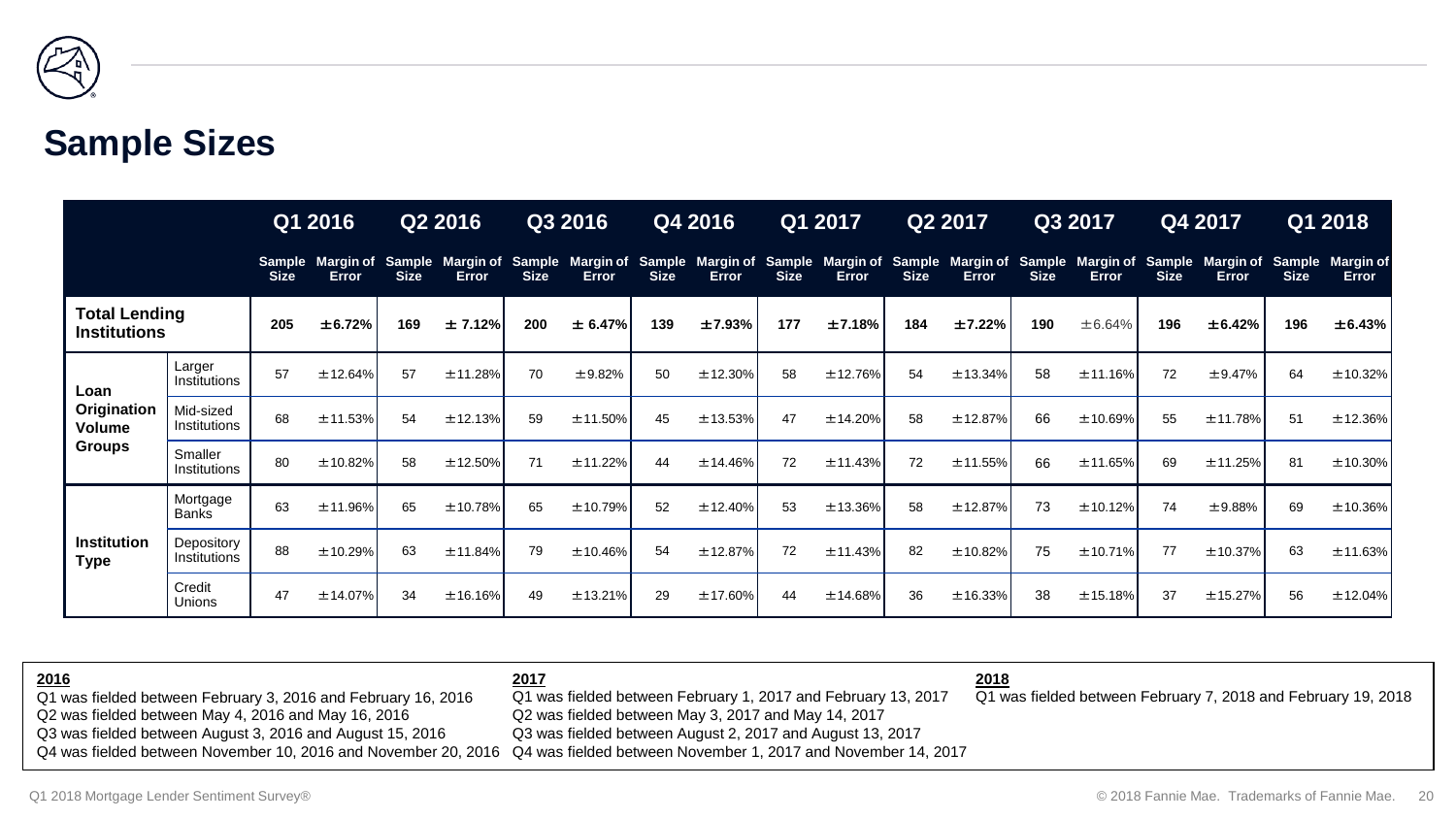

#### **2018 Q1 Cross-Subgroup Sample Sizes**

|                                                     | <b>Total</b> | Larger<br><b>Lenders</b> | <b>Mid-Sized</b><br><b>Lenders</b> | <b>Smaller</b><br><b>Lenders</b> |
|-----------------------------------------------------|--------------|--------------------------|------------------------------------|----------------------------------|
| <b>Total</b>                                        | 196          | 64                       | 51                                 | 81                               |
| <b>Mortgage</b><br><b>Banks</b><br>(non-depository) | 69           | 43                       | 20                                 | $6\phantom{1}6$                  |
| <b>Depository</b><br><b>Institutions</b>            | 63           | 15                       | 14                                 | 34                               |
| <b>Credit Unions</b>                                | 56           | $\overline{2}$           | 16                                 | 38                               |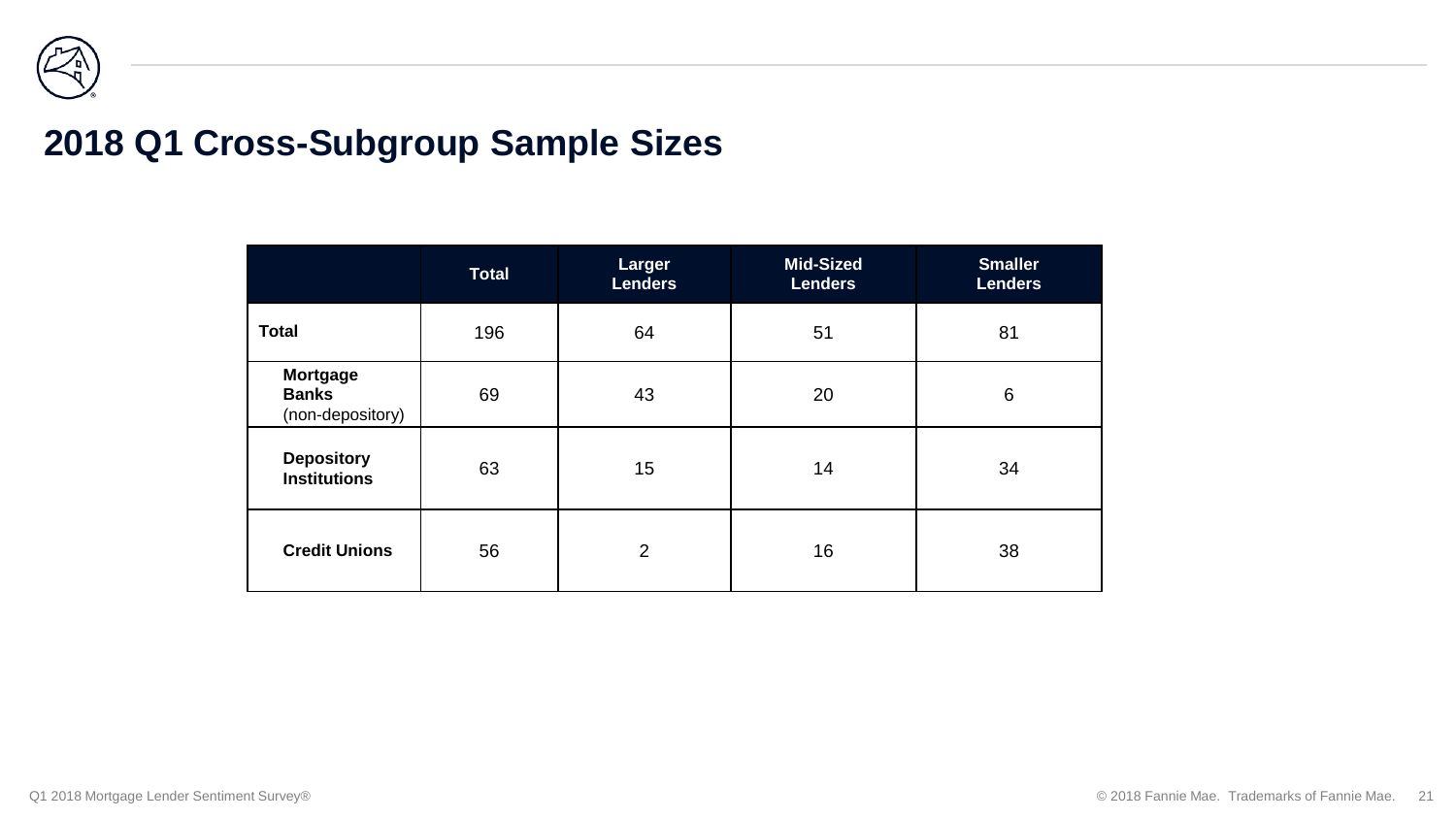

#### **2018 Q1 Sample Sizes: Consumer Demand**

**Purchase Mortgages:**

|                                   |                               | <b>Past 3 Months</b>              |                   | <b>Next 3 Months</b>          |                                   |                   |  |  |
|-----------------------------------|-------------------------------|-----------------------------------|-------------------|-------------------------------|-----------------------------------|-------------------|--|--|
|                                   | <b>GSE</b><br><b>Eligible</b> | <b>Non-GSE</b><br><b>Eligible</b> | <b>Government</b> | <b>GSE</b><br><b>Eligible</b> | <b>Non-GSE</b><br><b>Eligible</b> | <b>Government</b> |  |  |
| <b>Total Lending Institutions</b> | 194                           | 173                               | 164               | 195                           | 174                               | 161               |  |  |
| Larger Institutions               | 62                            | 59                                | 61                | 63                            | 59                                | 62                |  |  |
| Mid-sized Institutions            | 51                            | 44                                | 44                | 51                            | 45                                | 43                |  |  |
| <b>Smaller Institutions</b>       | 81                            | 70                                | 59                | 81                            | 70                                | 56                |  |  |

#### **Refinance Mortgages:**

|                                   |                               | <b>Past 3 Months</b>              |                   | <b>Next 3 Months</b>          |                                   |                   |  |  |
|-----------------------------------|-------------------------------|-----------------------------------|-------------------|-------------------------------|-----------------------------------|-------------------|--|--|
|                                   | <b>GSE</b><br><b>Eligible</b> | <b>Non-GSE</b><br><b>Eligible</b> | <b>Government</b> | <b>GSE</b><br><b>Eligible</b> | <b>Non-GSE</b><br><b>Eligible</b> | <b>Government</b> |  |  |
| <b>Total Lending Institutions</b> | 190                           | 164                               | 145               | 190                           | 167                               | 150               |  |  |
| Larger Institutions               | 61                            | 56                                | 59                | 61                            | 57                                | 59                |  |  |
| Mid-sized Institutions            | 49                            | 42                                | 40                | 49                            | 42                                | 42                |  |  |
| <b>Smaller Institutions</b>       | 80                            | 66                                | 46                | 80                            | 68                                | 49                |  |  |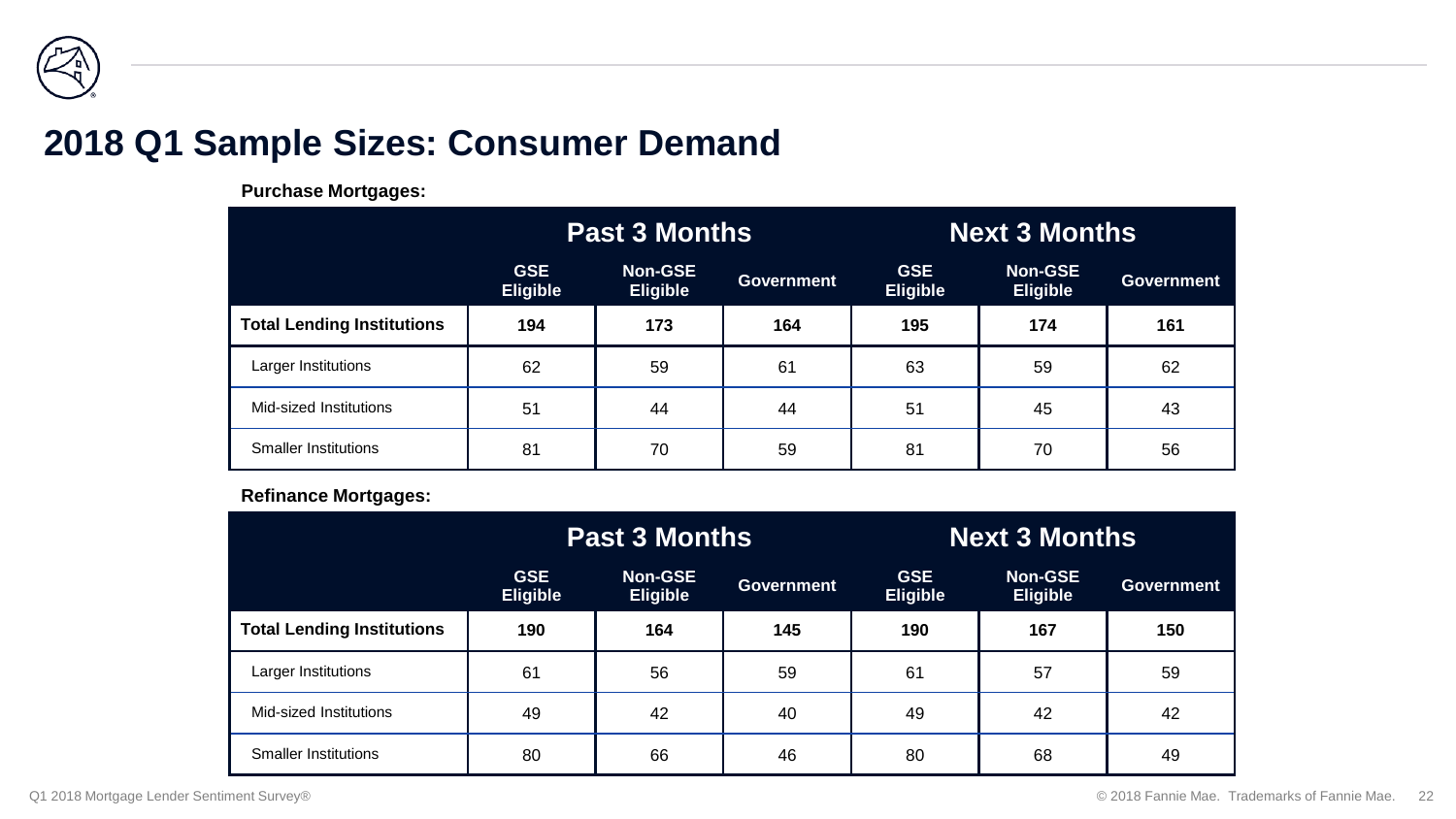

#### **2018 Q1 Sample Sizes: Credit Standards**

|                                   |                               | <b>Past 3 Months</b>              |                   | <b>Next 3 Months</b>          |                                   |                   |  |  |
|-----------------------------------|-------------------------------|-----------------------------------|-------------------|-------------------------------|-----------------------------------|-------------------|--|--|
|                                   | <b>GSE</b><br><b>Eligible</b> | <b>Non-GSE</b><br><b>Eligible</b> | <b>Government</b> | <b>GSE</b><br><b>Eligible</b> | <b>Non-GSE</b><br><b>Eligible</b> | <b>Government</b> |  |  |
| <b>Total Lending Institutions</b> | 195                           | 172                               | 158               | 195                           | 173                               | 158               |  |  |
| Larger Institutions               | 63                            | 59                                | 62                | 63                            | 59                                | 62                |  |  |
| Mid-sized Institutions            | 51                            | 45                                | 44                | 51                            | 46                                | 44                |  |  |
| <b>Smaller Institutions</b>       | 81                            | 68                                | 53                | 81                            | 68                                | 53                |  |  |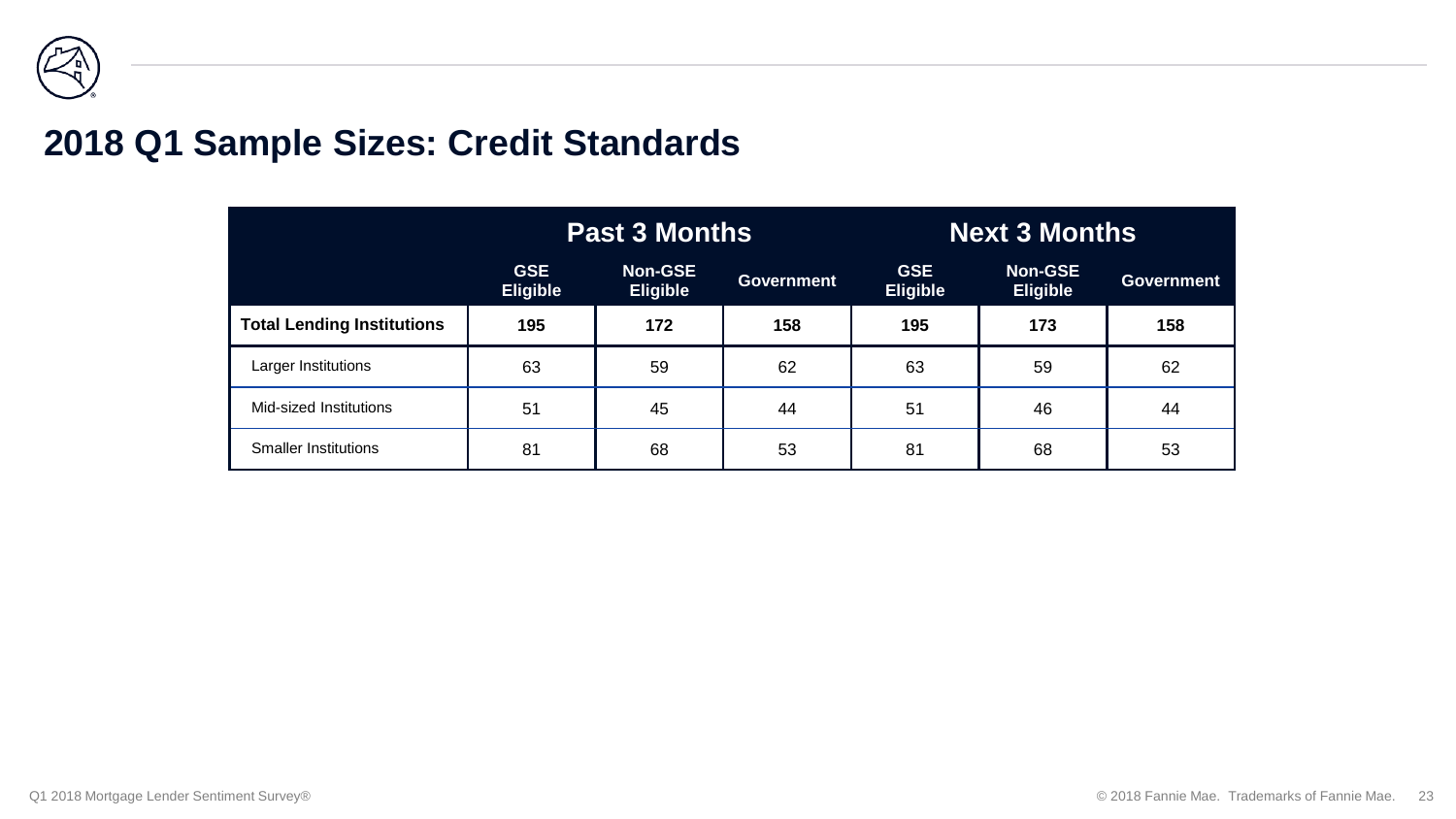

#### **Calculation of the "Total"**

The "Total" data presented in this report is an average of the means of the three loan origination volume groups (see an illustrated example below). Please note that percentages are based on the number of financial institutions that gave responses other than "Not Applicable." Percentages may add to under or over 100% due to rounding.

#### **Example:**

| Over the past three months,<br>apart from normal seasonal<br>variation, did your firm's<br>consumer demand for single-<br>family purchase mortgages go<br>up, go down, or stay the same?<br>GSE Eligible (Q1 2018) | Larger<br>Institutions | Mid-sized<br>Institutions | Smaller<br>Institutions | Q1 "Total"                   |  |  |
|--------------------------------------------------------------------------------------------------------------------------------------------------------------------------------------------------------------------|------------------------|---------------------------|-------------------------|------------------------------|--|--|
| Go up                                                                                                                                                                                                              | 28%                    | 26%                       | 26%                     | $27\%$ [(28% + 26% + 26%)/3] |  |  |
| Stayed the same                                                                                                                                                                                                    | 32%                    | 35%                       | 46%                     | 38%                          |  |  |
| Go down                                                                                                                                                                                                            | 39%                    | 39%                       | 28%                     | 35%                          |  |  |

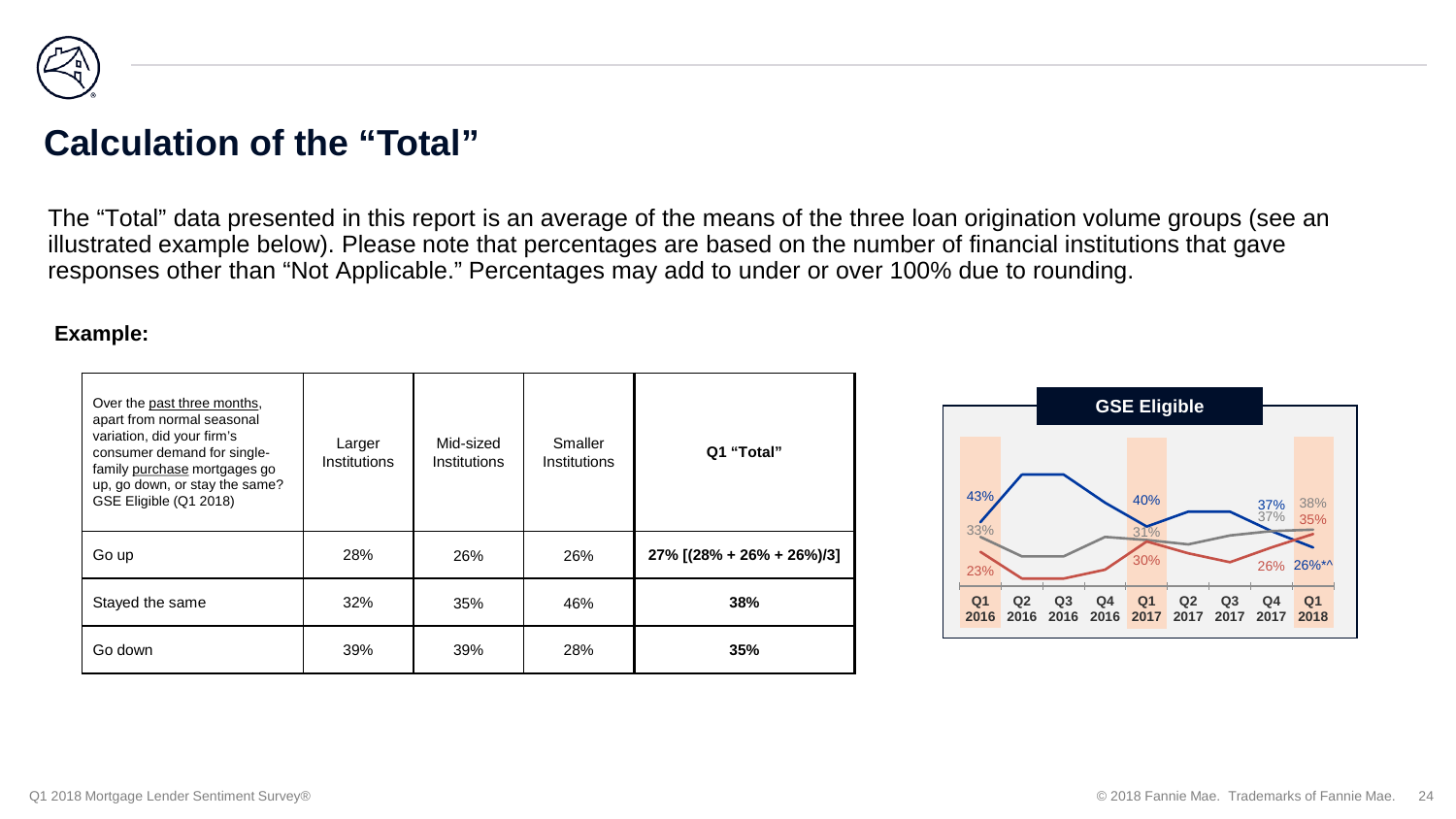

Appendix

## **Economic and Housing Sentiment**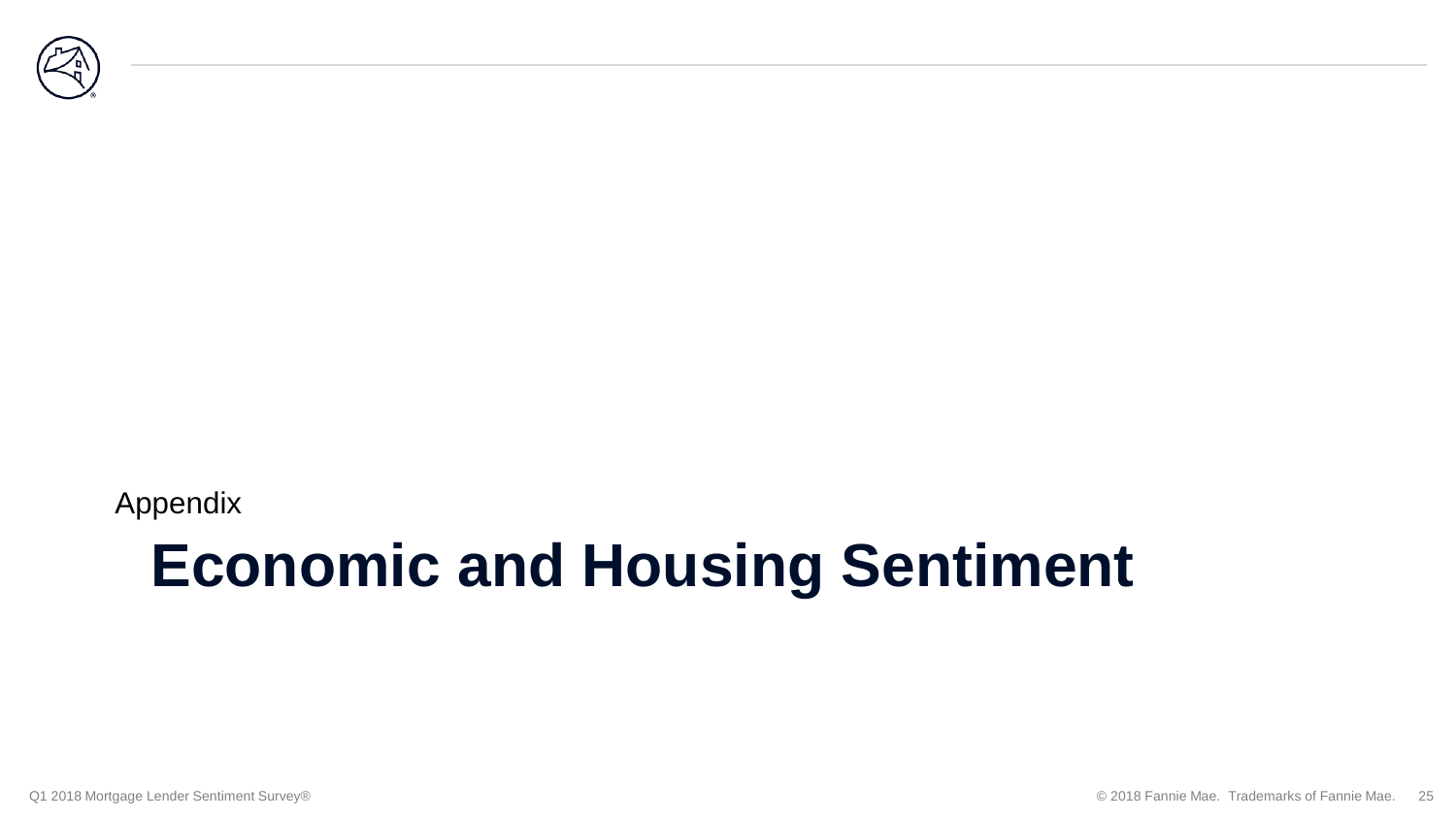

#### **U.S. Economy Overall**



*\* Denotes a statistically significant change compared with Q4 2017 (previous quarter)*

*^ Denotes a statistically significant change compared with Q1 2017 (same quarter of last year) National Housing Survey: <http://www.fanniemae.com/portal/research-and-analysis/housing-survey.html>*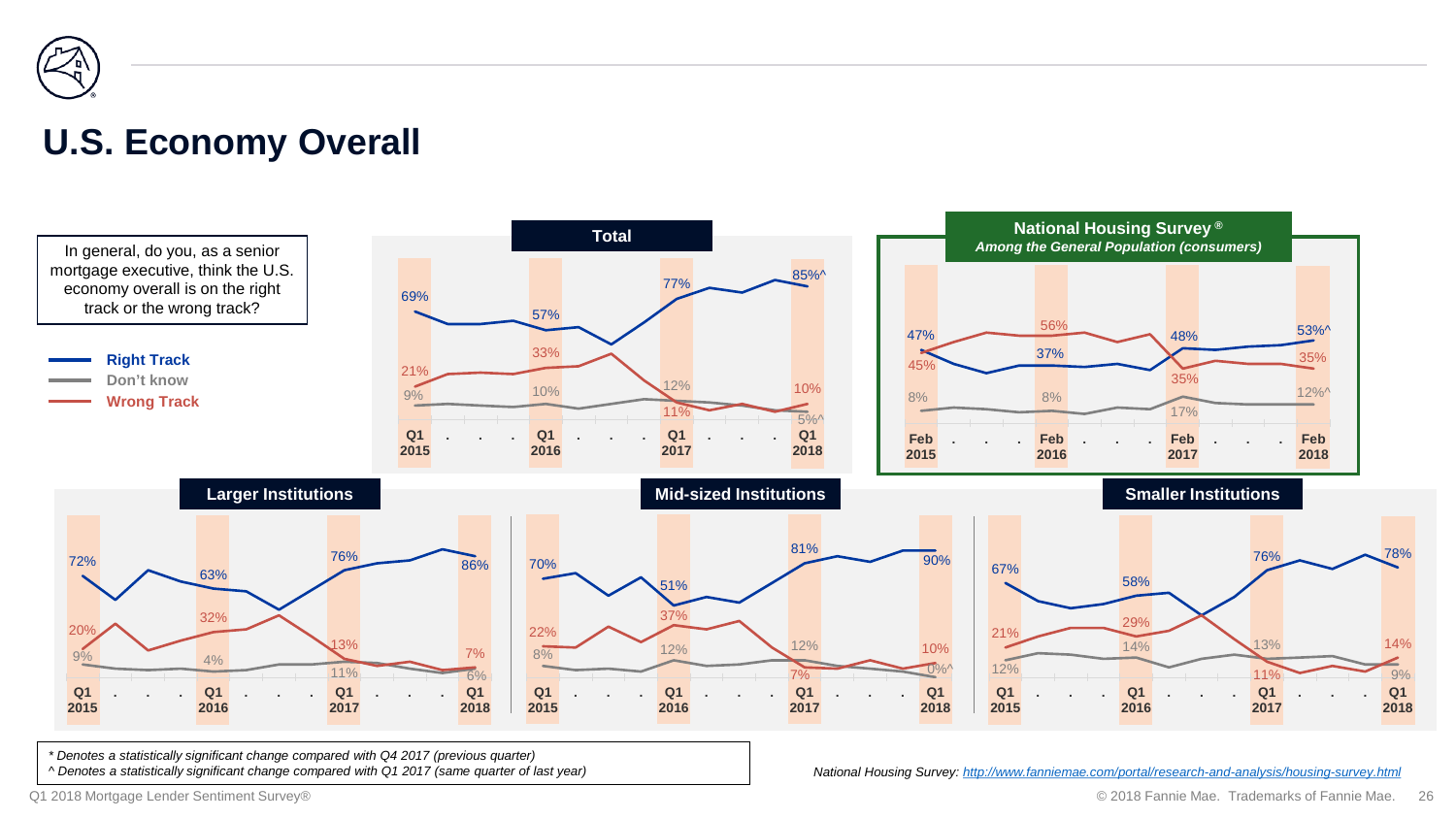

#### **Home Prices – Next 12 Months**



*\* Denotes a statistically significant change compared with Q4 2017 (previous quarter) ^ Denotes a statistically significant change compared with Q1 2017 (same quarter of last year)*

*National Housing Survey: <http://www.fanniemae.com/portal/research-and-analysis/housing-survey.html>*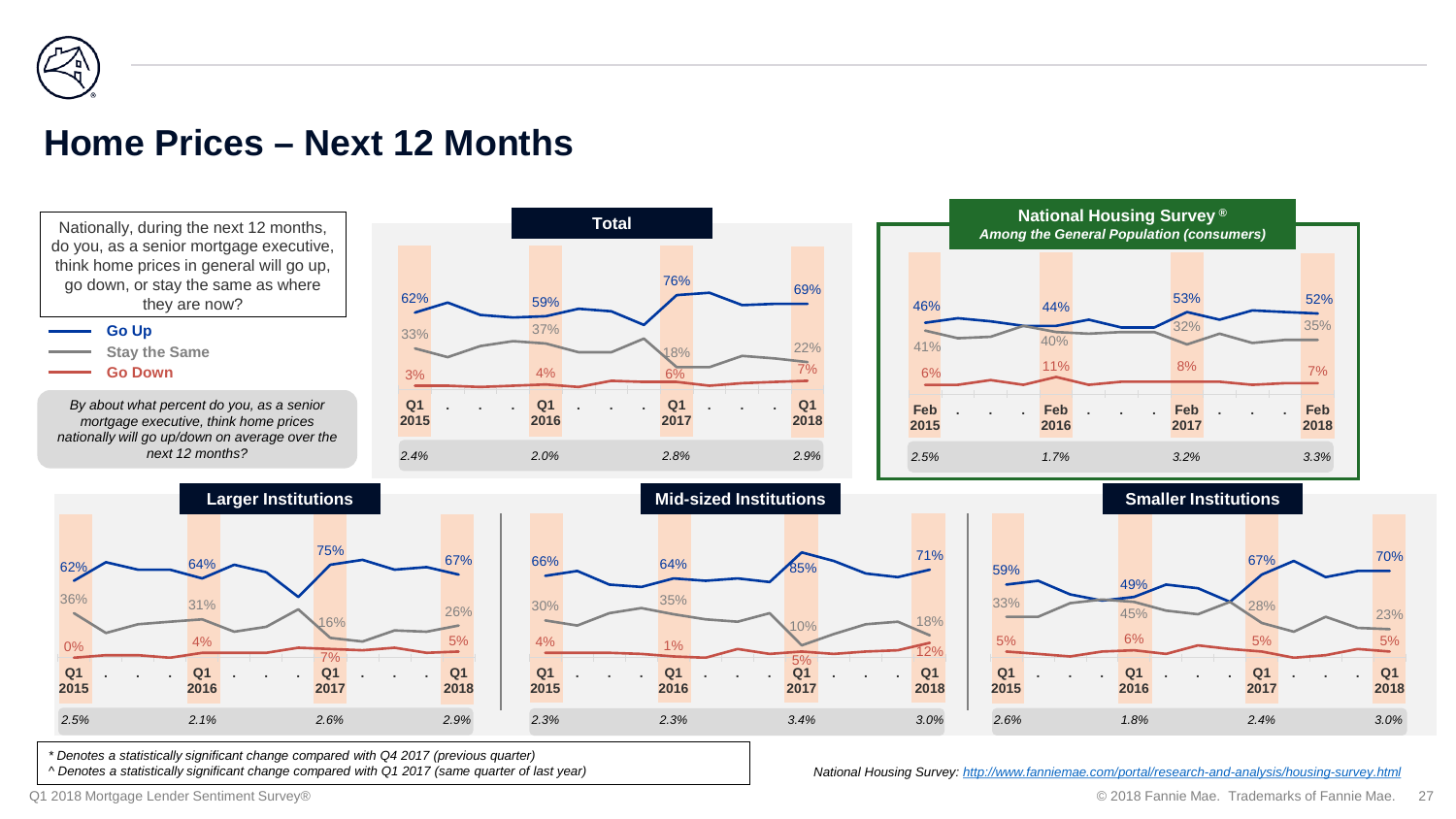

#### **Difficulty of Getting a Mortgage**



*\* Denotes a statistically significant change compared with Q4 2017 (previous quarter) ^ Denotes a statistically significant change compared with Q1 2017 (same quarter of last year)*

*National Housing Survey: <http://www.fanniemae.com/portal/research-and-analysis/housing-survey.html>*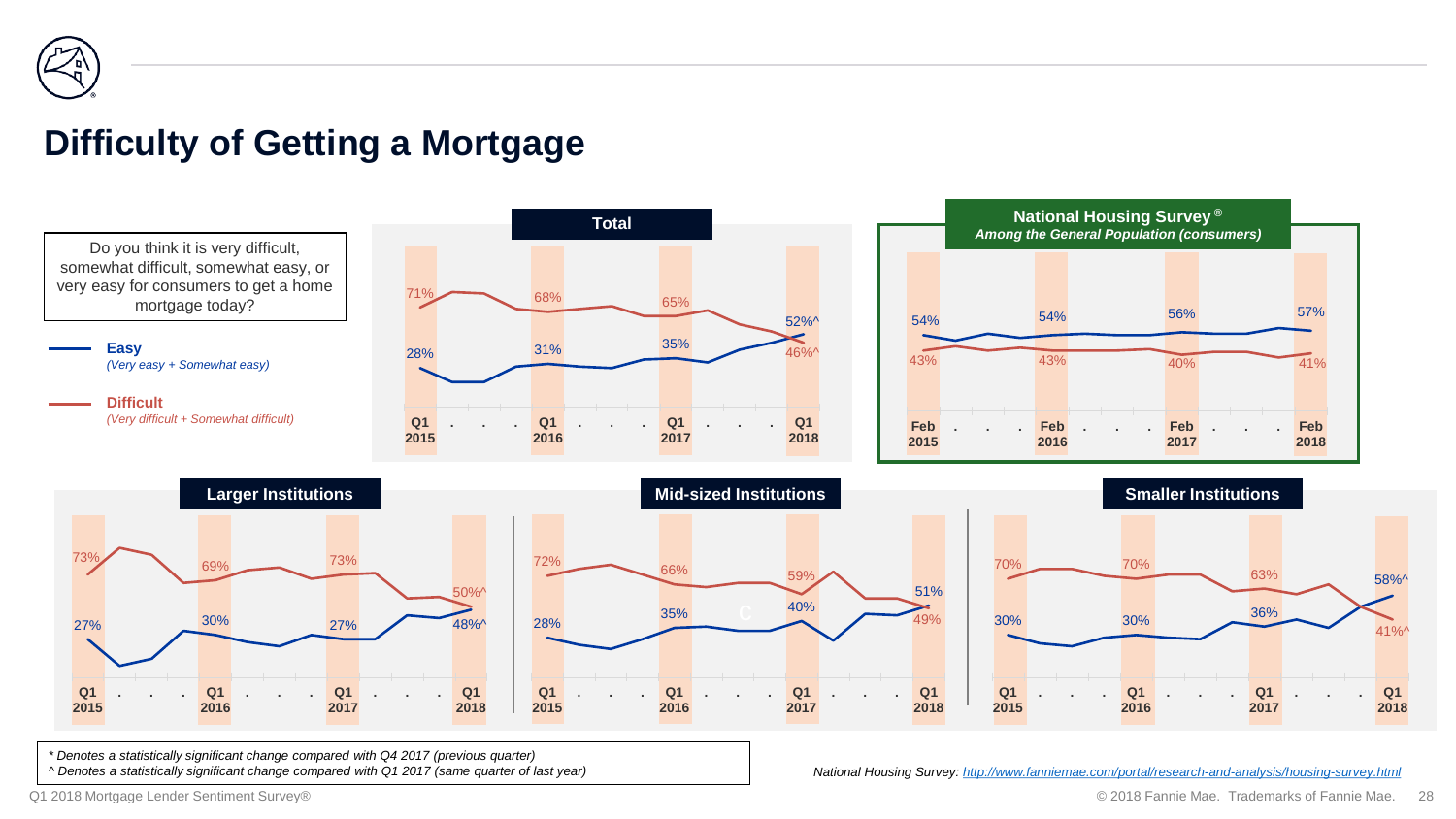

#### Appendix

## **Consumer Demand (Purchase Mortgages)**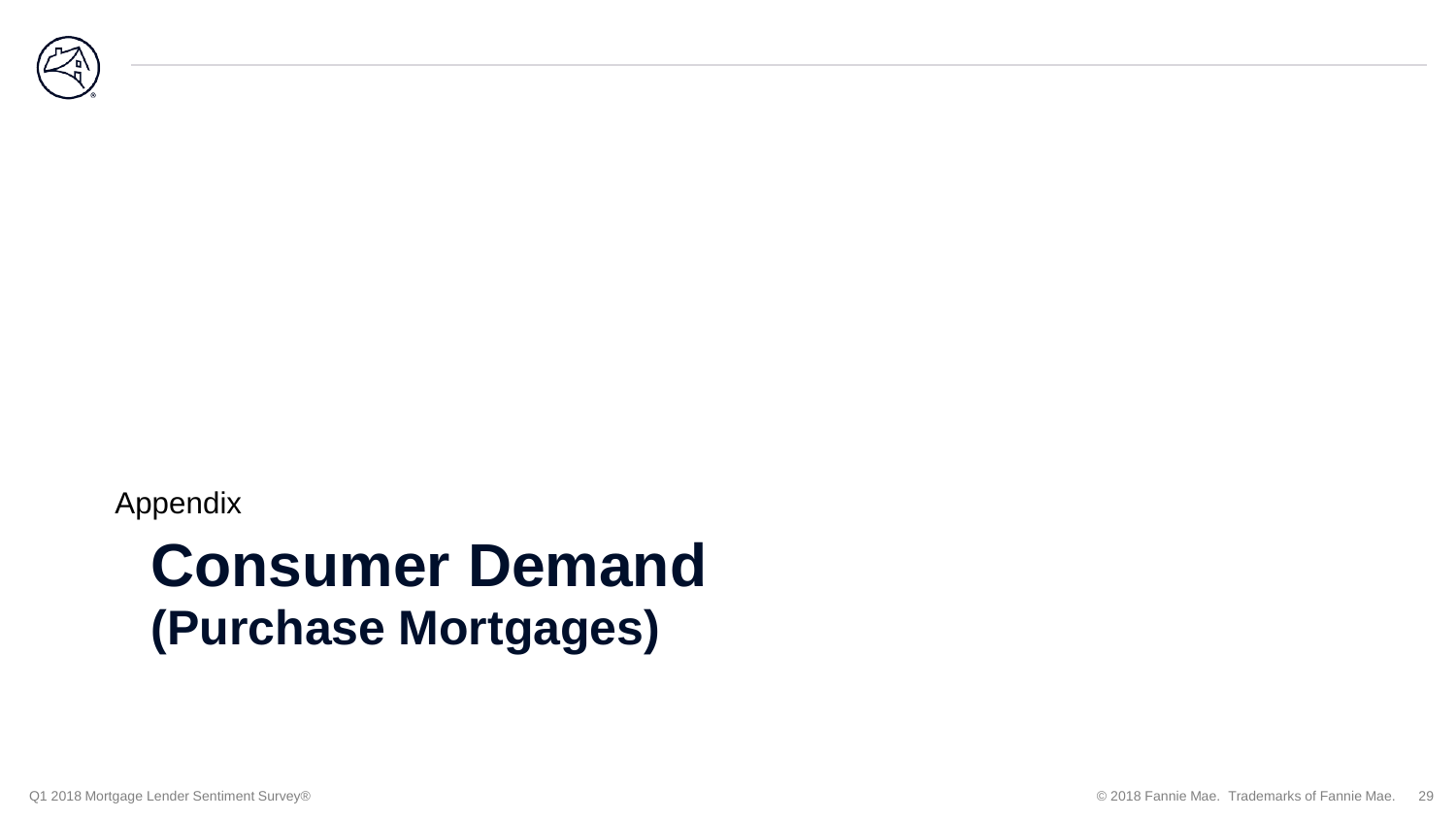

### **Purchase Mortgage Demand: GSE Eligible (by institution size)**

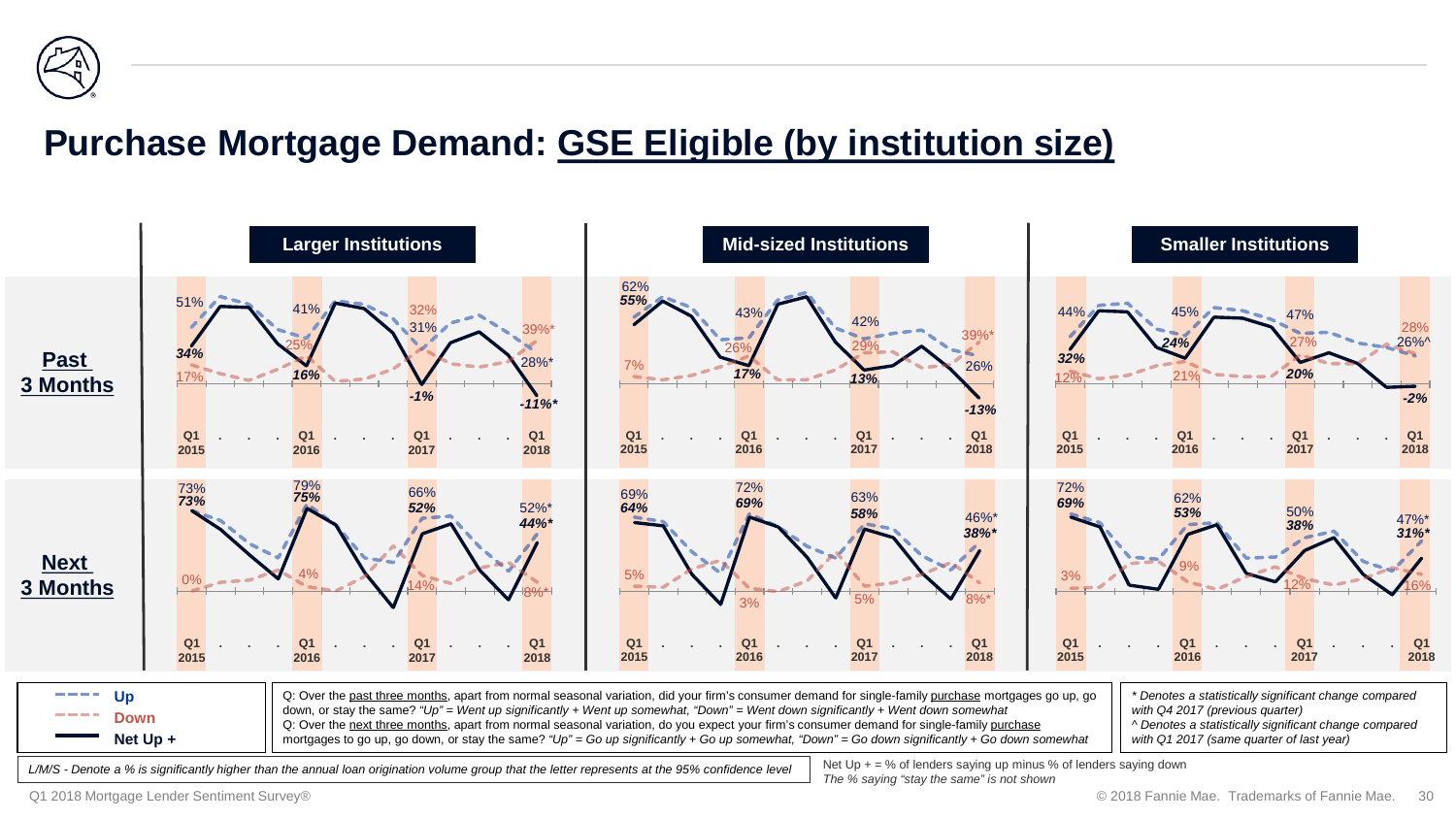

### **Purchase Mortgage Demand: GSE Eligible (by institution type)**

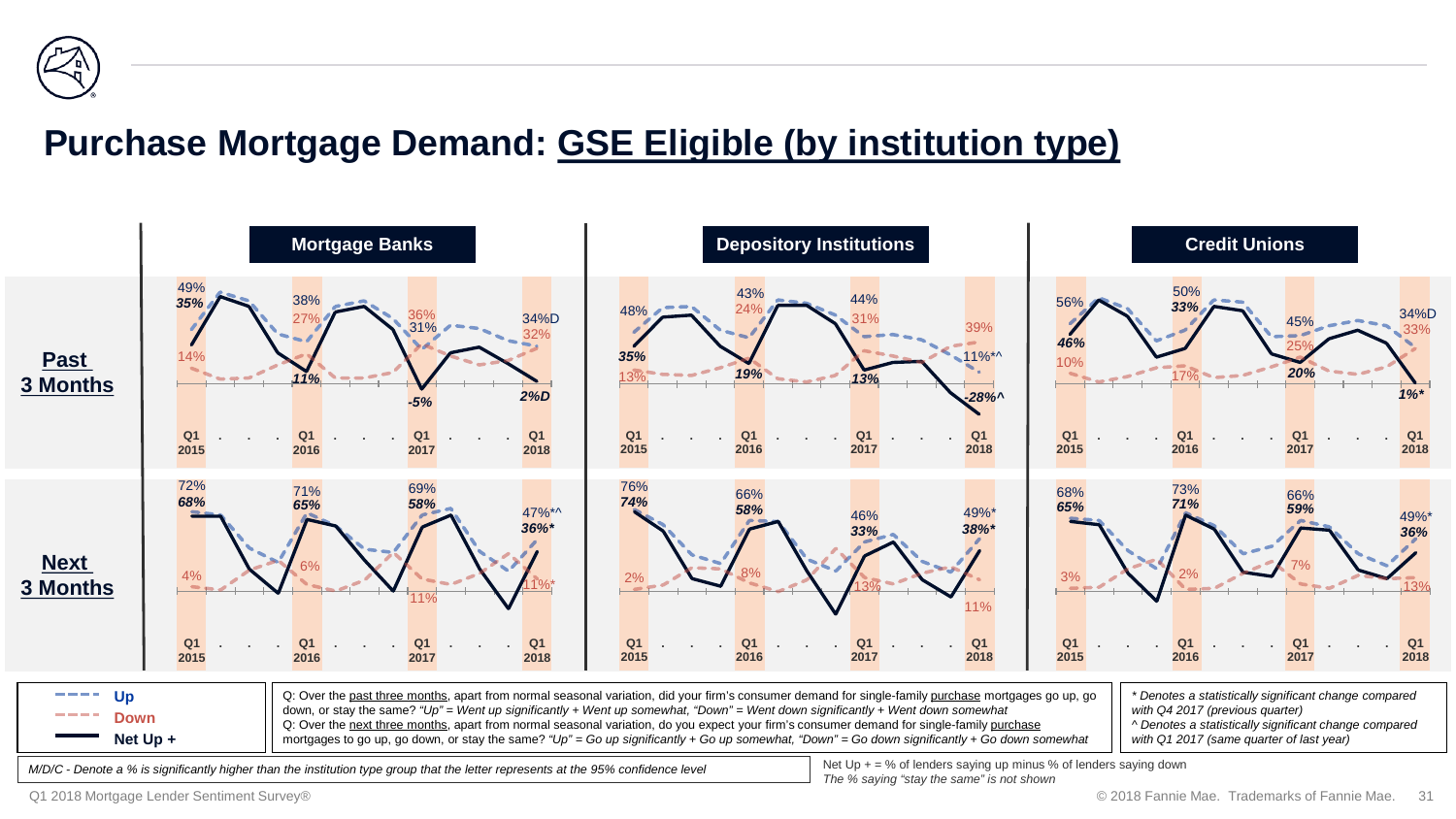

## **Purchase Mortgage Demand: Non-GSE Eligible (by institution size)**

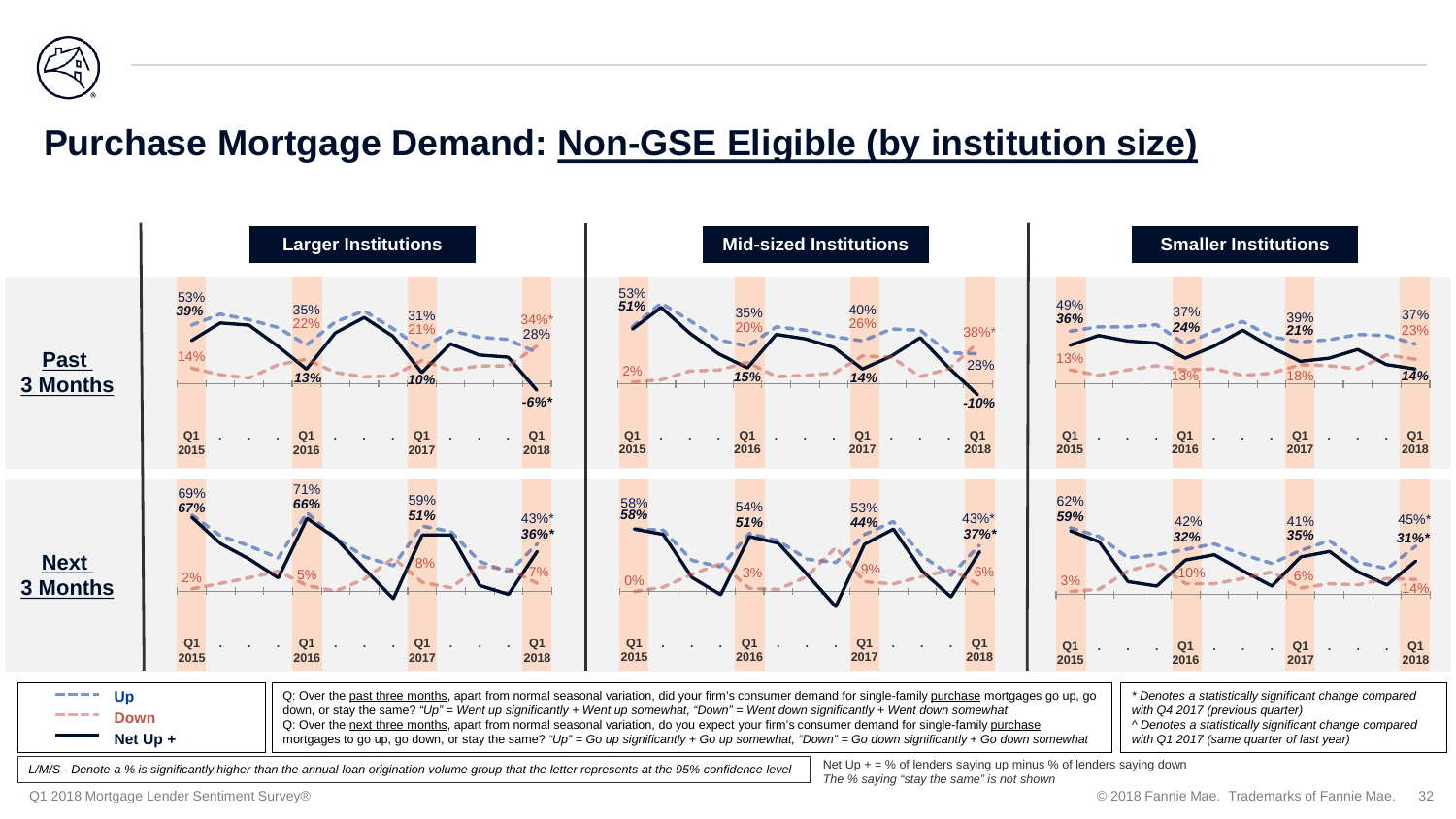

## **Purchase Mortgage Demand: Non-GSE Eligible (by institution type)**



Q1 2018 Mortgage Lender Sentiment Survey®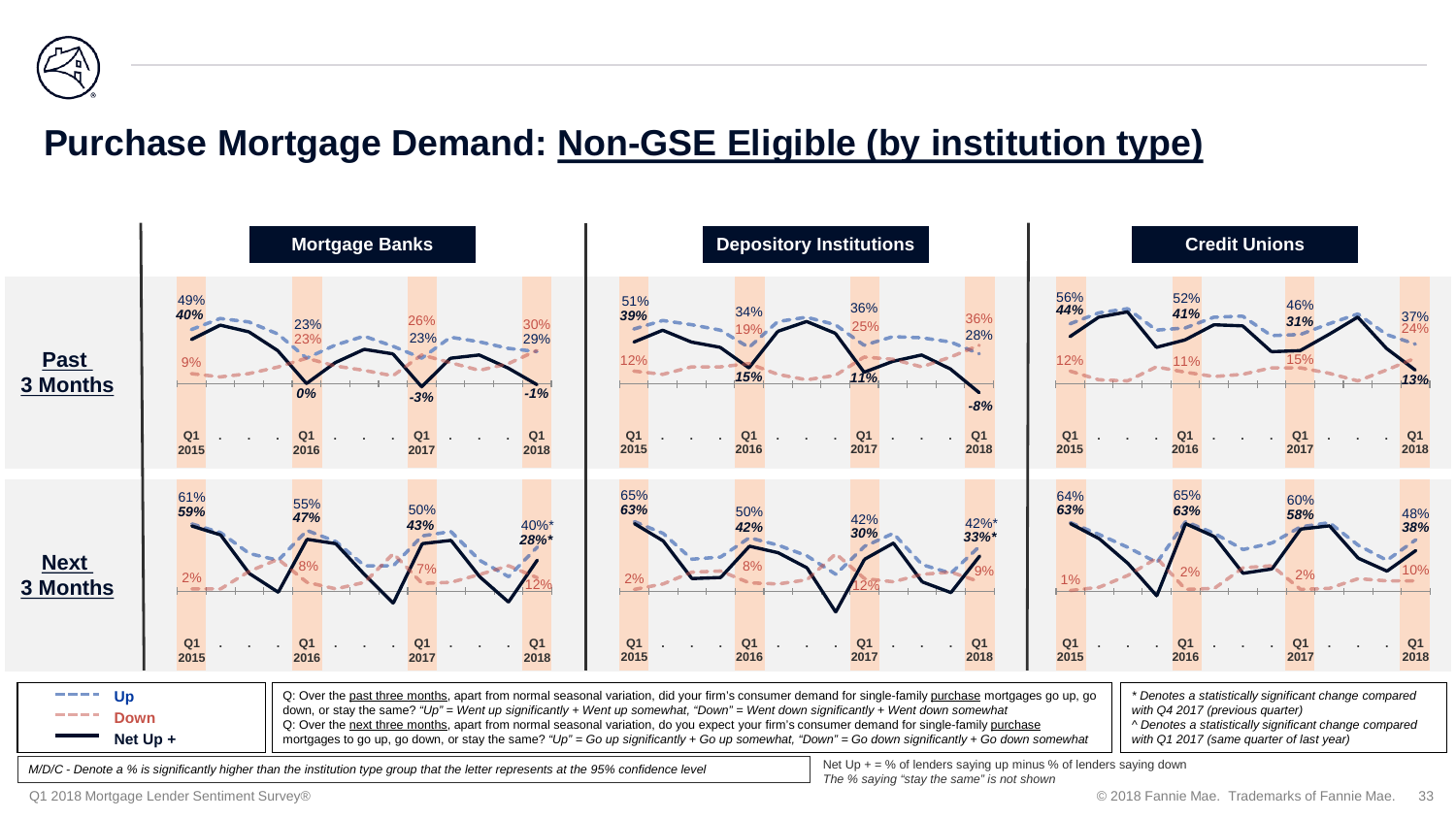

#### **Purchase Mortgage Demand: Government (by institution size)**



Q1 2018 Mortgage Lender Sentiment Survey®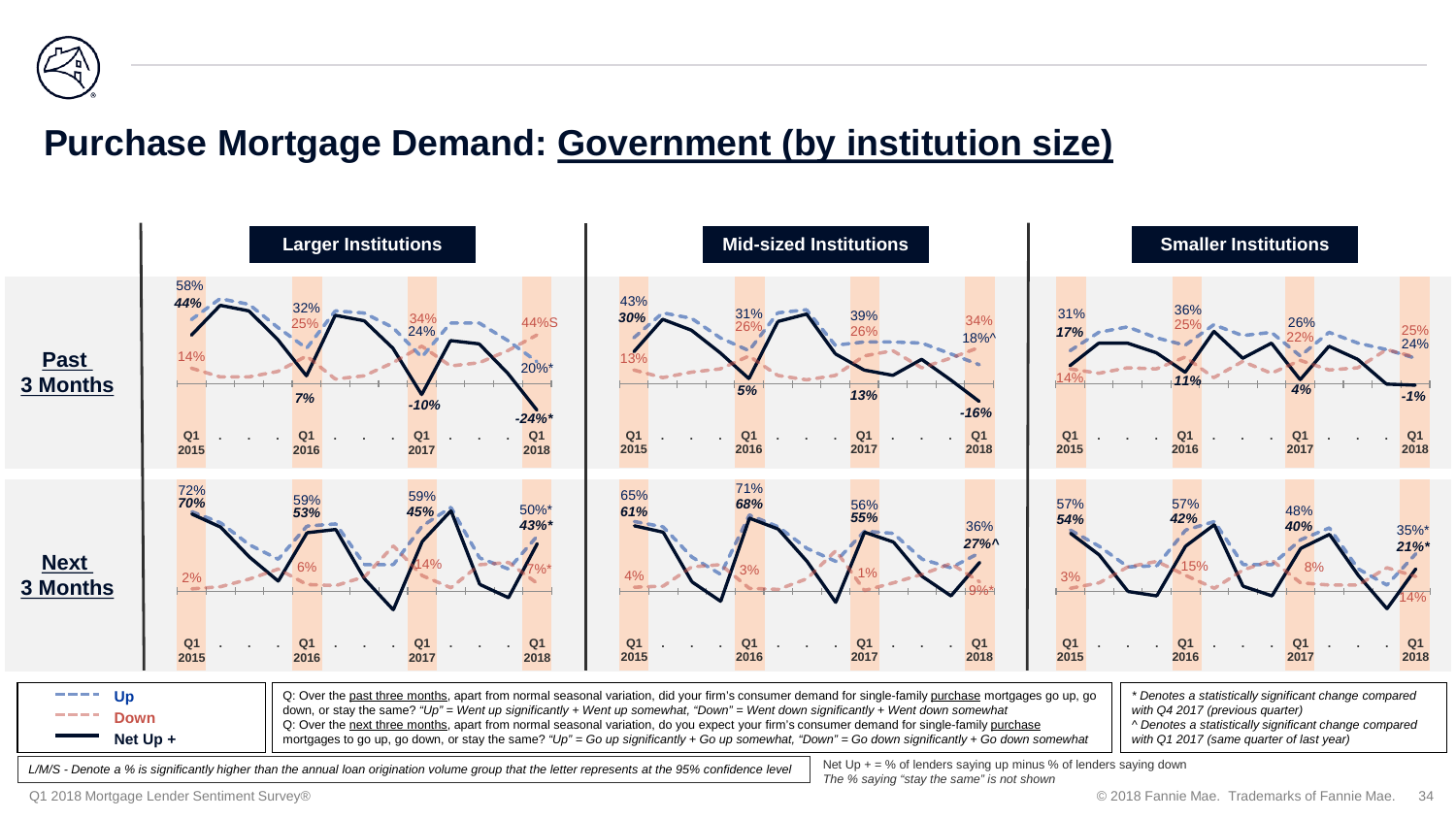

#### **Purchase Mortgage Demand: Government (by institution type)**



Q1 2018 Mortgage Lender Sentiment Survey®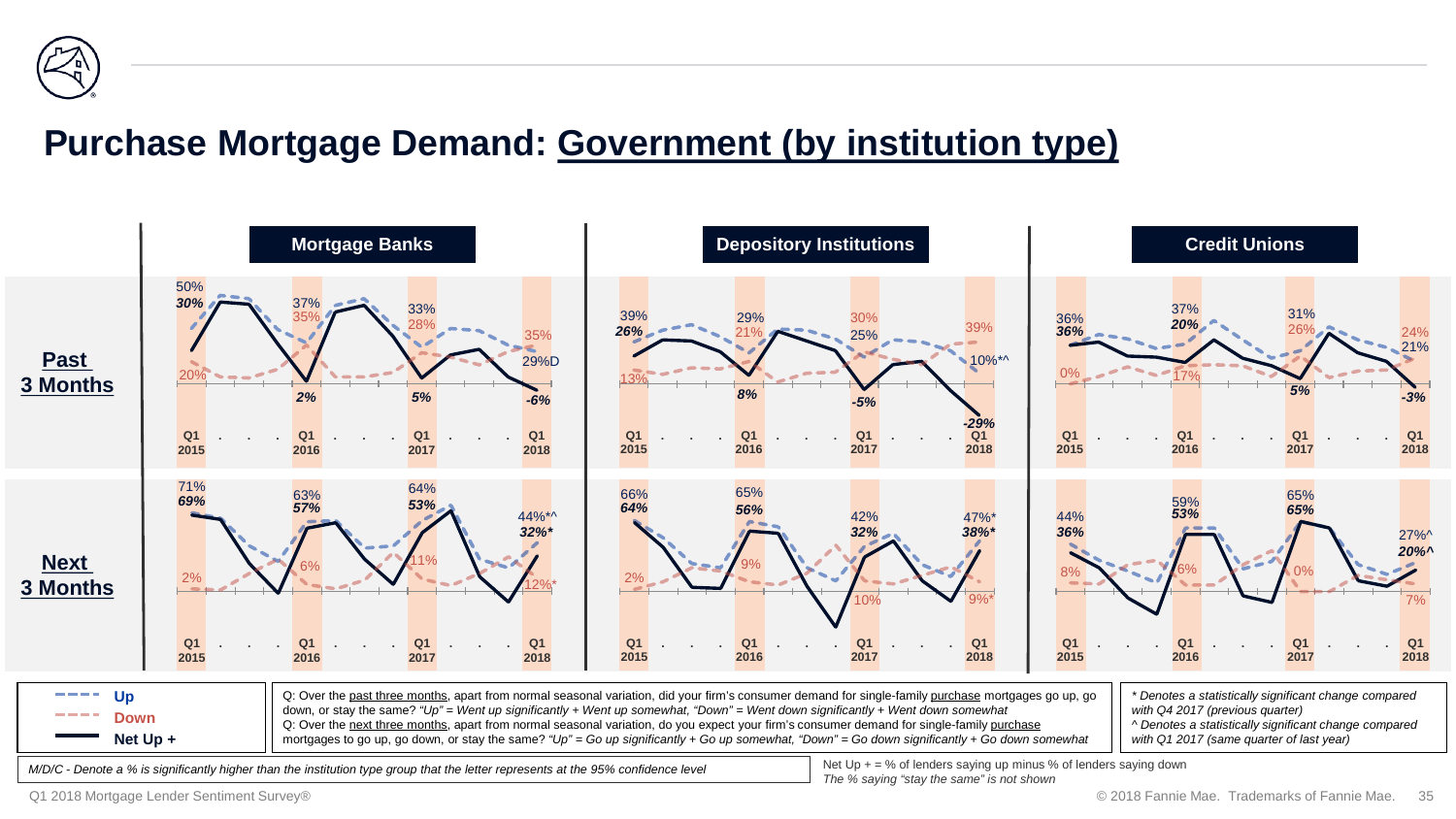

#### **Purchase Mortgage Demand: Drivers of Change (selected verbatim)**

| <b>Past 3 Months</b><br>$N = 120$<br>• Rising interest rates  | Drivers of Demand Up          |
|---------------------------------------------------------------|-------------------------------|
| • Lack of Inventory<br>• Seasonality<br>• Consumer confidence | <b>Drivers of Demand Down</b> |

Q: What do you think drove the change in your firm's consumer demand for single-family purchase mortgages over the past three months? Please be as specific as possible. (Optional)

"Lack of inventory, slight increase in rates, and inclement weather." *– Larger Institution*

"Lack of inventory. Homeowners are nervous to list their homes because they can't find a new one before theirs is sold, especially in the mid-range price ranges." *– Mid-sized Institution*

"We typically experience a decline in purchase mortgages during mid-winter months." *– Smaller Institution*

"Company emphasized purchase business and we noticed a rush to obtain lower rates before the end of the year." *– Larger Institution*

"Better overall economy and increase in rates (dropped demand for refi)." *– Mid-sized Institution*

"I believe consumer confidence is motivating potential buyers to look at purchasing. They do not fit the "box" of underwriting used in the past with FHA and with the GSE's." *– Smaller Institution*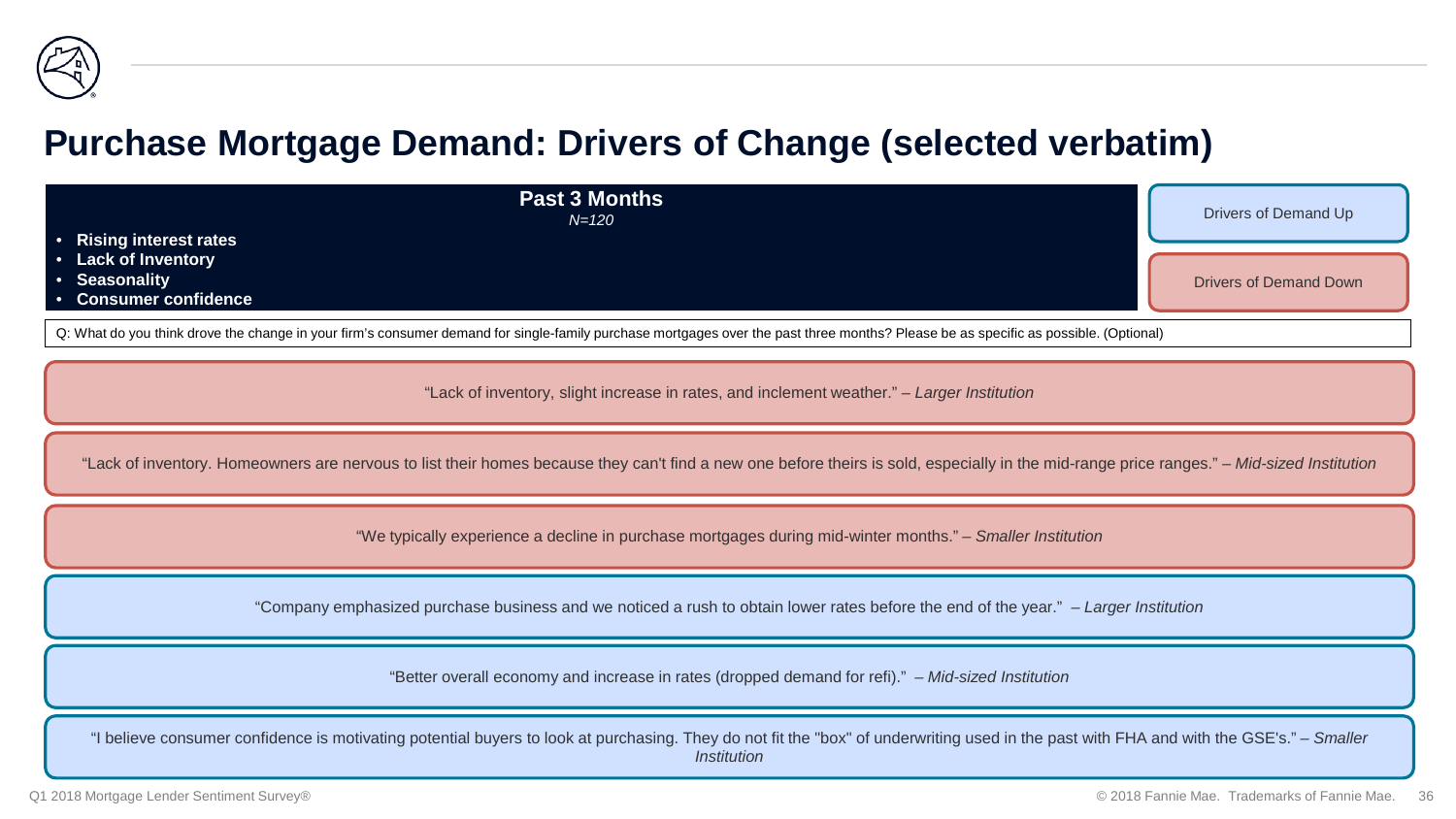#### **Purchase Mortgage Demand: Drivers of Change (GSE Eligible)**

| You mentioned that you expect your firm's consumer demand for GSE eligible loans will go up over<br>the next three months. Which of the following housing marketplace factors do you think will drive<br>the demand to go up? Please select up to two of the most important reasons and rank them in<br>order of importance. (Showing % rank 1) | <b>Total</b> | Larger<br>Institutions (L) | Mid-sized<br>Institutions (M) | Smaller<br>Institutions (S) | <b>National Housing Survey</b><br>Among the General Population<br>$(consumes)^*$ |
|-------------------------------------------------------------------------------------------------------------------------------------------------------------------------------------------------------------------------------------------------------------------------------------------------------------------------------------------------|--------------|----------------------------|-------------------------------|-----------------------------|----------------------------------------------------------------------------------|
| $N=$                                                                                                                                                                                                                                                                                                                                            | 96           | 33                         | 24                            | 38                          |                                                                                  |
| Economic conditions (e.g., employment) overall are favorable                                                                                                                                                                                                                                                                                    | 71%          | 75%                        | 81%                           | 56%                         | 22%                                                                              |
| Mortgage rates are favorable                                                                                                                                                                                                                                                                                                                    | 10%          | 6%                         | 6%                            | 18%                         | 36%                                                                              |
| There are many homes available on the market                                                                                                                                                                                                                                                                                                    | 5%           | 3%                         | 4%                            | 8%                          | 18%                                                                              |
| Home prices are low                                                                                                                                                                                                                                                                                                                             | 3%           | 0%                         | 4%                            | 5%                          | 11%                                                                              |
| It is easy to qualify for a mortgage                                                                                                                                                                                                                                                                                                            | 2%           | 3%                         | 0%                            | 3%                          | 3%                                                                               |

| You mentioned that you expect your firm's consumer demand for GSE eligible loans will go down<br>over the next three months. Which of the following housing marketplace factors do you think will<br>drive the demand down? Please select up to two of the most important reasons and rank them in<br>order of importance. (Showing % rank 1) | <b>Total</b> | Larger<br><b>Institutions (L)</b> | <b>Mid-sized</b><br><b>Institutions (M)</b> | <b>Smaller</b><br><b>Institutions (S)</b> | <b>National Housing Survey</b><br>Among the General Population<br>$(consumes)$ ** |
|-----------------------------------------------------------------------------------------------------------------------------------------------------------------------------------------------------------------------------------------------------------------------------------------------------------------------------------------------|--------------|-----------------------------------|---------------------------------------------|-------------------------------------------|-----------------------------------------------------------------------------------|
| $N=$                                                                                                                                                                                                                                                                                                                                          | 22           |                                   |                                             | 13                                        |                                                                                   |
| There are not many homes available on the market                                                                                                                                                                                                                                                                                              | 48%          | 20%                               | 62%                                         | 54%                                       | 4%                                                                                |
| Mortgage rates are not favorable                                                                                                                                                                                                                                                                                                              | 40%          | 60%                               | 38%                                         | 31%                                       | 5%                                                                                |
| Home prices are high                                                                                                                                                                                                                                                                                                                          | 9%           | 20%                               | 0%                                          | 8%                                        | 45%                                                                               |
| It is difficult to qualify for a mortgage                                                                                                                                                                                                                                                                                                     | 4%           | 0%                                | 0%                                          | 8%                                        | 9%                                                                                |
| Economic conditions (e.g., employment) overall are not favorable                                                                                                                                                                                                                                                                              | $0\%$        | $0\%$                             | 0%                                          | $0\%$                                     | 29%                                                                               |

\*Q: Please tell me the primary reason why you think this is a good time to buy a house.

\*\*Q: Please tell me the primary reason why you think this is a bad time to buy a house.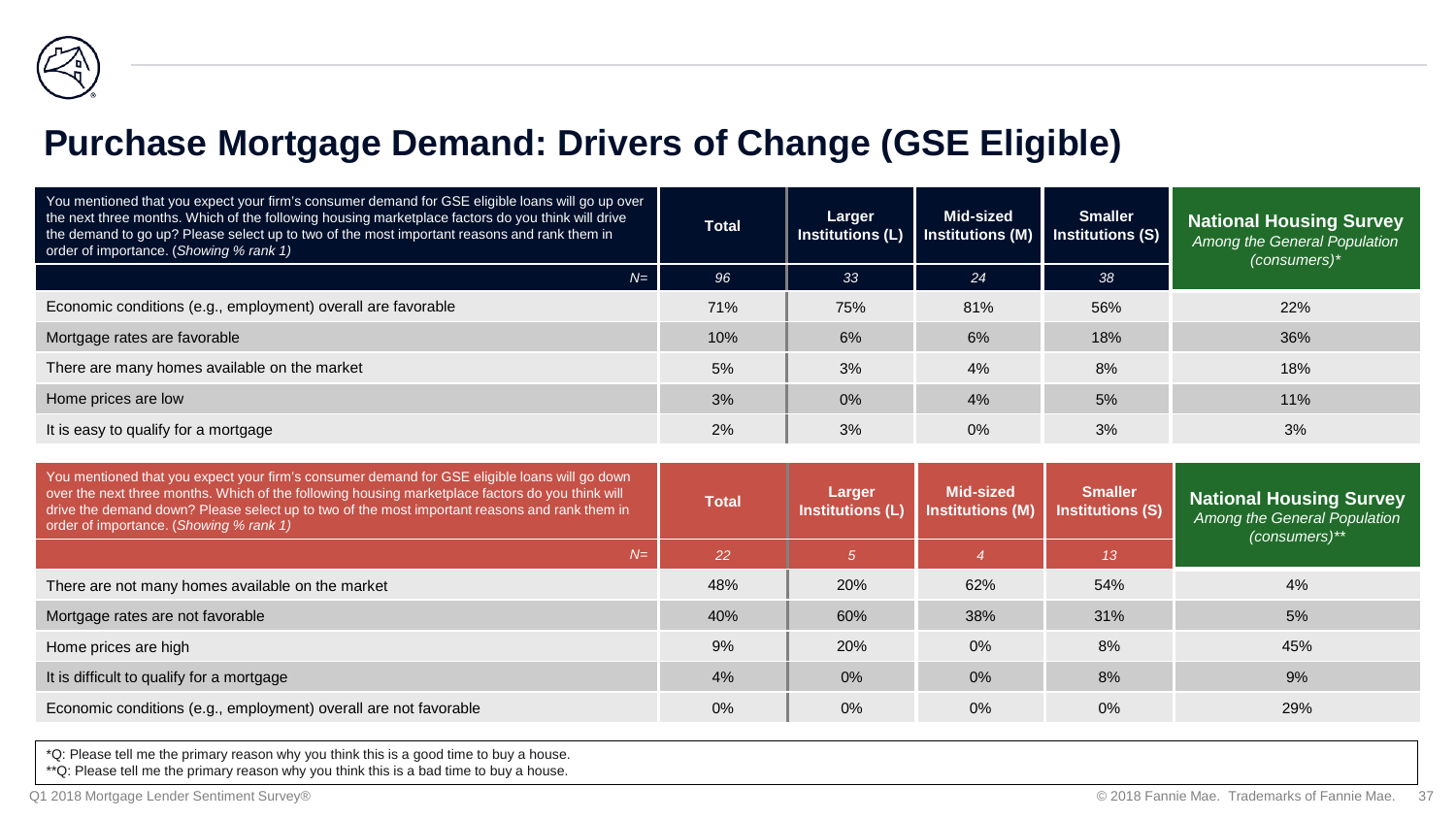#### **Purchase Mortgage Demand: Drivers of Change (Non-GSE Eligible)**

| You mentioned that you expect your firm's consumer demand for Non-GSE eligible loans will go up<br>over the next three months. Which of the following housing marketplace factors do you think will<br>drive the demand to go up? Please select up to two of the most important reasons and rank them in<br>order of importance. (Showing % rank 1) | <b>Total</b> | Larger | Mid-sized<br>Institutions $(L)$ Institutions $(M)$ | <b>Smaller</b><br><b>Institutions (S)</b> | <b>National Housing Survey</b><br>Among the General Population<br>$(consumes)^*$ |
|-----------------------------------------------------------------------------------------------------------------------------------------------------------------------------------------------------------------------------------------------------------------------------------------------------------------------------------------------------|--------------|--------|----------------------------------------------------|-------------------------------------------|----------------------------------------------------------------------------------|
| $N=$                                                                                                                                                                                                                                                                                                                                                | 77           | 25     | <b>20</b>                                          | 32                                        |                                                                                  |
| Economic conditions (e.g., employment) overall are favorable                                                                                                                                                                                                                                                                                        | 63%          | 68%    | 74%                                                | 47%                                       | 22%                                                                              |
| Mortgage rates are favorable                                                                                                                                                                                                                                                                                                                        | 17%          | 12%    | 15%                                                | 25%                                       | 36%                                                                              |
| It is easy to qualify for a mortgage                                                                                                                                                                                                                                                                                                                | 5%           | 4%     | 5%                                                 | 6%                                        | 3%                                                                               |
| There are many homes available on the market                                                                                                                                                                                                                                                                                                        | 2%           | 4%     | 0%                                                 | 3%                                        | 18%                                                                              |
| Home prices are low                                                                                                                                                                                                                                                                                                                                 | 2%           | 0%     | 0%                                                 | 6%                                        | 11%                                                                              |

| You mentioned that you expect your firm's consumer demand for Non-GSE eligible loans will go<br>down over the next three months. Which of the following housing marketplace factors do you think<br>will drive the demand down? Please select up to two of the most important reasons and rank them<br>in order of importance. (Showing % rank 1) | <b>Total</b> | Larger<br>Institutions (L) | <b>Mid-sized</b><br><b>Institutions (M)</b> | <b>Smaller</b><br><b>Institutions (S)</b> | <b>National Housing Survey</b><br>Among the General Population<br>$(consumes)$ ** |
|---------------------------------------------------------------------------------------------------------------------------------------------------------------------------------------------------------------------------------------------------------------------------------------------------------------------------------------------------|--------------|----------------------------|---------------------------------------------|-------------------------------------------|-----------------------------------------------------------------------------------|
| $N=$                                                                                                                                                                                                                                                                                                                                              | 17           |                            |                                             | 10                                        |                                                                                   |
| There are not many homes available on the market                                                                                                                                                                                                                                                                                                  | 57%          | 25%                        | 83%                                         | 60%                                       | 4%                                                                                |
| Mortgage rates are not favorable                                                                                                                                                                                                                                                                                                                  | 34%          | 75%                        | 0%                                          | 30%                                       | 5%                                                                                |
| Home prices are high                                                                                                                                                                                                                                                                                                                              | 4%           | 0%                         | 17%                                         | 0%                                        | 45%                                                                               |
| It is difficult to qualify for a mortgage                                                                                                                                                                                                                                                                                                         | 0%           | 0%                         | 0%                                          | 0%                                        | 9%                                                                                |
| Economic conditions (e.g., employment) overall are not favorable                                                                                                                                                                                                                                                                                  | 0%           | 0%                         | 0%                                          | $0\%$                                     | 29%                                                                               |

\*Q: Please tell me the primary reason why you think this is a good time to buy a house.

\*\*Q: Please tell me the primary reason why you think this is a bad time to buy a house.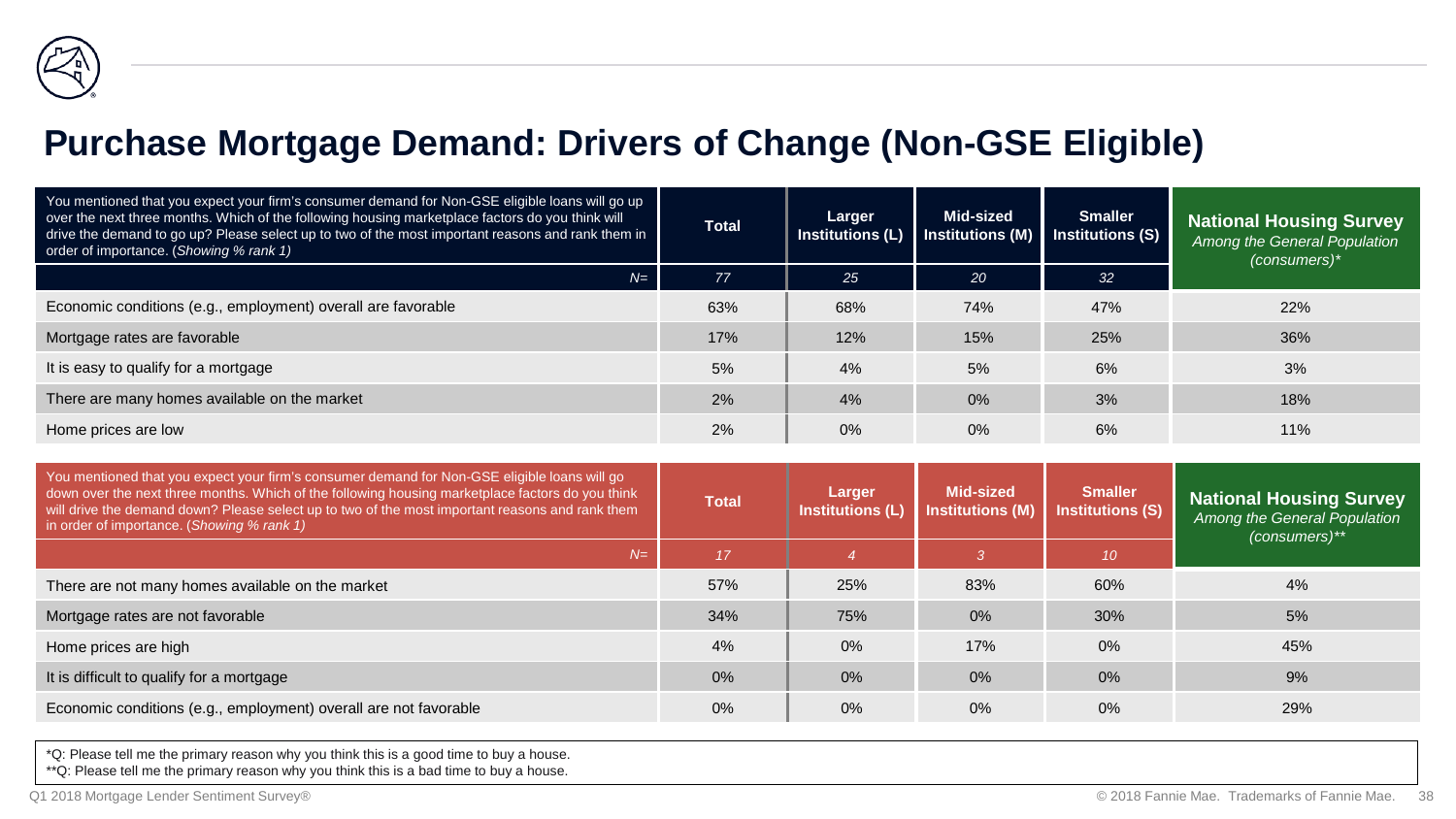#### **Purchase Mortgage Demand: Drivers of Change (Government)**

| You mentioned that you expect your firm's consumer demand for government loans will go up over<br>the next three months. Which of the following housing marketplace factors do you think will drive<br>the demand to go up? Please select up to two of the most important reasons and rank them in<br>order of importance. (Showing % rank 1) | <b>Total</b> | Larger<br>Institutions (L) | Mid-sized<br>Institutions (M) | <b>Smaller</b><br>Institutions (S) | <b>National Housing Survey</b><br>Among the General Population<br>$(consumes)^*$ |
|-----------------------------------------------------------------------------------------------------------------------------------------------------------------------------------------------------------------------------------------------------------------------------------------------------------------------------------------------|--------------|----------------------------|-------------------------------|------------------------------------|----------------------------------------------------------------------------------|
| $N=$                                                                                                                                                                                                                                                                                                                                          | 67           | 31                         | 16                            | 20                                 |                                                                                  |
| Economic conditions (e.g., employment) overall are favorable                                                                                                                                                                                                                                                                                  | 54%          | 60%                        | 55%                           | 40%                                | 22%                                                                              |
| Mortgage rates are favorable                                                                                                                                                                                                                                                                                                                  | 14%          | 10%                        | 16%                           | 20%                                | 36%                                                                              |
| It is easy to qualify for a mortgage                                                                                                                                                                                                                                                                                                          | 9%           | 10%                        | 13%                           | 5%                                 | 3%                                                                               |
| There are many homes available on the market                                                                                                                                                                                                                                                                                                  | 8%           | 6%                         | 13%                           | 5%                                 | 18%                                                                              |
| Home prices are low                                                                                                                                                                                                                                                                                                                           | 1%           | 0%                         | 0%                            | 5%                                 | 11%                                                                              |

| You mentioned that you expect your firm's consumer demand for government loans will go down<br>over the next three months. Which of the following housing marketplace factors do you think will<br>drive the demand down? Please select up to two of the most important reasons and rank them in<br>order of importance. (Showing % rank 1) |     | Larger<br><b>Institutions (L)</b> | <b>Mid-sized</b><br><b>Institutions (M)</b> | <b>Smaller</b><br><b>Institutions (S)</b> | <b>National Housing Survey</b><br>Among the General Population<br>$(consumes)$ ** |  |
|---------------------------------------------------------------------------------------------------------------------------------------------------------------------------------------------------------------------------------------------------------------------------------------------------------------------------------------------|-----|-----------------------------------|---------------------------------------------|-------------------------------------------|-----------------------------------------------------------------------------------|--|
| $N=$                                                                                                                                                                                                                                                                                                                                        | 16  |                                   |                                             | 8                                         |                                                                                   |  |
| There are not many homes available on the market                                                                                                                                                                                                                                                                                            | 50% | 22%                               | 75%                                         | 50%                                       | 4%                                                                                |  |
| Mortgage rates are not favorable                                                                                                                                                                                                                                                                                                            | 32% | 44%                               | 12%                                         | 37%                                       | 5%                                                                                |  |
| Home prices are high                                                                                                                                                                                                                                                                                                                        | 13% | 33%                               | 12%                                         | 0%                                        | 45%                                                                               |  |
| Economic conditions (e.g., employment) overall are not favorable                                                                                                                                                                                                                                                                            | 5%  | 0%                                | 0%                                          | 13%                                       | 29%                                                                               |  |
| It is difficult to qualify for a mortgage                                                                                                                                                                                                                                                                                                   | 0%  | 0%                                | 0%                                          | $0\%$                                     | 9%                                                                                |  |

\*Q: Please tell me the primary reason why you think this is a good time to buy a house.

\*\*Q: Please tell me the primary reason why you think this is a bad time to buy a house.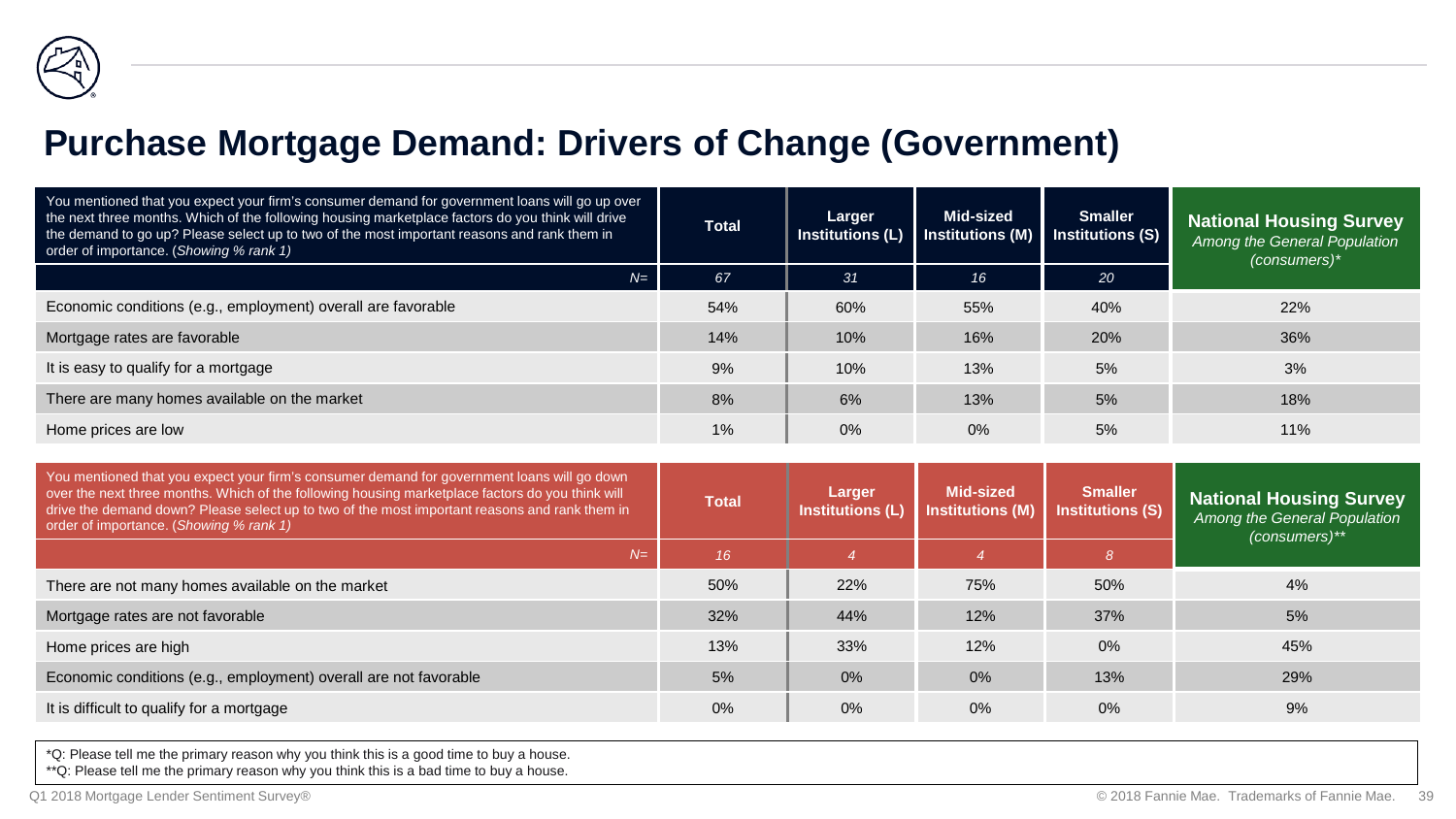

#### **Downward Purchase Demand Outlook Drivers**

The share of lenders citing "there are not many homes available on the market" as one of the two most important reasons in driving purchase demand down over the next three months has fallen from the survey highs last quarter, but is still most important.

|                                                                  | Q1 2016 | Q2 2016 | Q3 2016 | Q4 2016 | Q1 2017         | Q2 2017         | Q3 2017 | Q4 2017 | Q1 2018 |
|------------------------------------------------------------------|---------|---------|---------|---------|-----------------|-----------------|---------|---------|---------|
| <b>GSE Eligible</b><br>$N =$                                     | 11      |         | 26      | 48      | 19 <sup>°</sup> | 12 <sup>°</sup> | 31      | 48      | 22      |
| Mortgage rates are not favorable                                 | 0%      | 0%      | 19%     | 67%     | 74%             | 25%             | 20%     | 23%     | 67%*    |
| There are not many homes available on the market                 | 53%     | 0%      | 55%     | 37%     | 34%             | 73%             | 82%     | 74%     | 64%     |
| Home prices are high                                             | 40%     | 0%      | 33%     | 33%     | 39%             | 48%             | 47%     | 41%     | 47%     |
| Economic conditions (e.g., employment) overall are not favorable | 57%     | 100%    | 41%     | 26%     | 12%             | 7%              | 12%     | 15%     | 13%     |
| It is difficult to qualify for a mortgage                        | 38%     | 100%    | 28%     | 19%     | 24%             | 30%             | 16%     | 12%     | 4%      |
|                                                                  |         |         |         |         |                 |                 |         |         |         |
| <b>Non-GSE Eligible</b>                                          | Q1 2016 | Q2 2016 | Q3 2016 | Q4 2016 | Q1 2017         | Q2 2017         | Q3 2017 | Q4 2017 | Q1 2018 |
| $N =$                                                            | 11      | 6       | 24      | 38      | 13 <sup>°</sup> | 11              | 25      | 32      | 17      |
| Mortgage rates are not favorable                                 | 16%     | 32%     | 21%     | 66%     | 77%             | 43%             | 19%     | 21%     | 64%*    |
| There are not many homes available on the market                 | 47%     | 0%      | 37%     | 30%     | 18%             | 41%             | 84%     | 65%     | $61\%$  |
| Home prices are high                                             | 41%     | 0%      | 19%     | 35%     | 38%             | 44%             | 53%     | 37%     | 27%     |
| Economic conditions (e.g., employment) overall are not favorable | 47%     | 49%     | 59%     | 30%     | 10%             | 26%             | 15%     | 11%     | 18%     |
| It is difficult to qualify for a mortgage                        | 38%     | 100%    | 39%     | 17%     | 52%             | 28%             | 12%     | 23%     | 16%^    |
|                                                                  | Q1 2016 | Q2 2016 | Q3 2016 | Q4 2016 | Q1 2017         | Q2 2017         | Q3 2017 | Q4 2017 | Q1 2018 |
| <b>Government</b><br>$N =$                                       | 13      |         | 23      | 42      | 12 <sup>°</sup> | $\overline{8}$  | 25      | 38      | 16      |
| There are not many homes available on the market                 | 44%     | 0%      | 37%     | 35%     | 37%             | 65%             | 81%     | 72%     | 66%     |
| Mortgage rates are not favorable                                 | 0%      | 22%     | 16%     | 56%     | 75%             | 22%             | 18%     | 22%     | 56%*    |
| Home prices are high                                             | 46%     | 0%      | 33%     | 29%     | 24%             | 53%             | 47%     | 40%     | 36%     |
| Economic conditions (e.g., employment) overall are not favorable | 40%     | 0%      | 54%     | 40%     | 22%             | 12%             | 27%     | 15%     | 19%     |
| It is difficult to qualify for a mortgage                        | 55%     | 67%     | 25%     | 20%     | 33%             | 37%             | 13%     | 8%      | 13%     |

\*Q: You mentioned that you expect your firm's consumer demand for GSE Eligible/Non-GSE Eligible/government loans will go down over the next three months. Which of the following housing marketplace factors do you think will drive the demand down? Please **select up to two of the most important reasons** and rank them in order of importance. (**Showing Total, % rank 1+2**)

*\* Denotes a statistically significant change compared with Q4 2017 (previous quarter) ^ Denotes a statistically significant change compared with Q1 2017 (same quarter of last year)*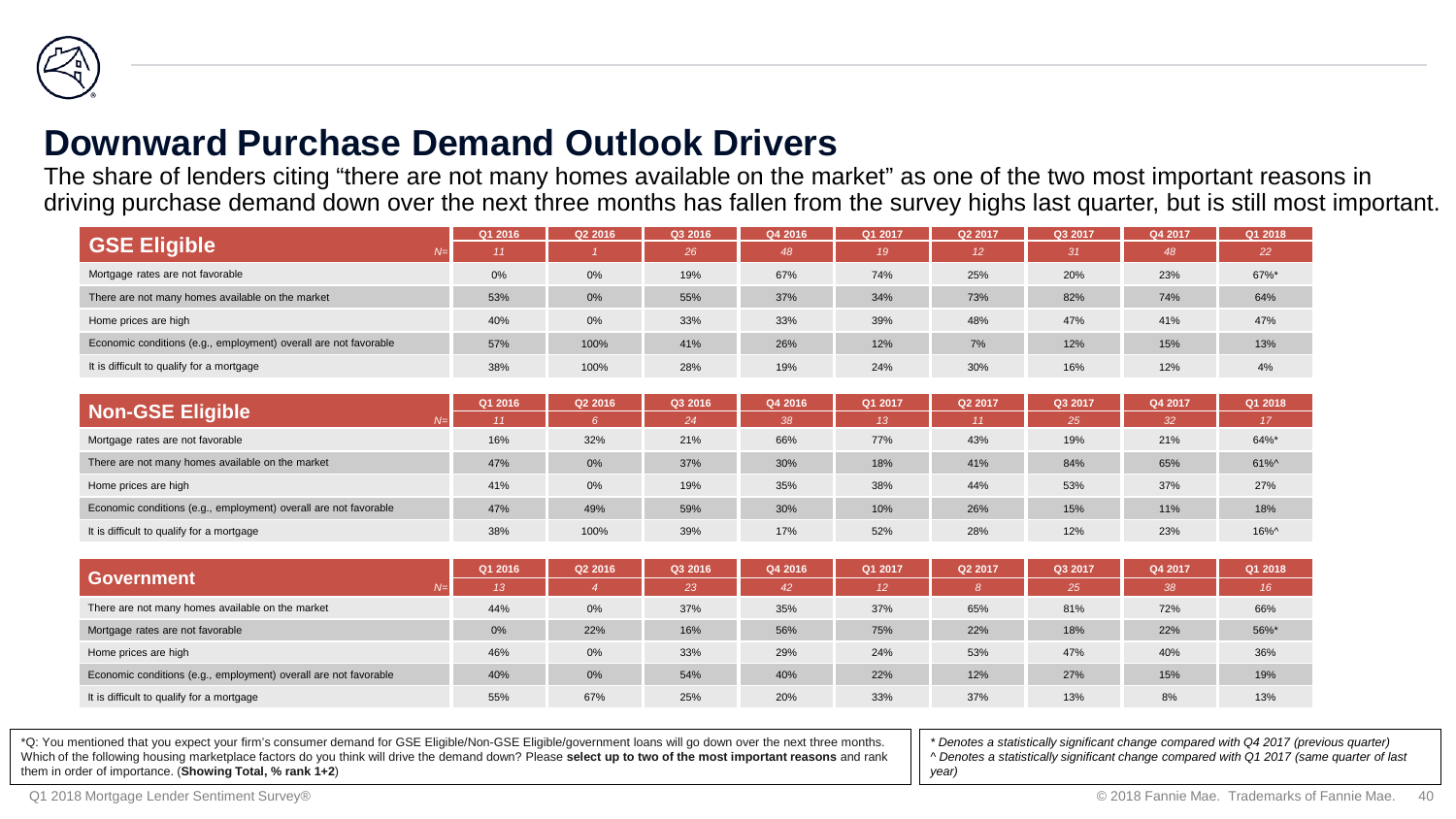

#### Appendix

## **Consumer Demand (Refinance Mortgages)**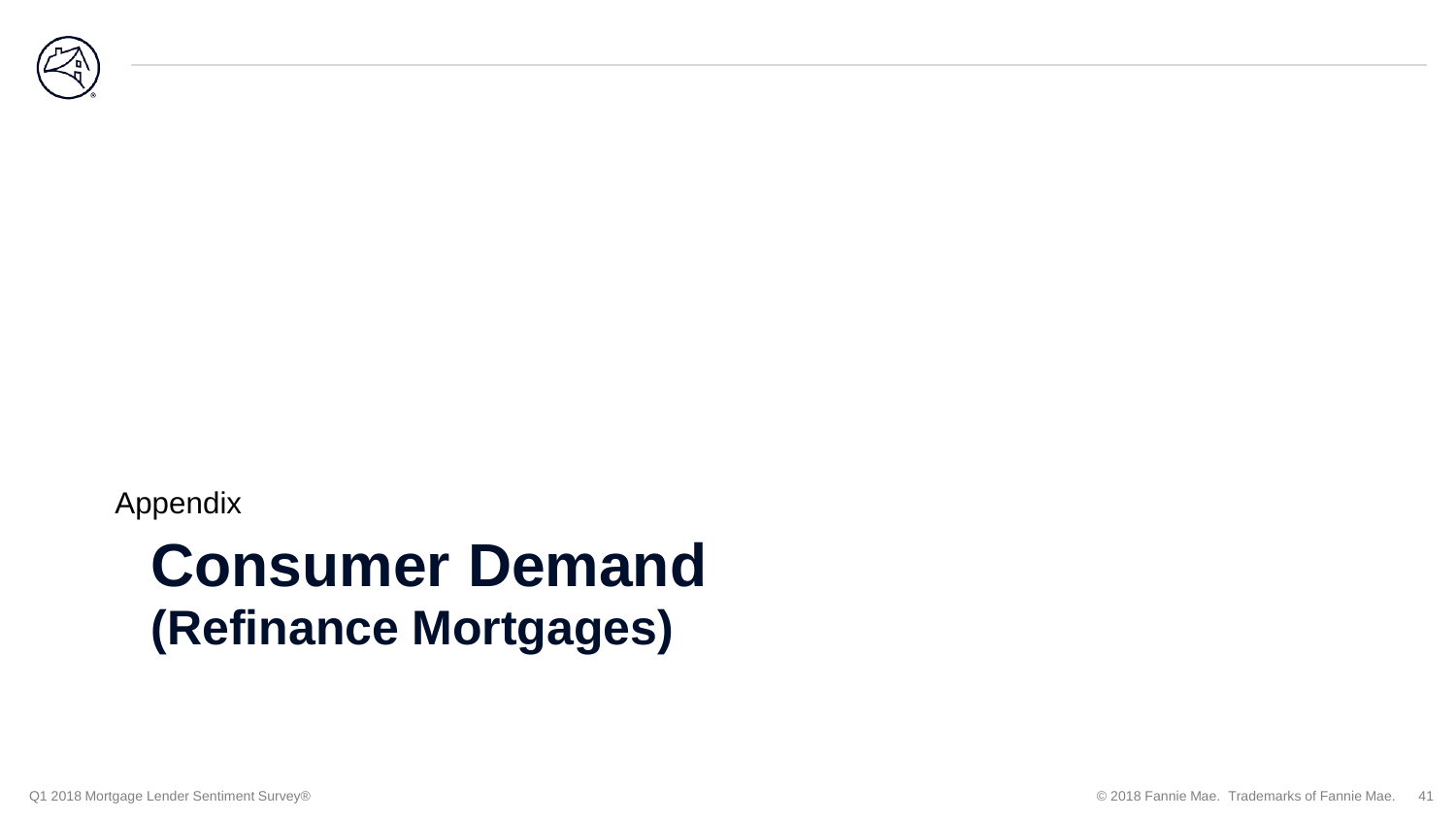

## **Refinance Mortgage Demand: GSE Eligible (by institution size)**



Q1 2018 Mortgage Lender Sentiment Survey®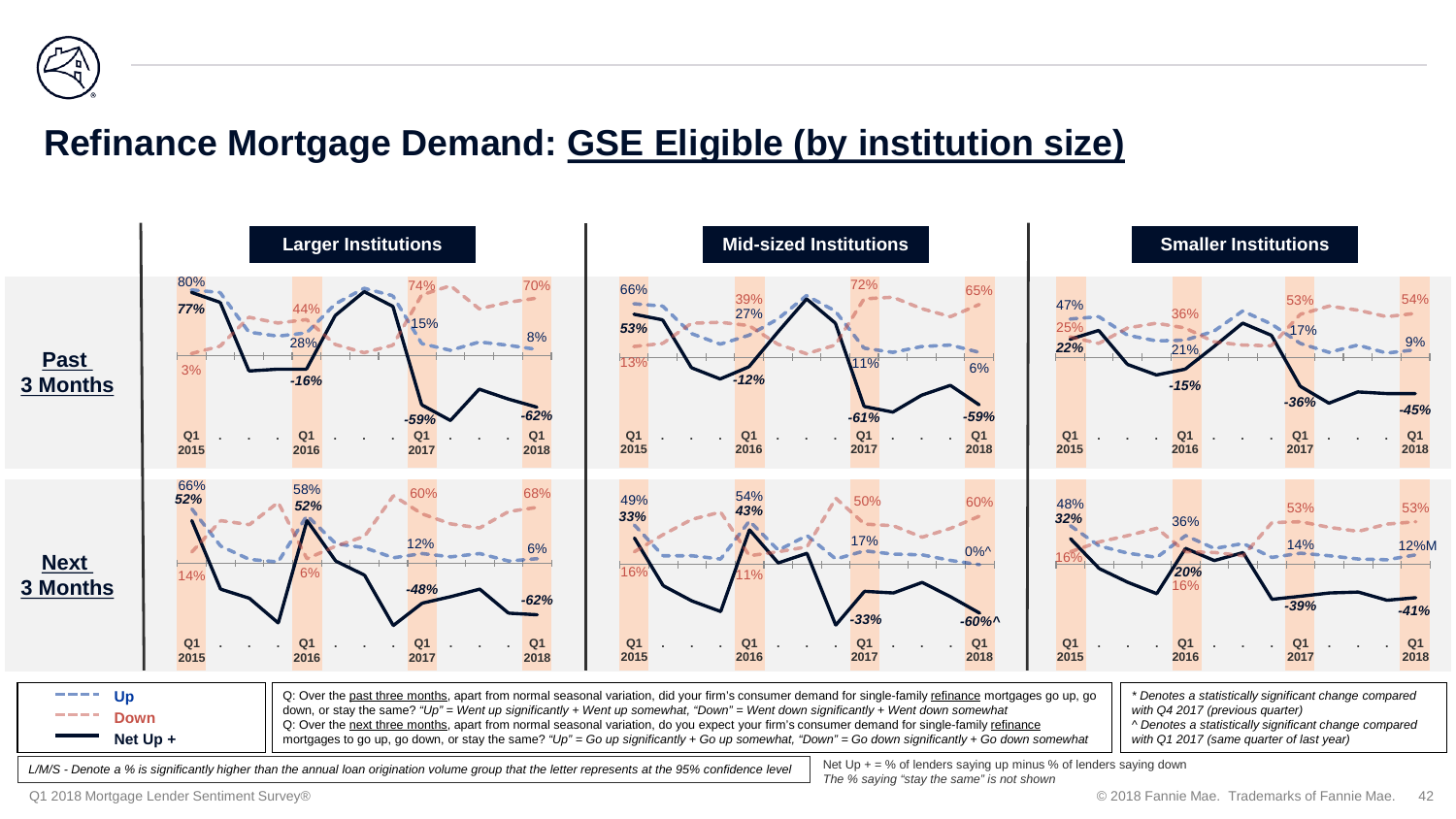

## **Refinance Mortgage Demand: GSE Eligible (by institution type)**

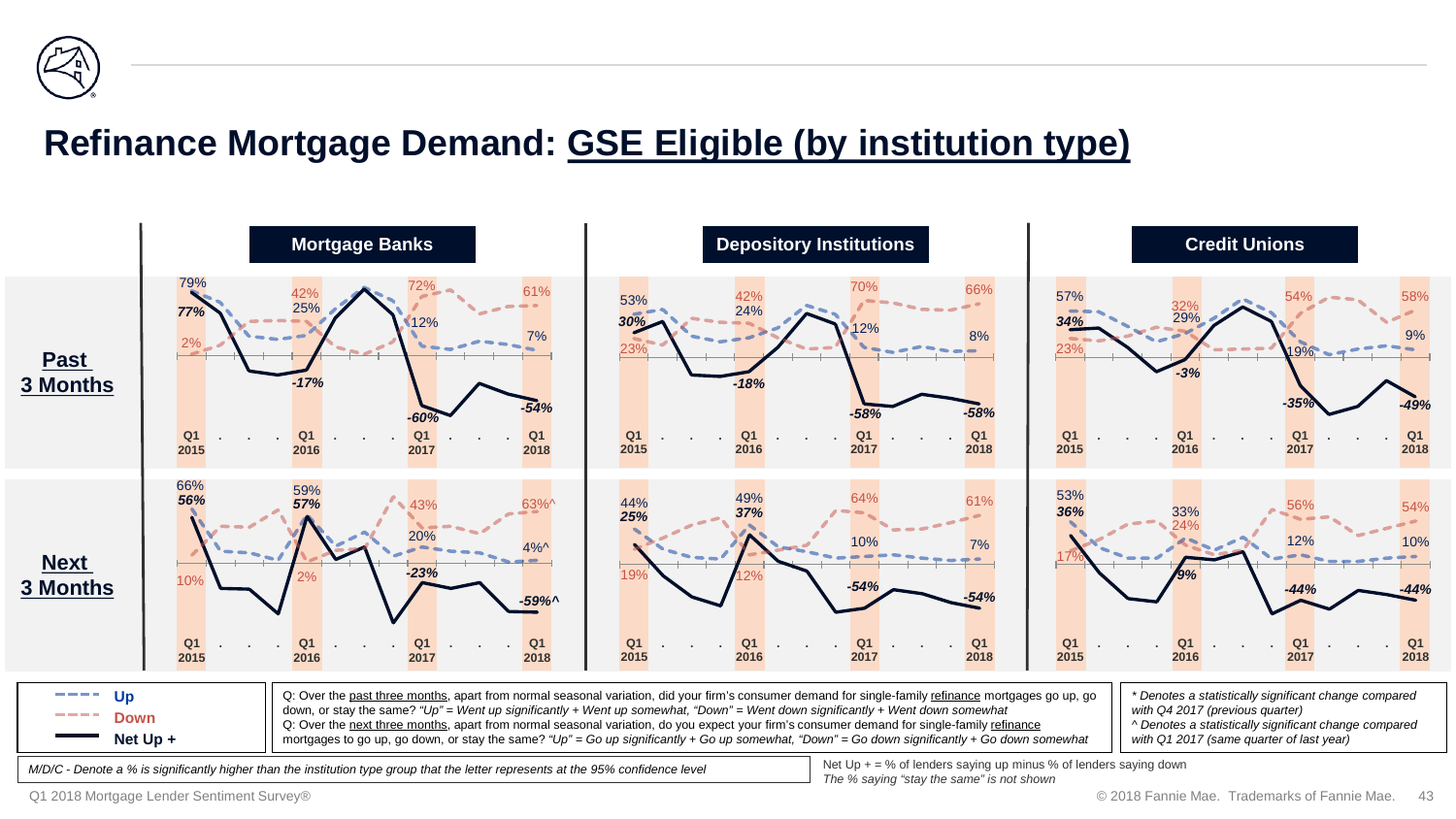![](_page_43_Picture_0.jpeg)

## **Refinance Mortgage Demand: Non-GSE Eligible (by institution size)**

![](_page_43_Figure_2.jpeg)

Q1 2018 Mortgage Lender Sentiment Survey®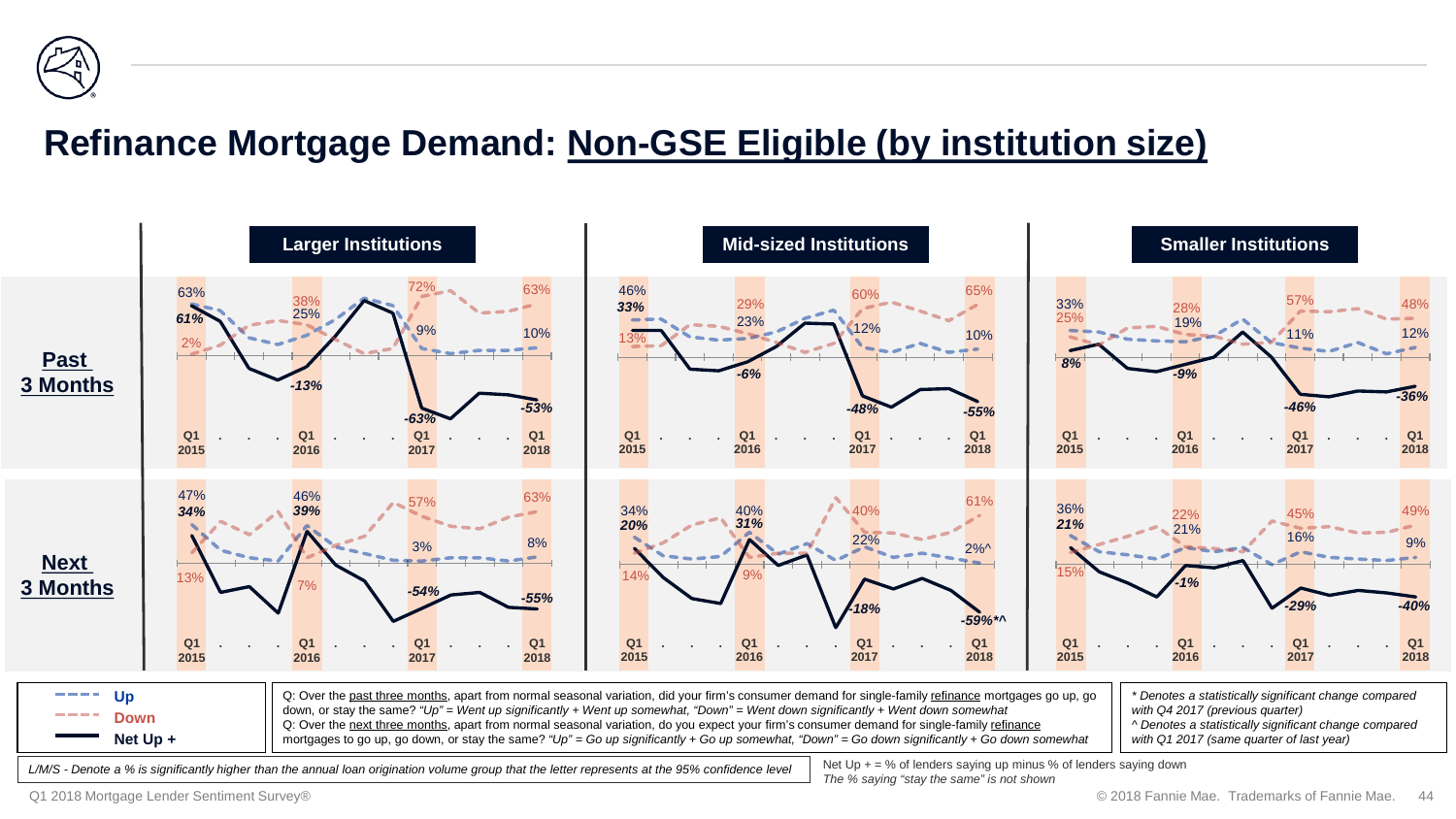![](_page_44_Picture_0.jpeg)

## **Refinance Mortgage Demand: Non-GSE Eligible (by institution type)**

![](_page_44_Figure_2.jpeg)

Q1 2018 Mortgage Lender Sentiment Survey®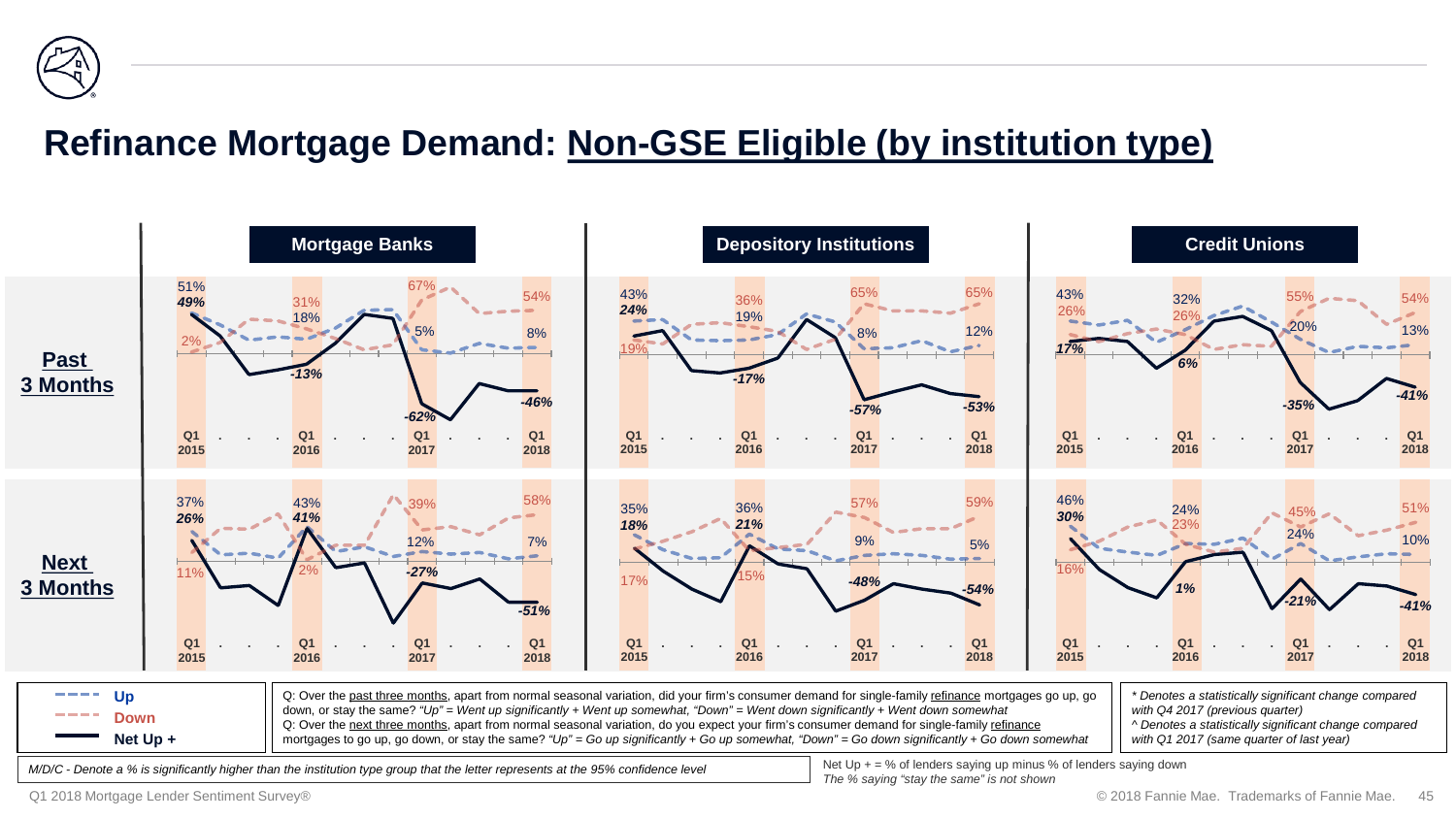![](_page_45_Picture_0.jpeg)

### **Refinance Mortgage Demand: Government (by institution size)**

![](_page_45_Figure_2.jpeg)

Q1 2018 Mortgage Lender Sentiment Survey®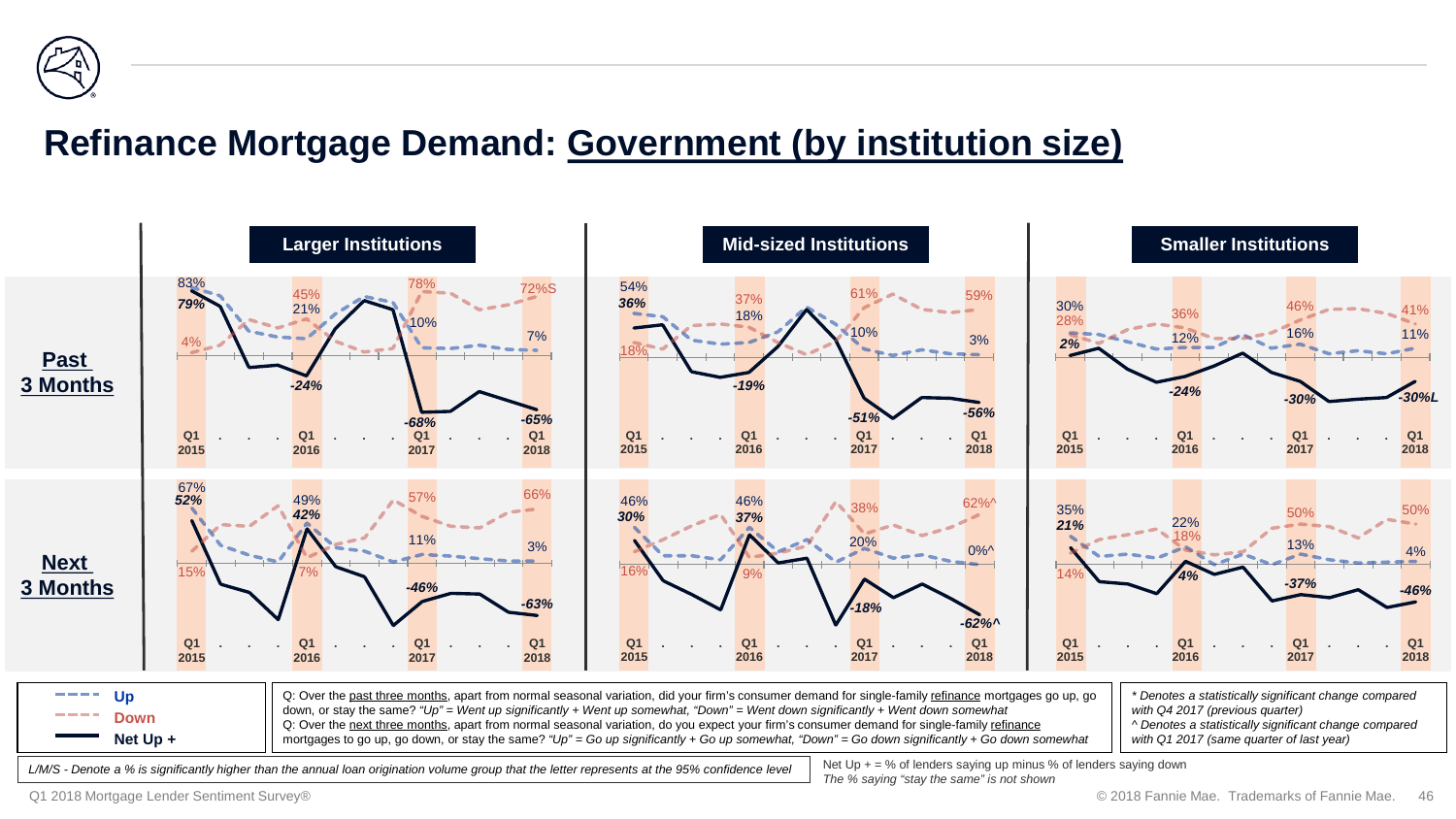![](_page_46_Picture_0.jpeg)

#### **Refinance Mortgage Demand: Government (by institution type)**

![](_page_46_Figure_2.jpeg)

*M/D/C - Denote a % is significantly higher than the institution type group that the letter represents at the 95% confidence level Net Up + = % of lenders saying up minus % of lenders saying down* 

*The % saying "stay the same" is not shown*

Q1 2018 Mortgage Lender Sentiment Survey®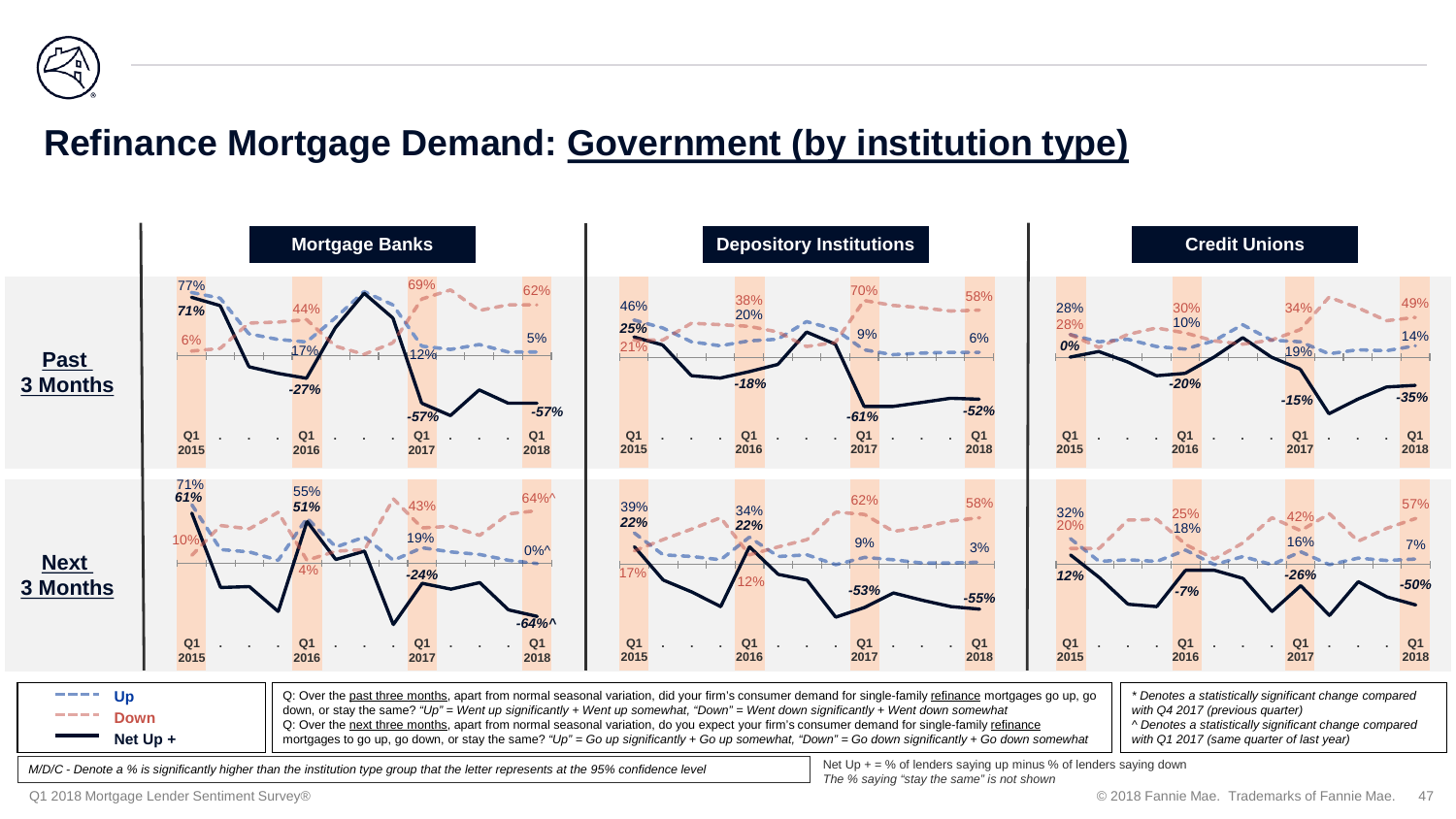![](_page_47_Picture_0.jpeg)

#### Appendix

## **Credit Standards**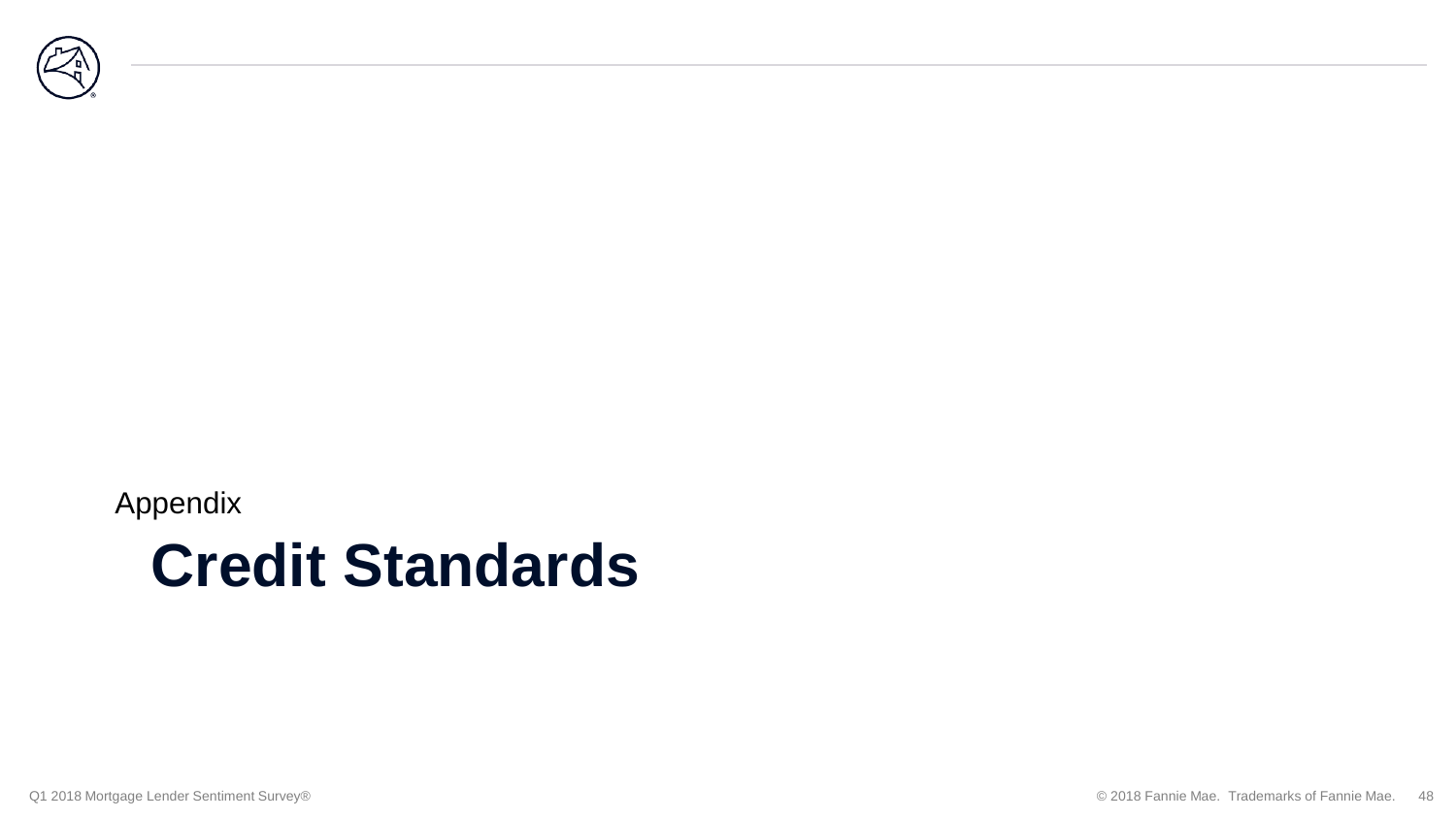![](_page_48_Picture_0.jpeg)

### **Credit Standards: GSE Eligible (by institution size)**

![](_page_48_Figure_2.jpeg)

Q1 2018 Mortgage Lender Sentiment Survey®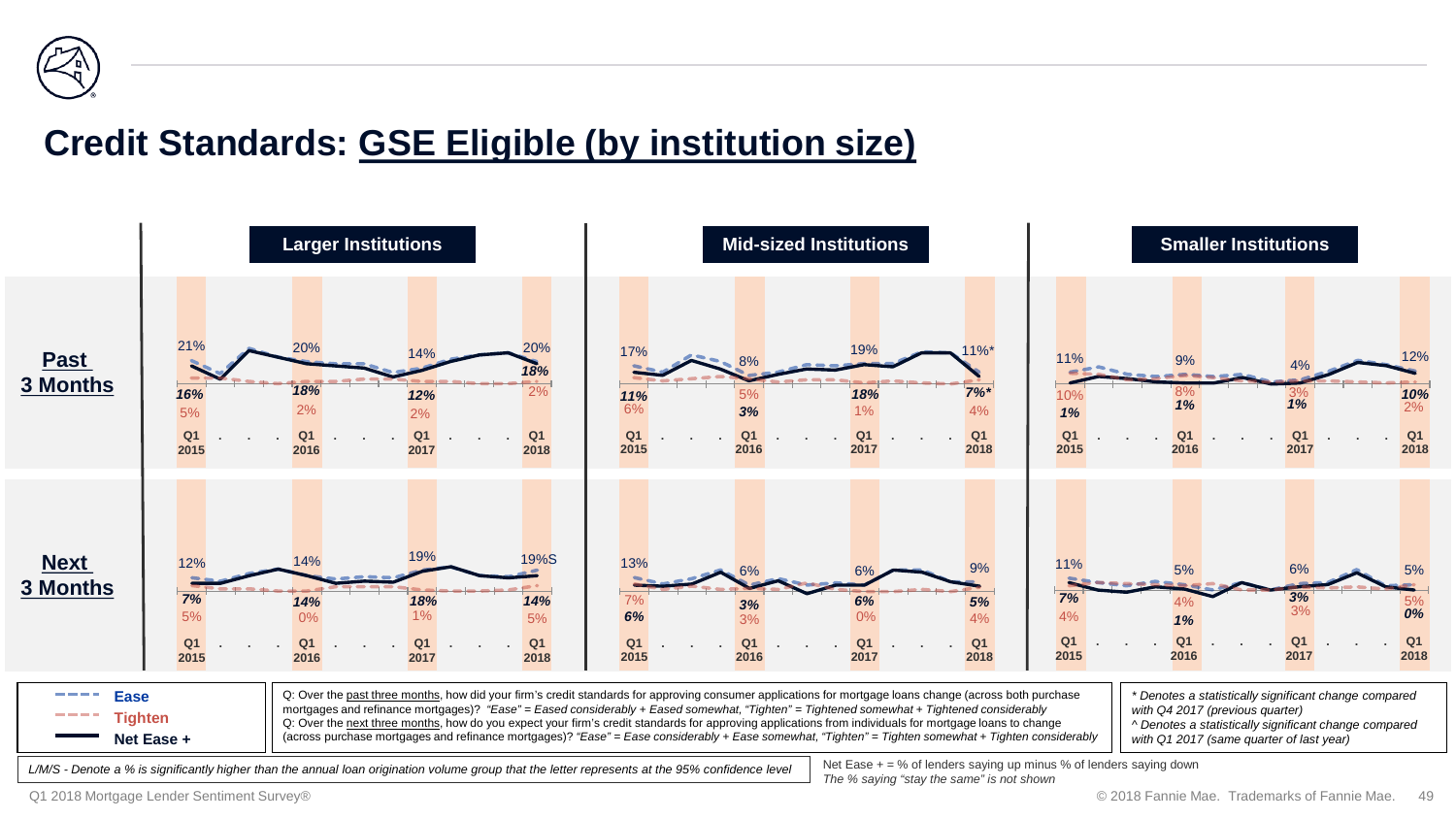![](_page_49_Picture_0.jpeg)

### **Credit Standards: GSE Eligible (by institution type)**

![](_page_49_Figure_2.jpeg)

Q1 2018 Mortgage Lender Sentiment Survey®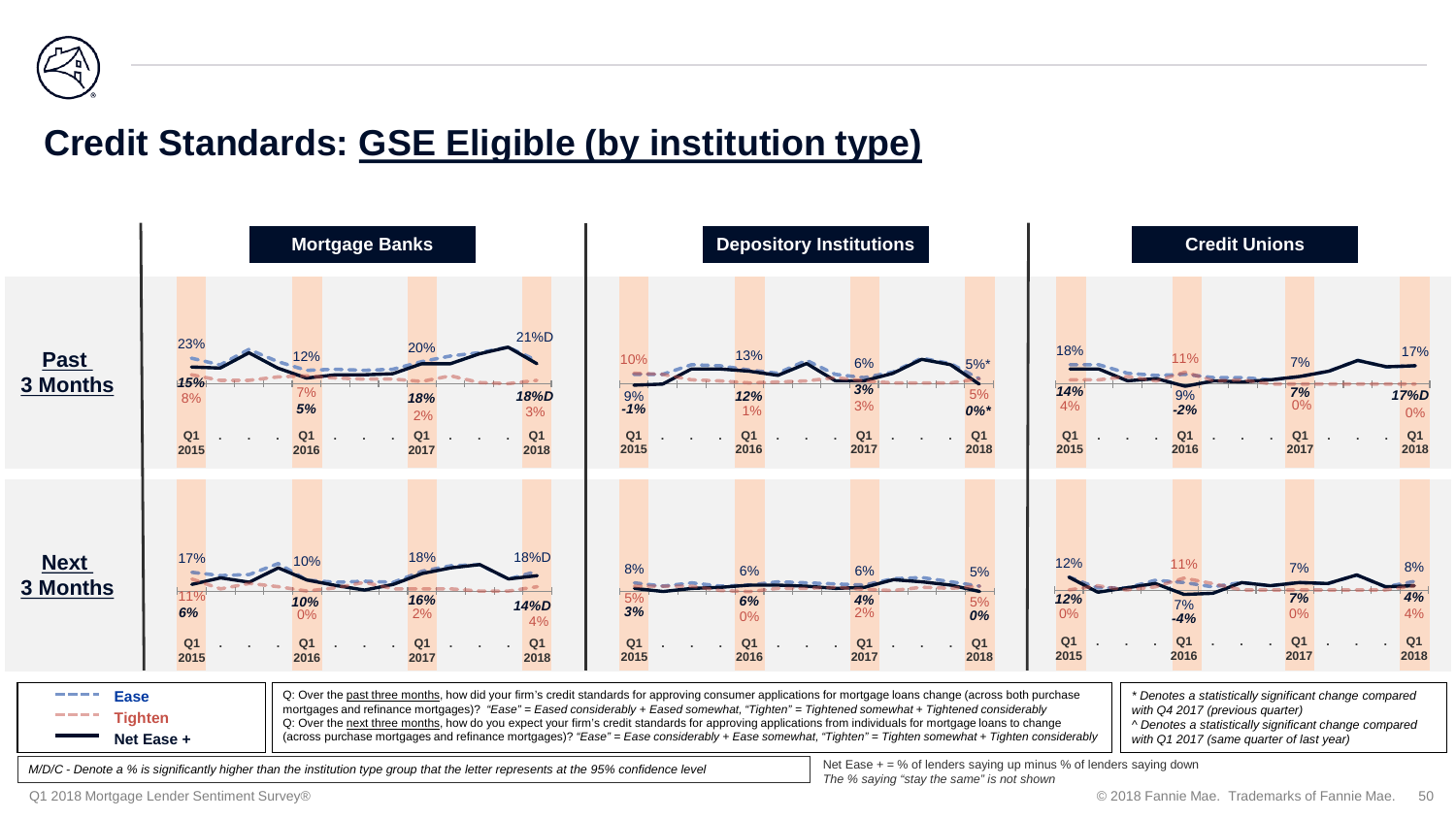![](_page_50_Picture_0.jpeg)

## **Credit Standards: Non-GSE Eligible (by institution size)**

![](_page_50_Figure_2.jpeg)

Q1 2018 Mortgage Lender Sentiment Survey®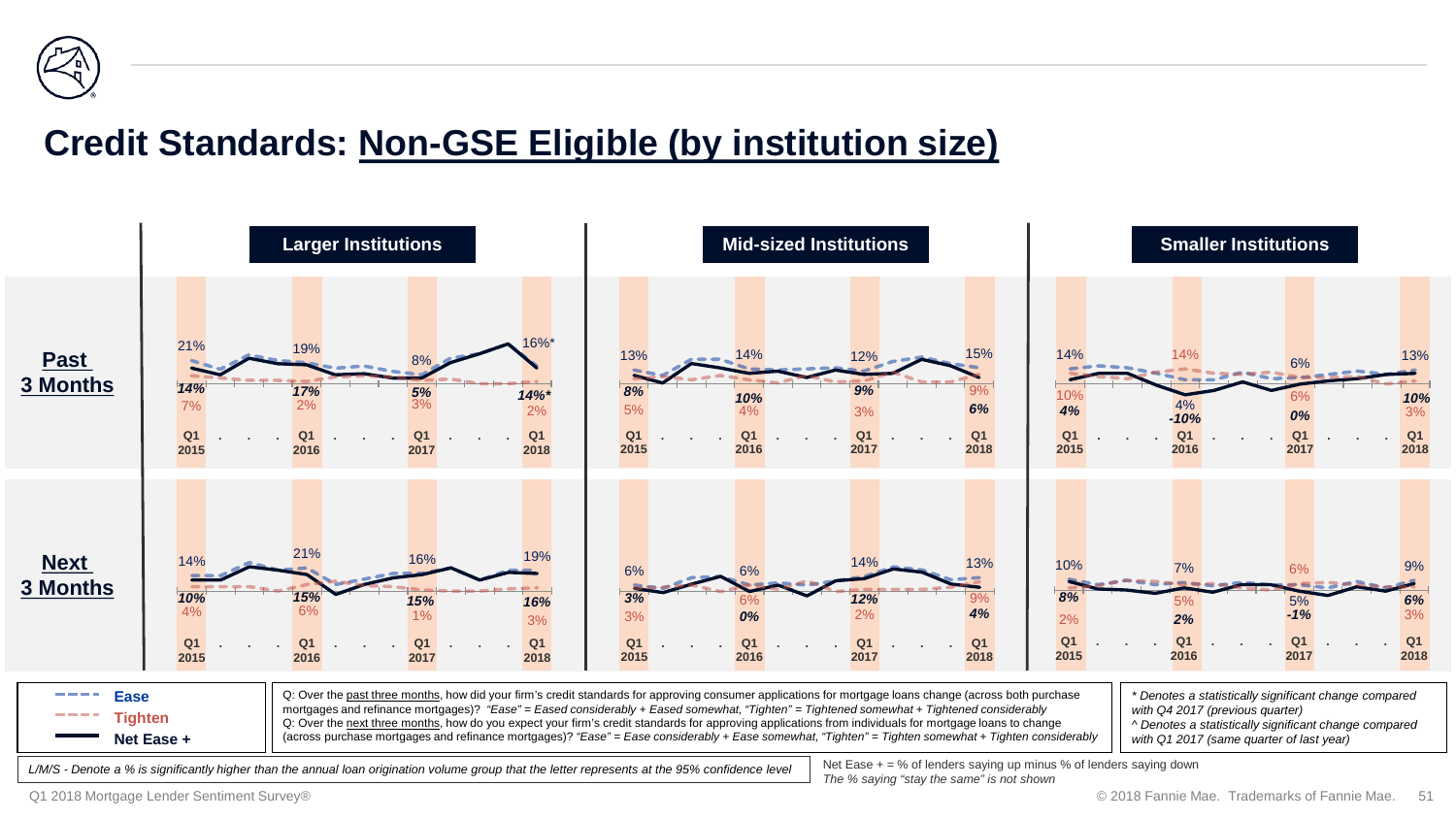![](_page_51_Picture_0.jpeg)

## **Credit Standards: Non-GSE Eligible (by institution type)**

![](_page_51_Figure_2.jpeg)

Q1 2018 Mortgage Lender Sentiment Survey®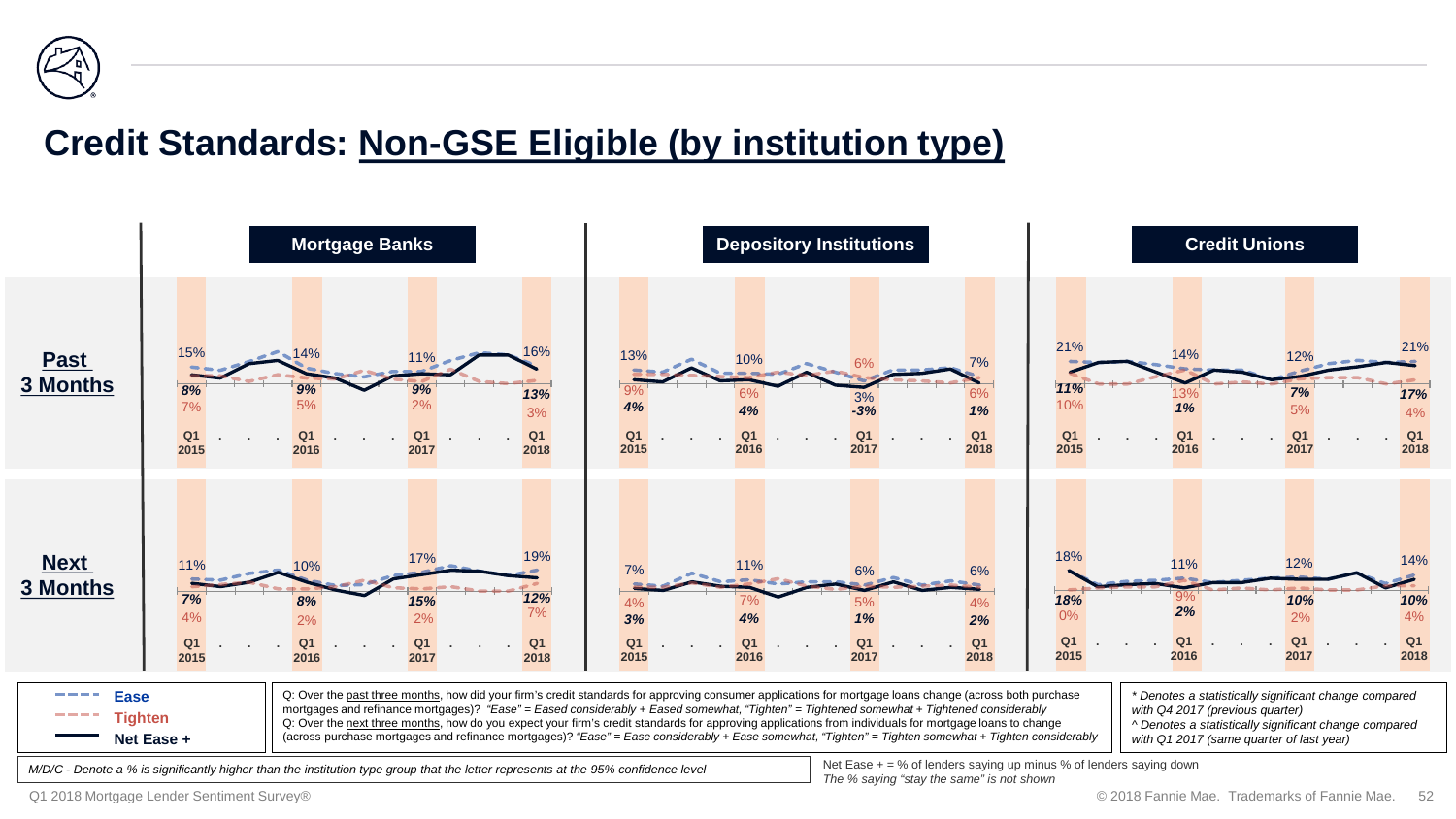![](_page_52_Picture_0.jpeg)

### **Credit Standards: Government (by institution size)**

![](_page_52_Figure_2.jpeg)

Q1 2018 Mortgage Lender Sentiment Survey®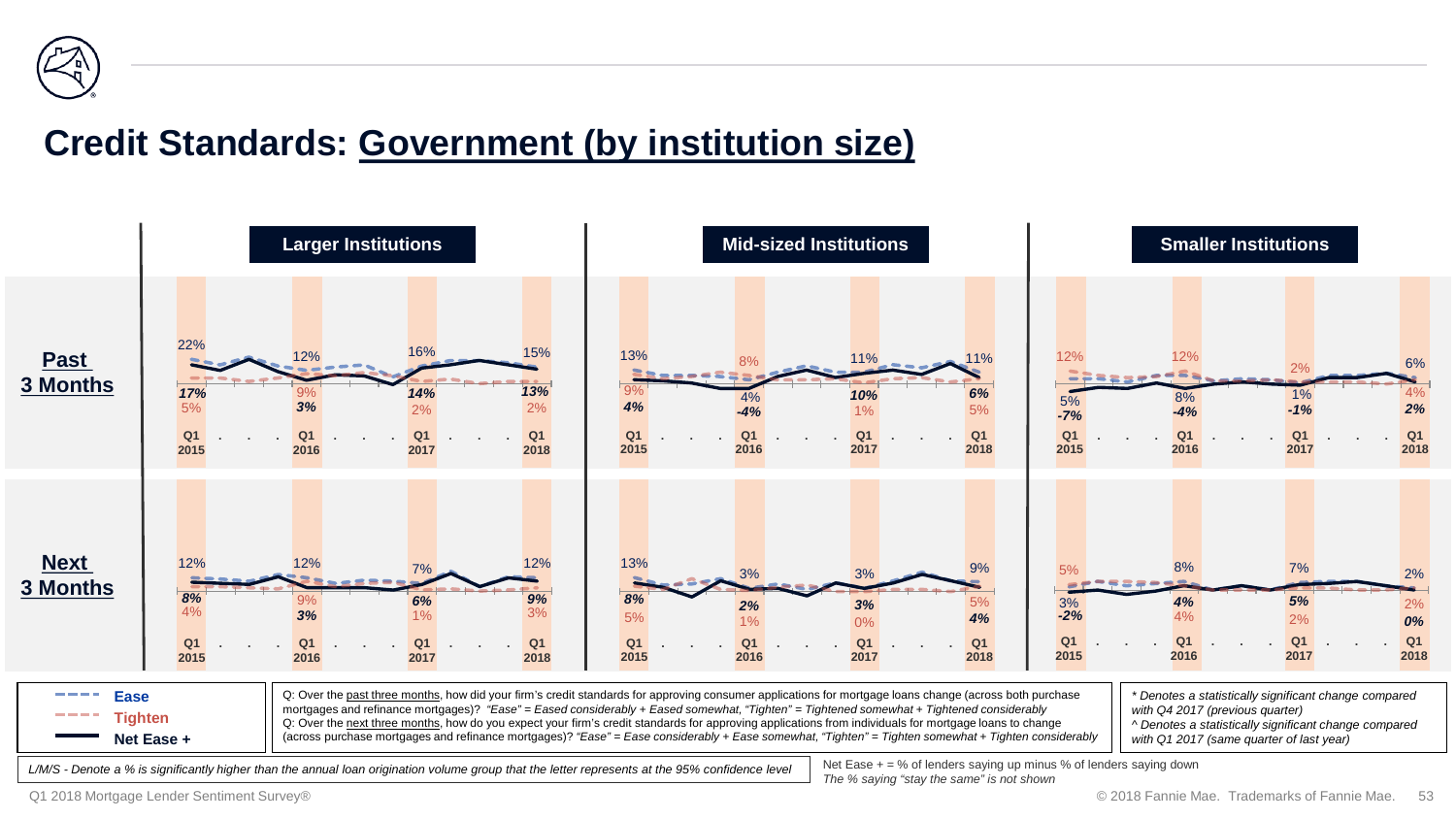![](_page_53_Picture_0.jpeg)

### **Credit Standards: Government (by institution type)**

![](_page_53_Figure_2.jpeg)

Q1 2018 Mortgage Lender Sentiment Survey®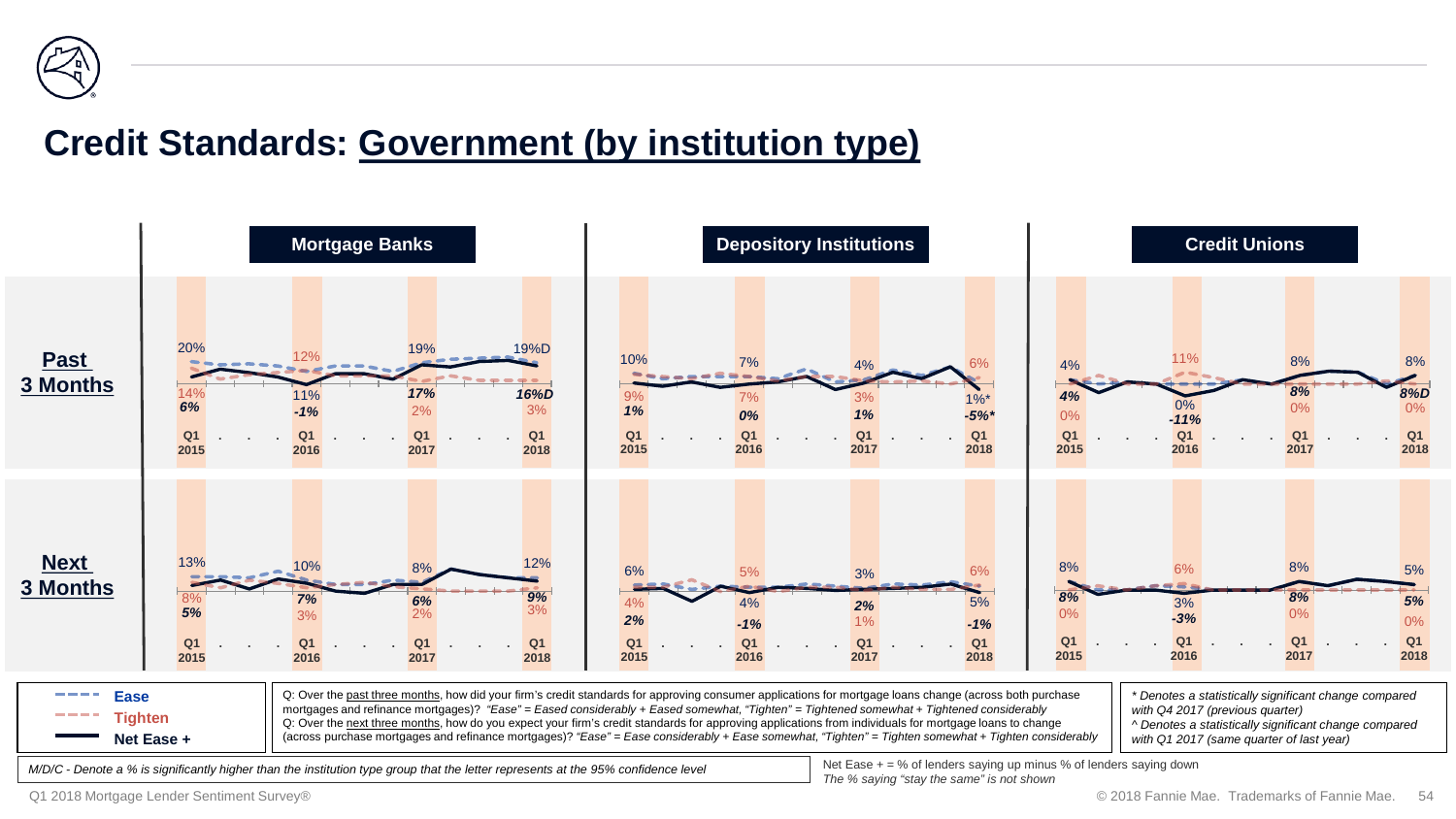![](_page_54_Picture_0.jpeg)

#### **Credit Standards: Drivers of Change (selected verbatim)**

Drivers of Loosening Change

Drivers of Tightening Change

| <b>Past 3 Months</b>                                                                                                                                                                                                                        | <b>Next 3 Months</b>                                                                                                                                                                                |
|---------------------------------------------------------------------------------------------------------------------------------------------------------------------------------------------------------------------------------------------|-----------------------------------------------------------------------------------------------------------------------------------------------------------------------------------------------------|
| $N = 38$                                                                                                                                                                                                                                    | $N = 29$                                                                                                                                                                                            |
| <b>Changes to guidelines</b>                                                                                                                                                                                                                | <b>Changes to guidelines</b>                                                                                                                                                                        |
| <b>Competitive changes/pressure</b>                                                                                                                                                                                                         | <b>Market conditions</b>                                                                                                                                                                            |
| <b>Reduction of overlays</b>                                                                                                                                                                                                                | <b>Portfolio/Strategic changes</b>                                                                                                                                                                  |
| Q: What do you think drove the change in your firm's credit standards for approving consumer                                                                                                                                                | Q: What do you think will drive the change in your firm's credit standards for approving consumer                                                                                                   |
| applications for purchase mortgage loans over the last three months? Please be as specific as possible.                                                                                                                                     | applications for purchase mortgage loans over the next three months? Please be as specific as                                                                                                       |
| (Optional)                                                                                                                                                                                                                                  | possible. (Optional)                                                                                                                                                                                |
| "Removing internal overlays." - Larger Institution                                                                                                                                                                                          | "Market conditions, competitive environment and regulatory relief." - Larger Institution                                                                                                            |
| "Competition seems to be relaxing standards. We relaxed as well, in response to<br>competition. We will continue to follow the market as long as guidelines remain rational."<br>- Mid-sized Institution                                    | "Reduction in compliance concerns as well as more need for product in a homogeneous<br>lending environment." - Mid-sized Institution                                                                |
| "Automated underwriting relaxed standards & other GSE relaxed standards." - Smaller<br><b>Institution</b>                                                                                                                                   | "With more secondary lenders entering the market it opens up niche programs and<br>services that have not been available in the past. Especially in manufactured housing."<br>- Smaller Institution |
| "The market has been strong for 8+ years and won't last forever. Strengthening the credit<br>box right now is the right move. Not major changes but this is not the time for chasing<br>marginal borrowers or credit." - Larger Institution | "The tightening that MI companies recently announced on loans with a DTI > 45% and<br>FICO score below 700." - Larger Institution                                                                   |
| "The performance of loans in the lower FICO tiers worsened, causing us to slightly tighten                                                                                                                                                  | "DTI change from 45 to 50%, MI restrictions on Credits cores and DTI's." - Mid-sized                                                                                                                |
| lending standards." - Mid-sized Institution                                                                                                                                                                                                 | <i>Institution</i>                                                                                                                                                                                  |
| "Current auditors and compliance exams making officers more aware." - Smaller                                                                                                                                                               | "We will have to be more conservative with the concern over a market adjustment." -                                                                                                                 |
| <b>Institution</b>                                                                                                                                                                                                                          | <b>Smaller Institution</b>                                                                                                                                                                          |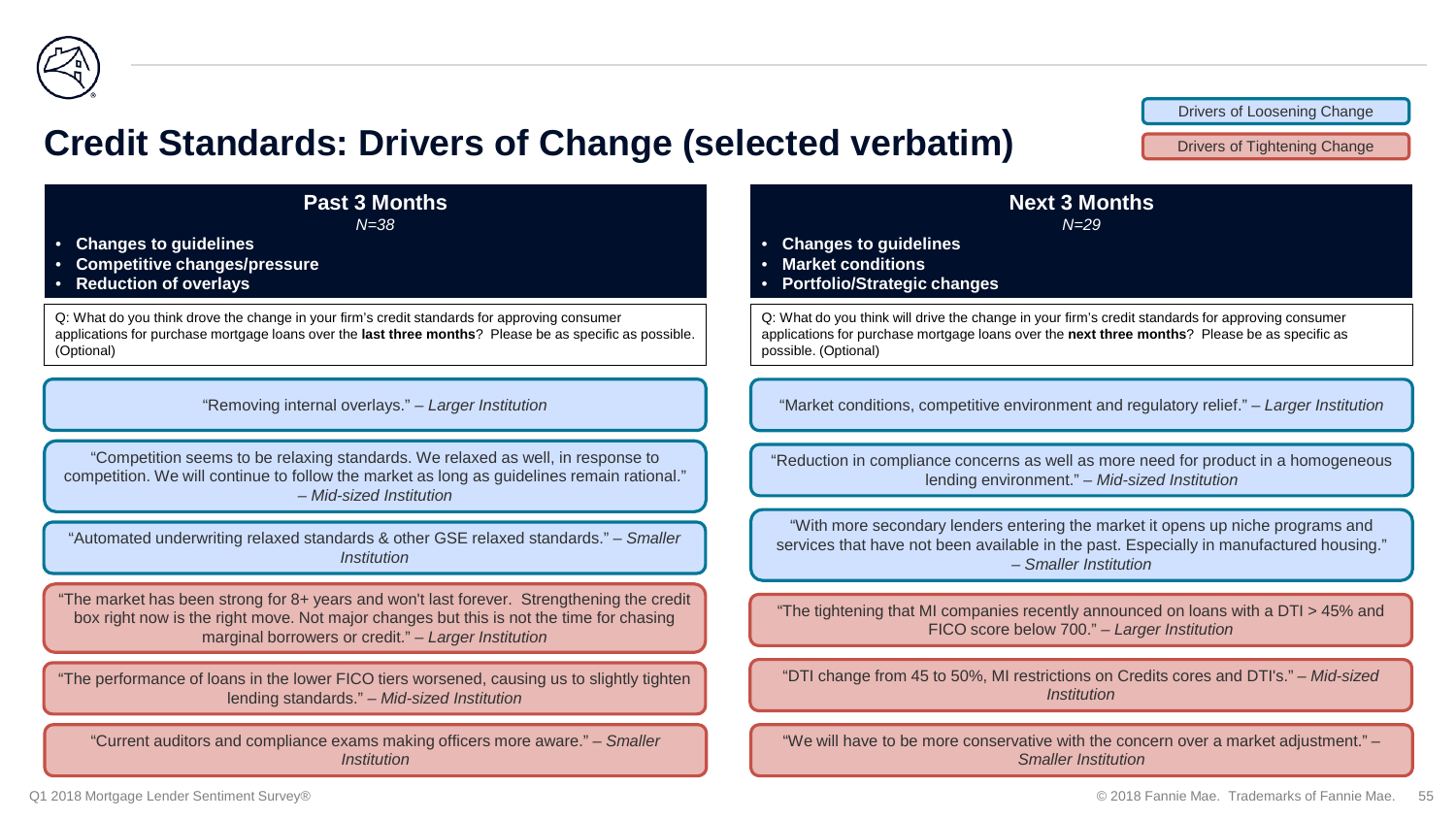![](_page_55_Picture_0.jpeg)

#### Appendix

## **Profit Margin Outlook**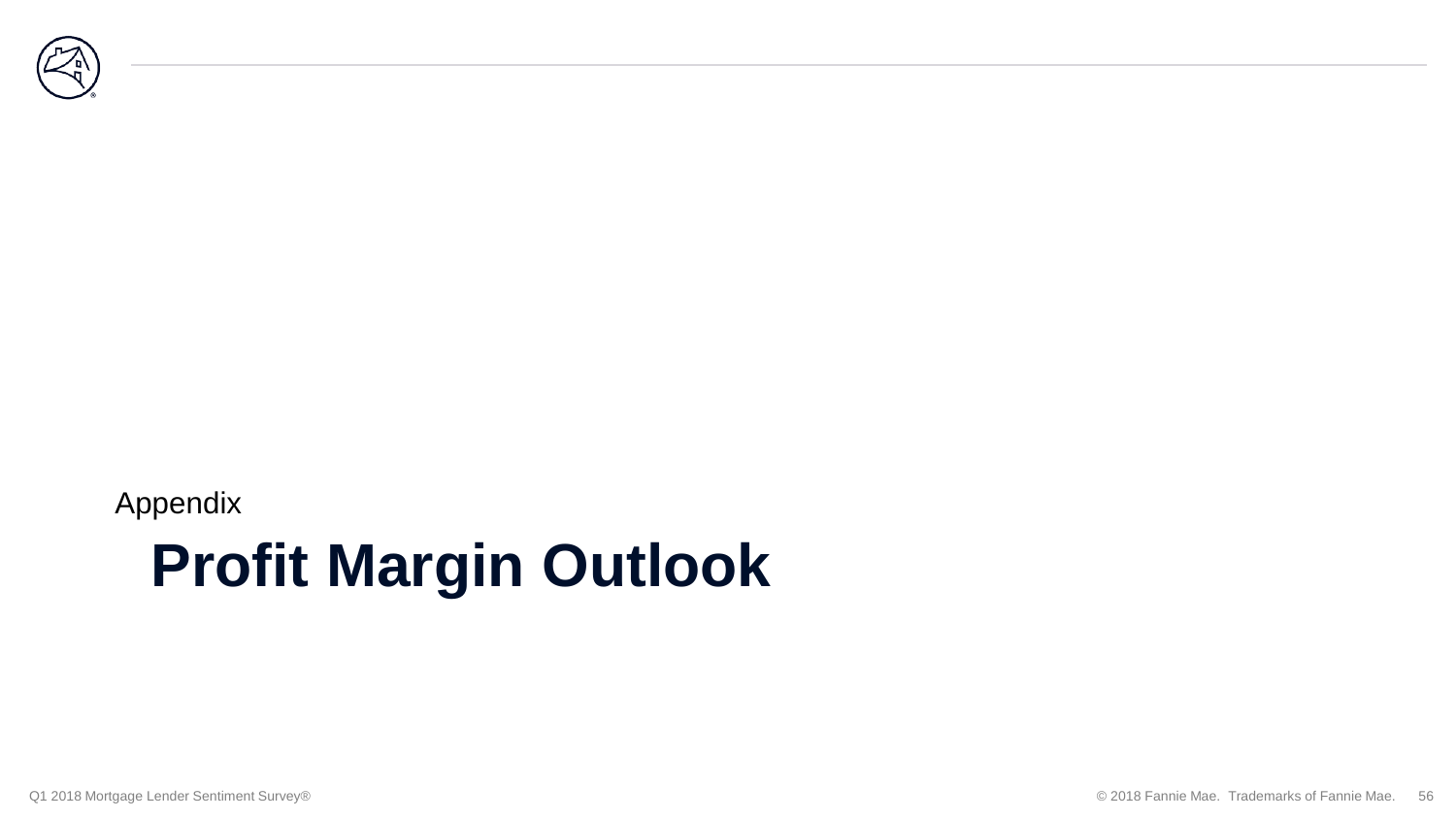![](_page_56_Picture_0.jpeg)

### **Profit Margin Outlook – Next 3 Months (by institution size)**

![](_page_56_Figure_2.jpeg)

Q: Over the next three months, how much do you expect your firm's profit margin to change for its single-family mortgage production? [Showing: (Substantially Increase (25+ basis points) + Moderately Increase (5 - 25 basis points)), About the same (0 - 5 basis points), (Moderately Decrease (5 - 25 basis points) + Substantially Decrease (25+ basis points)]

*\* Denotes a statistically significant change compared with Q4 2017 (previous quarter) ^ Denotes a statistically significant change compared with Q1 2017 (same quarter of last year)*

*L/M/S - Denote a % is significantly higher than the annual loan origination volume group that the letter represents at the 95% confidence level*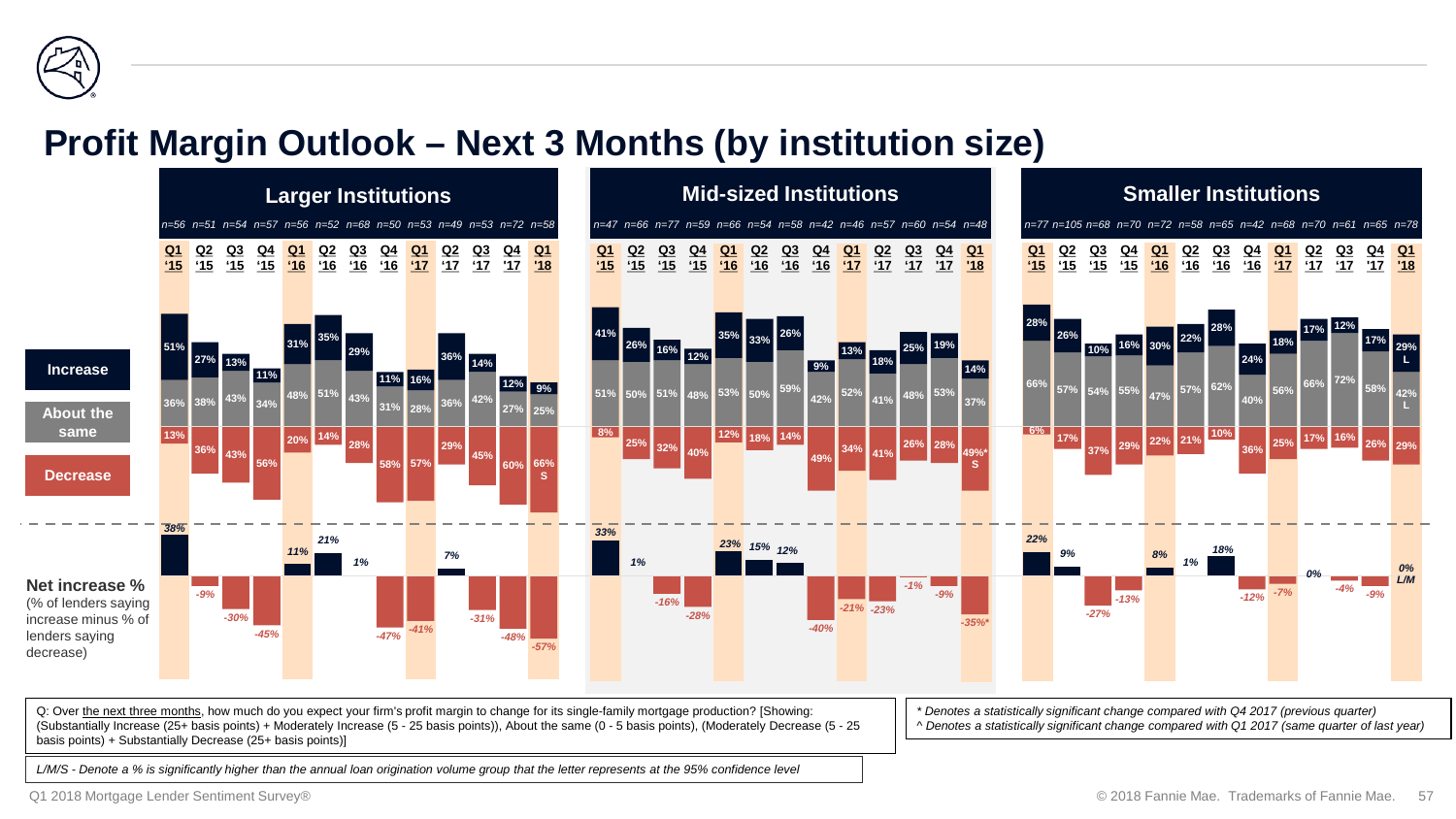![](_page_57_Picture_0.jpeg)

### **Profit Margin Outlook – Next 3 Months (by institution size)**

![](_page_57_Figure_2.jpeg)

Q: Over the next three months, how much do you expect your firm's profit margin to change for its single-family mortgage production? [Showing: (Substantially Increase (25+ basis points) + Moderately Increase (5 - 25 basis points)), About the same (0 - 5 basis points), (Moderately Decrease (5 - 25 basis points) + Substantially Decrease (25+ basis points)]

*\* Denotes a statistically significant change compared with Q4 2017 (previous quarter) ^ Denotes a statistically significant change compared with Q1 2017 (same quarter of last year)*

*M/D/C - Denote a % is significantly higher than the annual loan origination volume group that the letter represents at the 95% confidence level*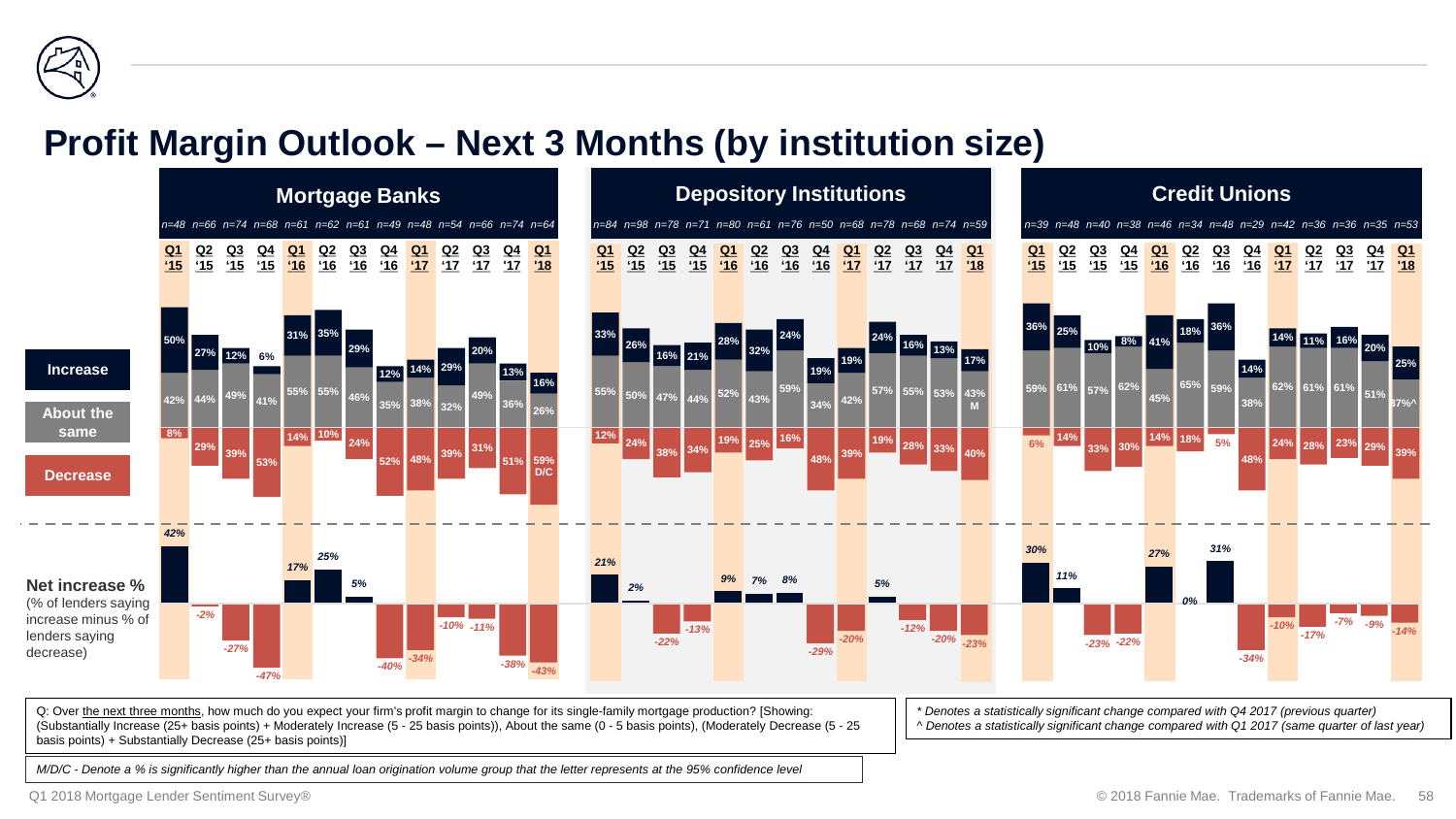![](_page_58_Picture_0.jpeg)

#### **Increased Profit Margin – Drivers**

| What do you think will drive the increase in your firm's profit margin over | <b>Total</b>   |     |      |     |                |      |                 |     |                |  |
|-----------------------------------------------------------------------------|----------------|-----|------|-----|----------------|------|-----------------|-----|----------------|--|
| the next three months? Please select the two most important reasons         |                |     | 2016 |     |                | 2018 |                 |     |                |  |
| and rank them in order of importance. (Showing % rank $1 + 2$ )             | Q <sub>1</sub> | Q2  | Q3   | Q4  | Q <sub>1</sub> | Q2   | Q3              | Q4  | Q <sub>1</sub> |  |
| $N=$                                                                        | 63             | 49  | 54   | 20  | 26             | 40   | 30 <sup>°</sup> | 29  | 34             |  |
| Operational efficiency (i.e., technology)                                   | 52%            | 42% | 54%  | 42% | 55%            | 59%  | 51%             | 62% | 43%            |  |
| Market trend changes (i.e. shift from refinance to purchase)                | 30%            | 33% | 27%  | 40% | 33%            | 33%  | 28%             | 34% | 41%            |  |
| Consumer demand                                                             | 52%            | 69% | 49%  | 18% | 44%            | 40%  | 42%             | 22% | 34%            |  |
| GSE pricing and policies                                                    | 17%            | 10% | 17%  | 20% | 19%            | 13%  | 11%             | 36% | 29%            |  |
| Staffing (personnel costs) reduction                                        | 9%             | 12% | 14%  | 33% | 9%             | 8%   | 17%             | 16% | 15%            |  |
| Non-GSE (other investors) pricing and policies                              | 13%            | 2%  | 4%   | 11% | 7%             | 3%   | 17%             | 13% | 8%             |  |
| Government monetary or fiscal policy                                        | 5%             | 5%  | 5%   | 6%  | 7%             | 6%   | 9%              | 3%  | 6%             |  |
| Government regulatory compliance                                            | 3%             | 2%  | 2%   | 6%  | 0%             | 2%   | 7%              | 0%  | 6%             |  |
| Servicing cost reduction                                                    | 1%             | 4%  | 4%   | 0%  | 0%             | 12%  | 4%              | 3%  | 4%             |  |
| Marketing expense reduction                                                 | 3%             | 4%  | 11%  | 11% | 5%             | 3%   | 3%              | 2%  | 4%             |  |
| Less competition from other lenders                                         | 7%             | 11% | 10%  | 11% | 9%             | 10%  | 6%              | 2%  | 2%             |  |

For detailed data by lender size and lender type, please check out the excel file posted on the [Mortgage Lender Sentiment Survey](http://www.fanniemae.com/portal/research-and-analysis/mortgage-lender-survey.html) web page, together with the report.

*\* Denotes a statistically significant change compared with Q4 2017 (previous quarter)*

*^ Denotes a statistically significant change compared with Q1 2017 (same quarter of last year)*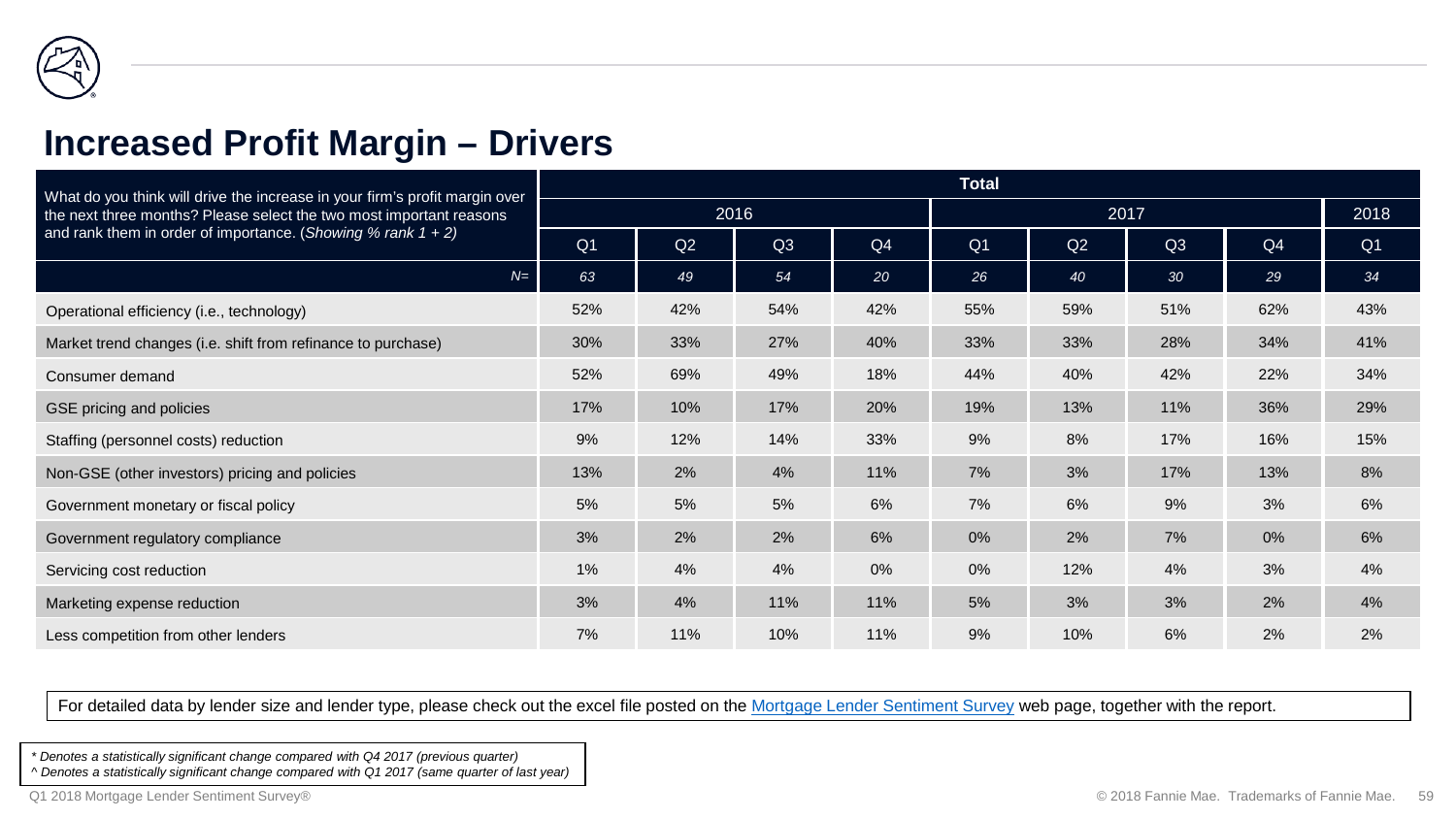![](_page_59_Picture_0.jpeg)

#### **Decreased Profit Margin – Drivers**

| What do you think will drive the decrease in your firm's profit margin  | <b>Total</b>   |     |      |                |                |      |     |     |                |  |  |
|-------------------------------------------------------------------------|----------------|-----|------|----------------|----------------|------|-----|-----|----------------|--|--|
| over the next three months? Please select the two most important        |                |     | 2016 |                |                | 2018 |     |     |                |  |  |
| reasons and rank them in order of importance. (Showing % rank $1 + 2$ ) | Q <sub>1</sub> | Q2  | Q3   | Q <sub>4</sub> | Q <sub>1</sub> | Q2   | Q3  | Q4  | Q <sub>1</sub> |  |  |
| $N=$                                                                    | 35             | 29  | 33   | 64             | 63             | 49   | 49  | 75  | 85             |  |  |
| Competition from other lenders                                          | 33%            | 44% | 46%  | 39%            | 66%            | 71%  | 74% | 75% | 78%            |  |  |
| Market trend changes (i.e. shift from refinance to purchase)            | 11%            | 8%  | 23%  | 43%            | 51%            | 26%  | 15% | 19% | 35%*           |  |  |
| Consumer demand                                                         | 25%            | 6%  | 21%  | 26%            | 10%            | 18%  | 35% | 30% | 22%            |  |  |
| Staffing (personnel costs)                                              | 26%            | 12% | 31%  | 19%            | 7%             | 21%  | 17% | 29% | $12\%$ *       |  |  |
| Government monetary or fiscal policy                                    | 4%             | 16% | 5%   | 16%            | 10%            | 9%   | 7%  | 7%  | 12%            |  |  |
| GSE pricing and policies                                                | 13%            | 22% | 6%   | 20%            | 13%            | 9%   | 7%  | 5%  | 10%            |  |  |
| Non-GSE (other investors) pricing and policies                          | 2%             | 10% | 4%   | 7%             | 8%             | 10%  | 0%  | 3%  | 8%             |  |  |
| Operational efficiency (i.e. technology)                                | 13%            | 10% | 9%   | 6%             | 7%             | 10%  | 13% | 8%  | 7%             |  |  |
| Government regulatory compliance                                        | 65%            | 67% | 39%  | 18%            | 21%            | 20%  | 19% | 13% | $6\%$          |  |  |
| <b>Marketing expenses</b>                                               | 2%             | 3%  | 6%   | 0%             | 4%             | 4%   | 4%  | 2%  | 4%             |  |  |
| Servicing costs                                                         | 2%             | 0%  | 9%   | 2%             | 2%             | 0%   | 2%  | 4%  | 3%             |  |  |

For detailed data by lender size and lender type, please check out the excel file posted on the [Mortgage Lender Sentiment Survey](http://www.fanniemae.com/portal/research-and-analysis/mortgage-lender-survey.html) web page, together with the report.

*\* Denotes a statistically significant change compared with Q4 2017 (previous quarter)*

*^ Denotes a statistically significant change compared with Q1 2017 (same quarter of last year)*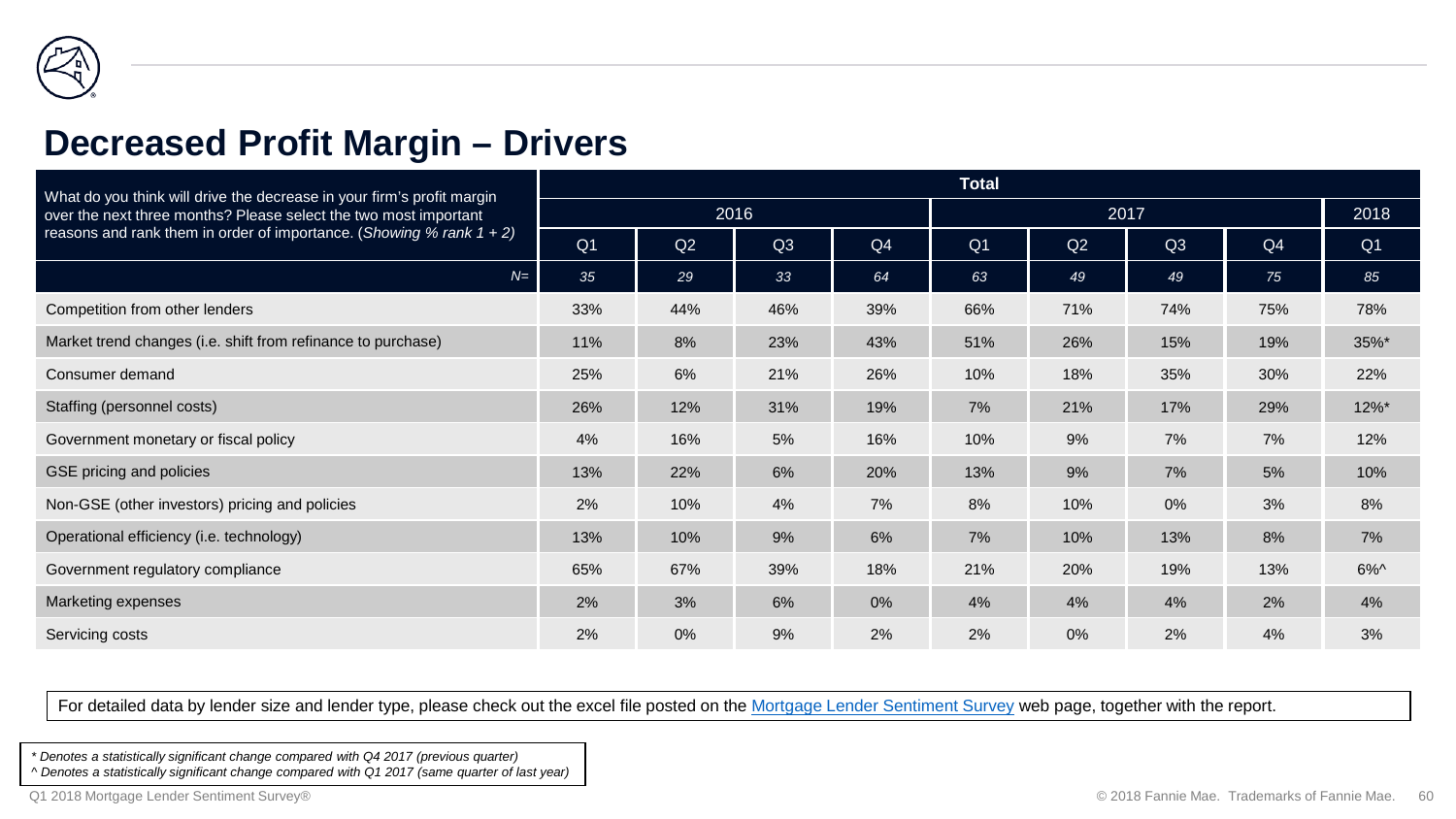![](_page_60_Picture_0.jpeg)

#### Appendix

## **Survey Question Text**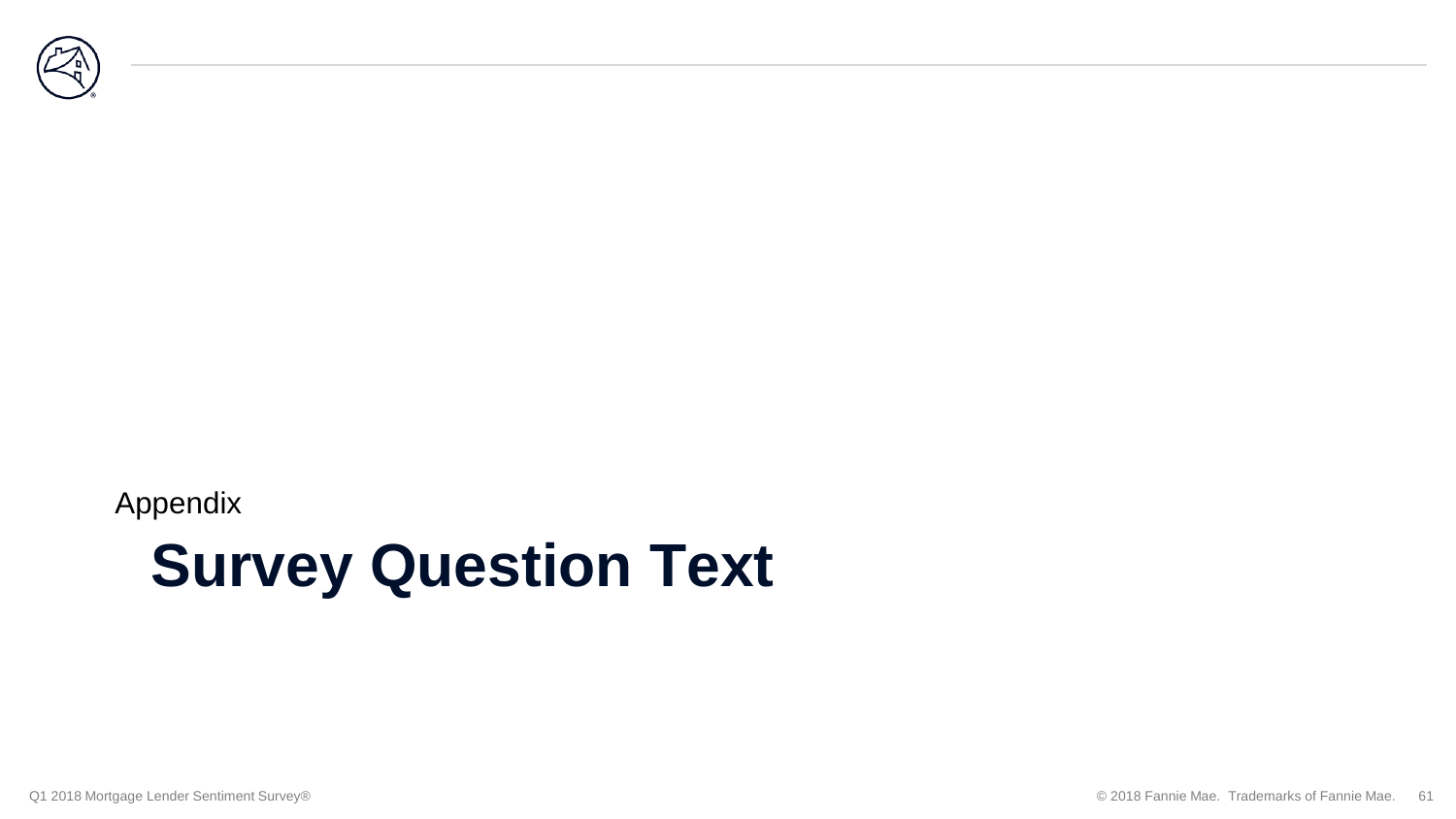![](_page_61_Picture_0.jpeg)

#### **Question Text**

#### **Economic and Housing Sentiment**

q1. In general, do you, as a senior mortgage executive, think the U.S. economy overall is on the right track or the wrong track?

q1a. Do you think it is very difficult, somewhat difficult, somewhat easy, or very easy for consumers to get a home mortgage today?

q2. Nationally, during the next 12 months, do you, as a senior mortgage executive, think home prices in general will go up, go down, or stay the same as where they are now?

q4a. By about what percent do you, as a senior mortgage executive, think home prices nationally will go up on average over the next 12 months?

q5a. By about what percent do you, as a senior mortgage executive, think home prices nationally will go down on average over the next 12 months?

#### **Consumer Demand**

- q6. Over the past three months, apart from normal seasonal variation, did your firm's consumer demand for single-family purchase mortgages go up, go down, or stay the same? Please answer for GSE eligible mortgages, non-GSE eligible mortgages, and Government mortgages.
- q7. What do you think drove the change in your firm's consumer demand for single family purchase mortgages over the past three months? Please be as specific as possible. (Optional)
- q14. Over the next three months, apart from normal seasonal variation, do you expect your firm's consumer demand for single-family purchase mortgages to go up, go down, or stay the same? Please answer for GSE eligible mortgages, non-GSE eligible mortgages, and Government mortgages.
- q46. You mentioned that you expect your firm's consumer demand for GSE eligible loans will go up over the next three months. Which of the following housing marketplace factors do you think will drive the demand to go up? Please select **up to two** of the most important reasons and rank them in order of importance.
- q47. You mentioned that you expect your firm's consumer demand for GSE eligible loans will go down over the next three months. Which of the following housing marketplace factors do you think will drive the demand down? Please select **up to two** of the most important reasons and rank them in order of importance.
- g49. You mentioned that you expect your firm's consumer demand for Non-GSE eligible loans will go up over the next three months. Which of the following housing marketplace factors do you think will drive the demand to go up? Please select **up to two** of the most important reasons and rank them in order of importance.
- g50. You mentioned that you expect your firm's consumer demand for Non-GSE eligible loans will go down over the next three months. Which of the following housing marketplace factors do you think will drive the demand down? Please select **up to two** of the most important reasons and rank them in order of importance.
- q51. You mentioned that you expect your firm's consumer demand for government loans will go up over the next three months. Which of the following housing marketplace factors do you think will drive the demand to go up? Please select **up to two** of the most important reasons and rank them in order of importance.
- q52. You mentioned that you expect your firm's consumer demand for government loans will go down over the next three months. Which of the following housing marketplace factors do you think will drive the demand down? Please select **up to two** of the most important reasons and rank them in order of importance.